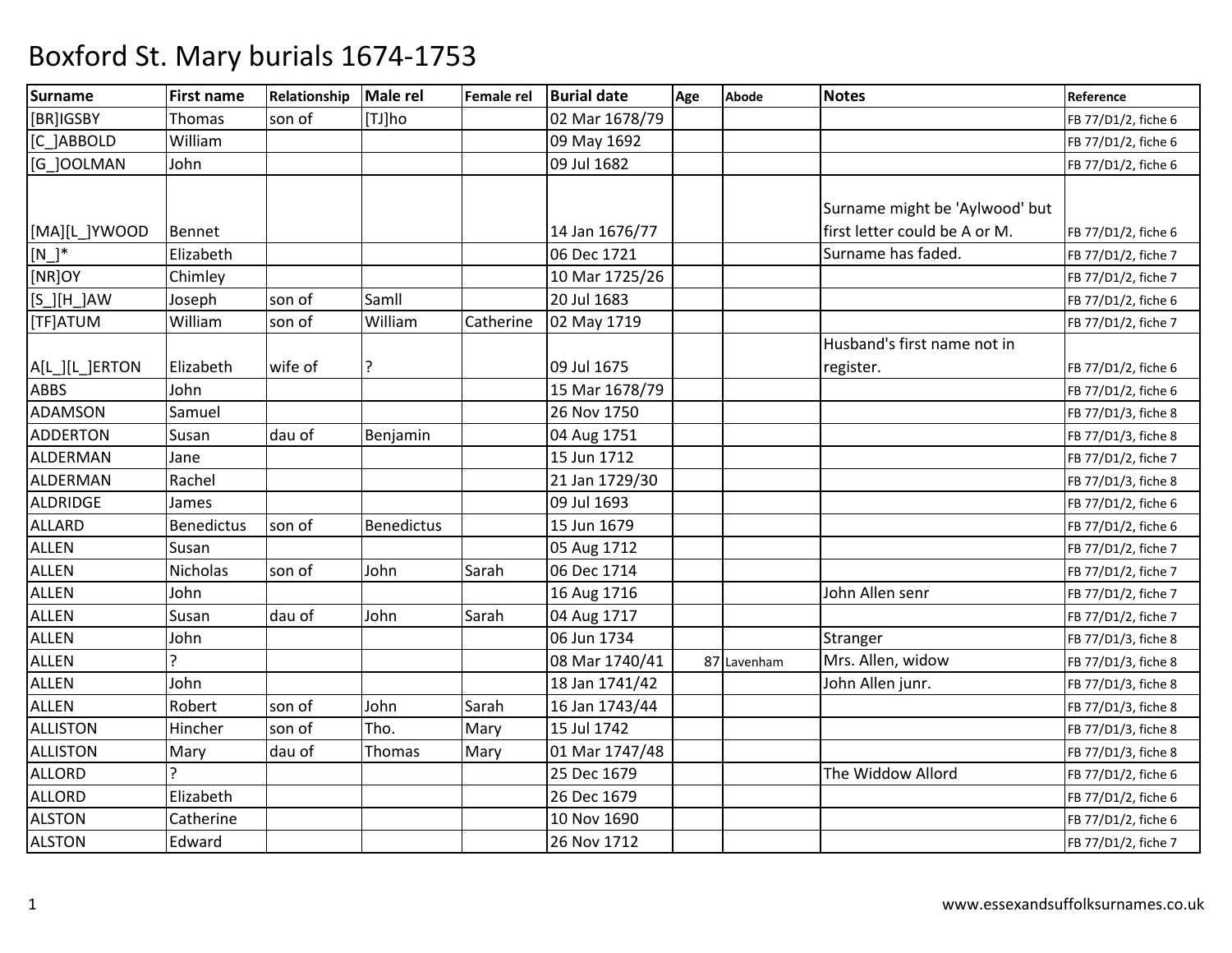| Surname         | <b>First name</b> | Relationship | Male rel | Female rel | <b>Burial date</b> | Age | <b>Abode</b> | <b>Notes</b>        | Reference           |
|-----------------|-------------------|--------------|----------|------------|--------------------|-----|--------------|---------------------|---------------------|
| <b>ALSTON</b>   | Joseph            |              |          |            | 04 Feb 1727/28     |     |              |                     | FB 77/D1/3, fiche 8 |
| <b>ALSTON</b>   | Martha            | dau of       | Jacob    | Mary       | 10 Mar 1727/28     |     |              |                     | FB 77/D1/3, fiche 8 |
| <b>ALSTON</b>   |                   |              |          |            | 27 Nov 1740        |     | Groton       | Mrs. Alston, widow  | FB 77/D1/3, fiche 8 |
| <b>ALSTON</b>   | Edward            |              |          |            | 02 Feb 1740/41     |     | Lavenham     | Mr. Edward Alston   | FB 77/D1/3, fiche 8 |
| <b>ALSTON</b>   | Susanna           |              |          |            | 27 Nov 1741        | 80  |              | Mrs. Susanna Alston | FB 77/D1/3, fiche 8 |
| <b>ALSTON</b>   | Edward            |              |          |            | 06 Sep 1753        |     | Lavenham     |                     | FB 77/D1/3, fiche 8 |
| <b>ALTON</b>    |                   |              |          |            | 30 Jul 1719        |     |              | <b>Widow Alton</b>  | FB 77/D1/2, fiche 7 |
| <b>AMBROSE</b>  |                   |              |          |            | 20 Dec 1680        |     |              | The Widdow Ambrose  | FB 77/D1/2, fiche 6 |
| <b>ANDERTON</b> | Elizabeth         | dau of       | John     |            | 04 Dec 1680        |     |              |                     | FB 77/D1/2, fiche 6 |
| <b>ANDERTON</b> | Robert            |              |          |            | 26 Dec 1683        |     |              |                     | FB 77/D1/2, fiche 6 |
| <b>ANDERTON</b> | John              |              |          |            | 19 Mar 1683/84     |     |              |                     | FB 77/D1/2, fiche 6 |
| <b>ANDERTON</b> | Jane              |              |          |            | 01 May 1686        |     | Groton       | Widow               | FB 77/D1/2, fiche 6 |
| <b>ANDERTON</b> | Mary              |              |          |            | 06 Jun 1689        |     |              |                     | FB 77/D1/2, fiche 6 |
| <b>ANDERTON</b> | Peter             |              |          |            | 29 Jan 1689/90     |     |              |                     | FB 77/D1/2, fiche 6 |
| <b>ANDERTON</b> | Thomas            |              |          |            | 26 Oct 1708        |     |              |                     | FB 77/D1/2, fiche 7 |
| <b>ANDERTON</b> | Thomas            | son of       | Joseph   | Jane       | 24 Aug 1714        |     |              |                     | FB 77/D1/2, fiche 7 |
| <b>ANDERTON</b> | Joseph            |              |          |            | 30 May 1723        |     |              | A marryd man        | FB 77/D1/2, fiche 7 |
| <b>ANDERTON</b> | Susanna           |              |          |            | 02 Dec 1728        |     |              |                     | FB 77/D1/3, fiche 8 |
| <b>ANDERTON</b> | Susanna           | dau of       | Rob.     | Su.        | 11 Jan 1728/29     |     |              |                     | FB 77/D1/3, fiche 8 |
| <b>ANDERTON</b> | Robert            | son of       | Robert   | Susan      | 19 Dec 1732        |     |              |                     | FB 77/D1/3, fiche 8 |
| <b>ANDERTON</b> | Joseph            | son of       | Robert   | Sus.       | 01 Jul 1736        |     |              |                     | FB 77/D1/3, fiche 8 |
| <b>ANDERTON</b> | Elizabeth         |              |          |            | 26 Feb 1747/48     |     |              |                     | FB 77/D1/3, fiche 8 |
| <b>ANDREWES</b> | Mary              | dau of       | John     |            | 16 Jan 1683/84     |     |              |                     | FB 77/D1/2, fiche 6 |
| <b>ANDREWES</b> | Susan             | wife of      | John     |            | 27 Jan 1683/84     |     |              |                     | FB 77/D1/2, fiche 6 |
| ARNALL          | Edward            |              |          |            | 11 Feb 1678/79     |     |              |                     | FB 77/D1/2, fiche 6 |
| <b>ARTHEY</b>   | Anne              | wife of      | William  |            | 21 Jan 1742/43     |     | Groton       |                     | FB 77/D1/3, fiche 8 |
| <b>ARTHY</b>    | Elizabeth         | wife of      | Wm.      |            | 12 Sep 1736        |     |              |                     | FB 77/D1/3, fiche 8 |
| <b>ATHEY</b>    | James             | son of       | James    |            | 12 Apr 1686        |     |              |                     | FB 77/D1/2, fiche 6 |
| <b>AYLWOOD</b>  | Joseph            | son of       | Edwd     | Hannah     | 24 Jan 1720/21     |     |              |                     | FB 77/D1/2, fiche 7 |
| <b>AYLWOOD</b>  | Edward            |              |          |            | 14 Aug 1728        |     |              |                     | FB 77/D1/3, fiche 8 |
| <b>AYLWOOD</b>  | Sarah             | dau of       | John     | Jemima     | 04 Jan 1737/38     |     |              |                     | FB 77/D1/3, fiche 8 |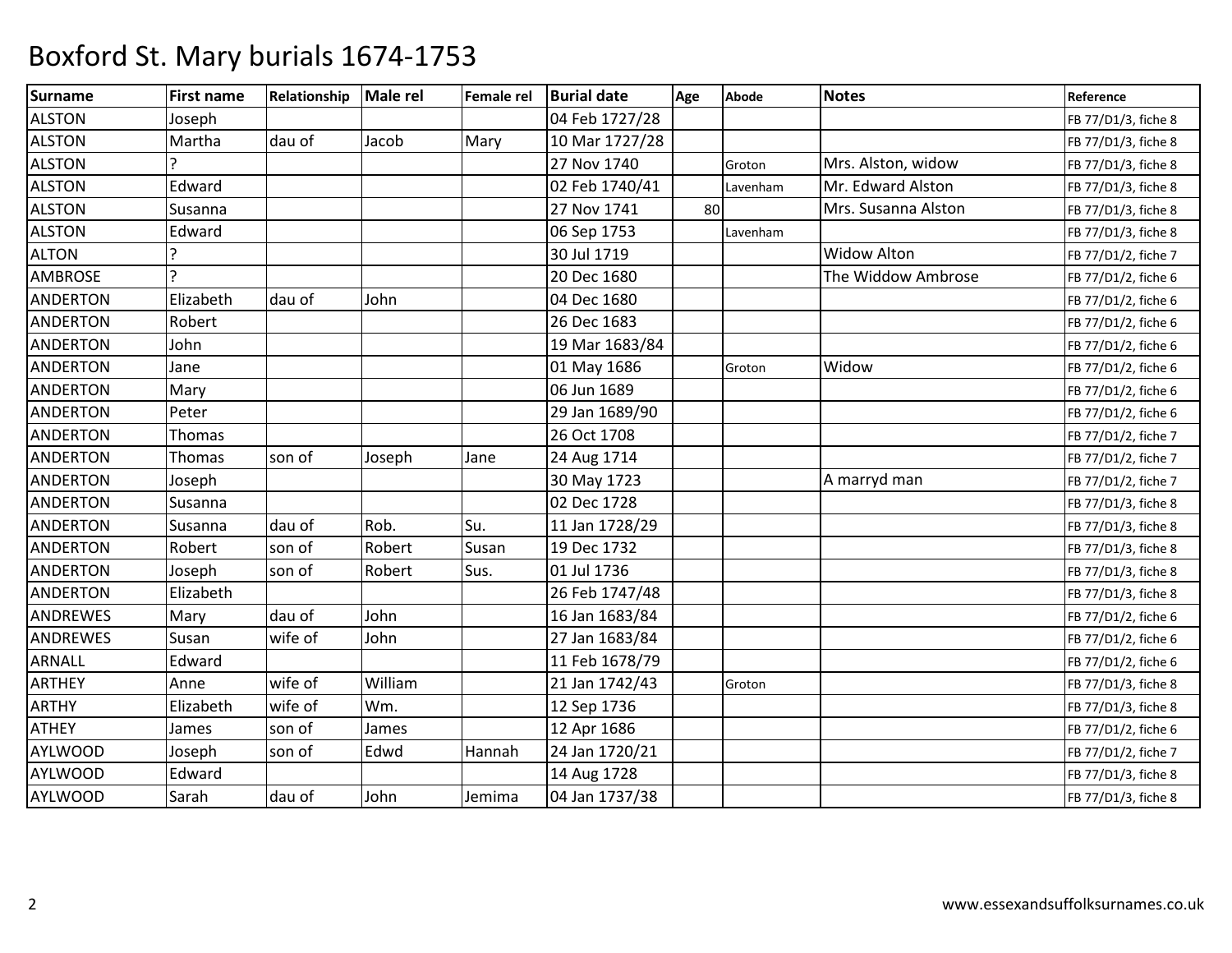| <b>Surname</b>  | <b>First name</b> | Relationship | Male rel | <b>Female rel</b> | <b>Burial date</b> | Age | <b>Abode</b> | <b>Notes</b>                     | Reference           |
|-----------------|-------------------|--------------|----------|-------------------|--------------------|-----|--------------|----------------------------------|---------------------|
|                 |                   |              |          |                   |                    |     |              |                                  |                     |
|                 |                   |              |          |                   |                    |     |              | Unclear why this is the same as  |                     |
|                 |                   |              |          |                   |                    |     |              | entry on 04th Jan. Two different |                     |
|                 |                   |              |          |                   |                    |     |              | Aylwoods, or duplicated in error |                     |
| <b>AYLWOOD</b>  | Sarah             | dau of       | John     | Jemima            | 08 Mar 1737/38     |     |              | in register?                     | FB 77/D1/3, fiche 8 |
| <b>AYLWOOD</b>  | Mary              | dau of       | John     | Jemima            | 22 Jan 1750/51     |     |              |                                  | FB 77/D1/3, fiche 8 |
| <b>BACON</b>    | Abraham           |              |          |                   | 15 Mar 1674/75     |     | Poulstead    |                                  | FB 77/D1/2, fiche 6 |
| <b>BACON</b>    | Mary              |              |          |                   | 29 Apr 1680        |     |              |                                  | FB 77/D1/2, fiche 6 |
| <b>BACON</b>    | Thomas            |              |          |                   | 13 Jan 1683/84     |     |              |                                  | FB 77/D1/2, fiche 6 |
| <b>BACON</b>    | Abraham           |              |          |                   | 13 Feb 1732/33     |     |              |                                  | FB 77/D1/3, fiche 8 |
| <b>BACON</b>    | Abraham           |              |          |                   | 03 Mar 1738/39     |     | Newton       |                                  | FB 77/D1/3, fiche 8 |
| <b>BACON</b>    | Abigail           |              |          |                   | 30 May 1751        |     |              |                                  | FB 77/D1/3, fiche 8 |
| <b>BACON</b>    | Susan             |              |          |                   | 15 Apr 1753        | 73  |              | Mrs. Susan Bacon, widow          | FB 77/D1/3, fiche 8 |
| <b>BAINES</b>   | Samuell           | son of       | William  | Susan             | 04 Jun 1717        |     |              |                                  | FB 77/D1/2, fiche 7 |
| <b>BAINES</b>   | Barbara           |              |          |                   | 14 Aug 1735        |     |              | Mrs. Barbara Baines              | FB 77/D1/3, fiche 8 |
| <b>BAINES</b>   | William           |              |          |                   | 26 Apr 1743        |     |              | William Baines jnr               | FB 77/D1/3, fiche 8 |
| <b>BAINES</b>   | William           |              |          |                   | 24 Jun 1743        | 86  |              |                                  | FB 77/D1/3, fiche 8 |
|                 |                   |              |          |                   |                    |     |              |                                  |                     |
| <b>BAINES</b>   | Susan             |              |          |                   | 25 Oct 1752        |     |              | Widow. Age given as "about 92"   | FB 77/D1/3, fiche 8 |
| <b>BAKER</b>    | Robert            |              |          |                   | 10 Mar 1706/7      |     |              |                                  | FB 77/D1/2, fiche 7 |
| <b>BAKER</b>    | John              |              |          |                   | 05 Jun 1721        |     |              |                                  | FB 77/D1/2, fiche 7 |
| <b>BALLS</b>    | Margaret          | dau of       | John     |                   | 16 Nov 1682        |     |              |                                  | FB 77/D1/2, fiche 6 |
| <b>BALLS</b>    | Margrett          |              |          |                   | 26 Apr 1688        |     |              |                                  | FB 77/D1/2, fiche 6 |
| <b>BALLS</b>    | Charles           | son of       | John     |                   | 14 Aug 1691        |     |              |                                  | FB 77/D1/2, fiche 6 |
| <b>BALLS</b>    | John              |              |          |                   | 14 Nov 1696        |     |              |                                  | FB 77/D1/2, fiche 6 |
| <b>BANCROFT</b> | Anne              |              |          |                   | 09 Nov 1681        |     |              |                                  | FB 77/D1/2, fiche 6 |
| <b>BANES</b>    | Anne              |              |          |                   | 25 Nov 1729        |     |              |                                  | FB 77/D1/3, fiche 8 |
| <b>BANTOCK</b>  | C                 |              |          |                   | 08 Oct 1695        |     |              | <b>Widow Bantock</b>             | FB 77/D1/2, fiche 6 |
| <b>BANTUCK</b>  | Samll             |              |          |                   | 14 Jul 1684        |     |              |                                  | FB 77/D1/2, fiche 6 |
| <b>BARNES</b>   | John              |              |          |                   | 09 May 1680        |     |              |                                  | FB 77/D1/2, fiche 6 |
| <b>BARRELL</b>  | Chapman           |              |          |                   | 15 Jan 1695/96     |     |              |                                  | FB 77/D1/2, fiche 6 |
| <b>BARRELL</b>  | Sarah             |              |          |                   | 10 Jan 1708/9      |     |              |                                  | FB 77/D1/2, fiche 7 |
| <b>BARRELL</b>  | Samuell           |              |          |                   | 11 Dec 1717        |     |              |                                  | FB 77/D1/2, fiche 7 |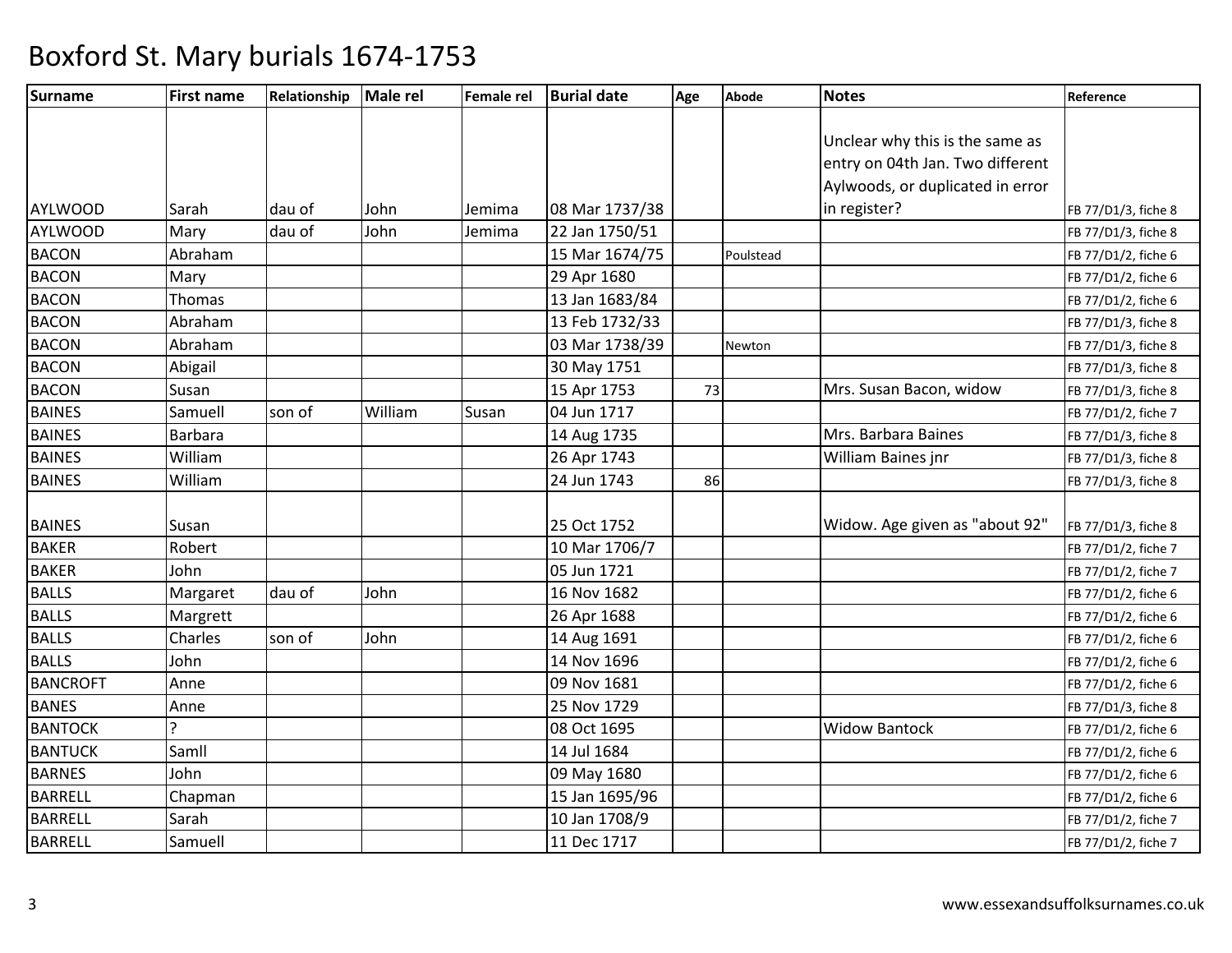| <b>Surname</b> | <b>First name</b> | Relationship | Male rel      | <b>Female rel</b> | <b>Burial date</b> | Age | <b>Abode</b> | <b>Notes</b>                    | Reference           |
|----------------|-------------------|--------------|---------------|-------------------|--------------------|-----|--------------|---------------------------------|---------------------|
| <b>BASS</b>    | John              |              |               |                   | 27 Apr 1679        |     |              |                                 | FB 77/D1/2, fiche 6 |
| <b>BASS</b>    | Sarah             |              |               |                   | 10 May 1688        |     |              |                                 | FB 77/D1/2, fiche 6 |
| <b>BATEMAN</b> | Susan             |              |               |                   | 24 Nov 1704        |     |              |                                 | FB 77/D1/2, fiche 7 |
| <b>BATEMAN</b> | Susan             |              |               |                   | 05 Jan 1705/6      |     |              |                                 | FB 77/D1/2, fiche 7 |
| <b>BATEMAN</b> | Thomas            | son of       | James         | Hannah            | 05 Sep 1720        |     |              |                                 | FB 77/D1/2, fiche 7 |
| <b>BATEMAN</b> | Ann               | wife of      | James         |                   | 23 Apr 1722        |     |              |                                 | FB 77/D1/2, fiche 7 |
| <b>BATEMAN</b> | James             |              |               |                   | 05 Sep 1722        |     |              | An old man                      | FB 77/D1/2, fiche 7 |
| <b>BATEMAN</b> | Susanna           | wife of      | Robert        |                   | 23 Nov 1728        |     |              |                                 | FB 77/D1/3, fiche 8 |
| <b>BATEMAN</b> | Robert            | son of       | Ja.           | Ha.               | 25 Nov 1728        |     |              |                                 | FB 77/D1/3, fiche 8 |
| <b>BATEMAN</b> | Robert            |              |               |                   | 09 May 1730        |     |              |                                 | FB 77/D1/3, fiche 8 |
| <b>BATEMAN</b> | Elizabeth         | wife of      | <b>Thomas</b> |                   | 16 Jan 1749/50     |     |              |                                 | FB 77/D1/3, fiche 8 |
| <b>BATEMAN</b> | Hannah            | wife of      | James         |                   | 16 Apr 1753        |     |              | Age given as "about 66"         | FB 77/D1/3, fiche 8 |
| BAYE[RS]       | Robert            |              |               |                   | 15 May 1679        |     |              |                                 | FB 77/D1/2, fiche 6 |
| <b>BEAGLE</b>  | John              |              |               |                   | 04 Nov 1681        |     |              |                                 | FB 77/D1/2, fiche 6 |
| <b>BELL</b>    | William           |              |               |                   | 06 Jun 1740        |     |              |                                 | FB 77/D1/3, fiche 8 |
| <b>BELL</b>    | William           | son of       | Francis       | Mary              | 02 Mar 1747/48     |     |              |                                 | FB 77/D1/3, fiche 8 |
| <b>BENNET</b>  | Sarey             | wife of      | <b>Moses</b>  |                   | 20 Apr 1674        |     |              |                                 | FB 77/D1/2, fiche 6 |
| <b>BENNET</b>  | Sarah             | wife of      | Moses         |                   | 10 Dec 1679        |     |              |                                 | FB 77/D1/2, fiche 6 |
| <b>BENNET</b>  | John              | son of       | John          | Susan             | 28 Apr 1691        |     |              |                                 | FB 77/D1/2, fiche 6 |
| <b>BENNET</b>  | Hannah            | dau of       | Thos          | Ha.               | 17 Nov 1728        |     |              |                                 | FB 77/D1/3, fiche 8 |
|                |                   |              |               |                   |                    |     |              | Mrs. Hannah Bennet wife of Tho. |                     |
| <b>BENNET</b>  | Hannah            | wife of      | Tho.          |                   | 15 Jun 1743        |     |              | Bennet Esqr.                    | FB 77/D1/3, fiche 8 |
| <b>BENTLEY</b> | John              |              |               |                   | 08 Apr 1729        |     |              |                                 | FB 77/D1/3, fiche 8 |
| <b>BENYON</b>  | Anne              | wife of      | Henry         |                   | 19 Jan 1729/30     |     |              | Wife of Henry Benyon, gent.     | FB 77/D1/3, fiche 8 |
| <b>BENYON</b>  | Henry             |              |               |                   | 06 Oct 1738        |     |              | Mr. Henry Benyon                | FB 77/D1/3, fiche 8 |
|                |                   |              |               |                   |                    |     |              |                                 |                     |
|                |                   |              |               |                   |                    |     |              | Daughter of ye Revd. Mr. George |                     |
| <b>BENYON</b>  | Charlotte         | dau of       | George        | Anne              | 14 Mar 1748/49     |     |              | Benyon and Anne his wife        | FB 77/D1/3, fiche 8 |
|                |                   |              |               |                   |                    |     |              |                                 |                     |
| <b>BENYON</b>  | Thomas            | son of       | George        | Anne              | 07 Jul 1750        |     |              | Son of ye Revd. George Benyon   | FB 77/D1/3, fiche 8 |
|                | Anna              |              |               |                   |                    |     |              |                                 |                     |
| <b>BENYON</b>  | Philippina        | wife of      |               |                   | 29 Sep 1753        |     |              | Wife of ye Revd. Mr. Benyon     | FB 77/D1/3, fiche 8 |
| <b>BERNARD</b> | Sarah             |              |               |                   | 26 Sep 1743        |     |              |                                 | FB 77/D1/3, fiche 8 |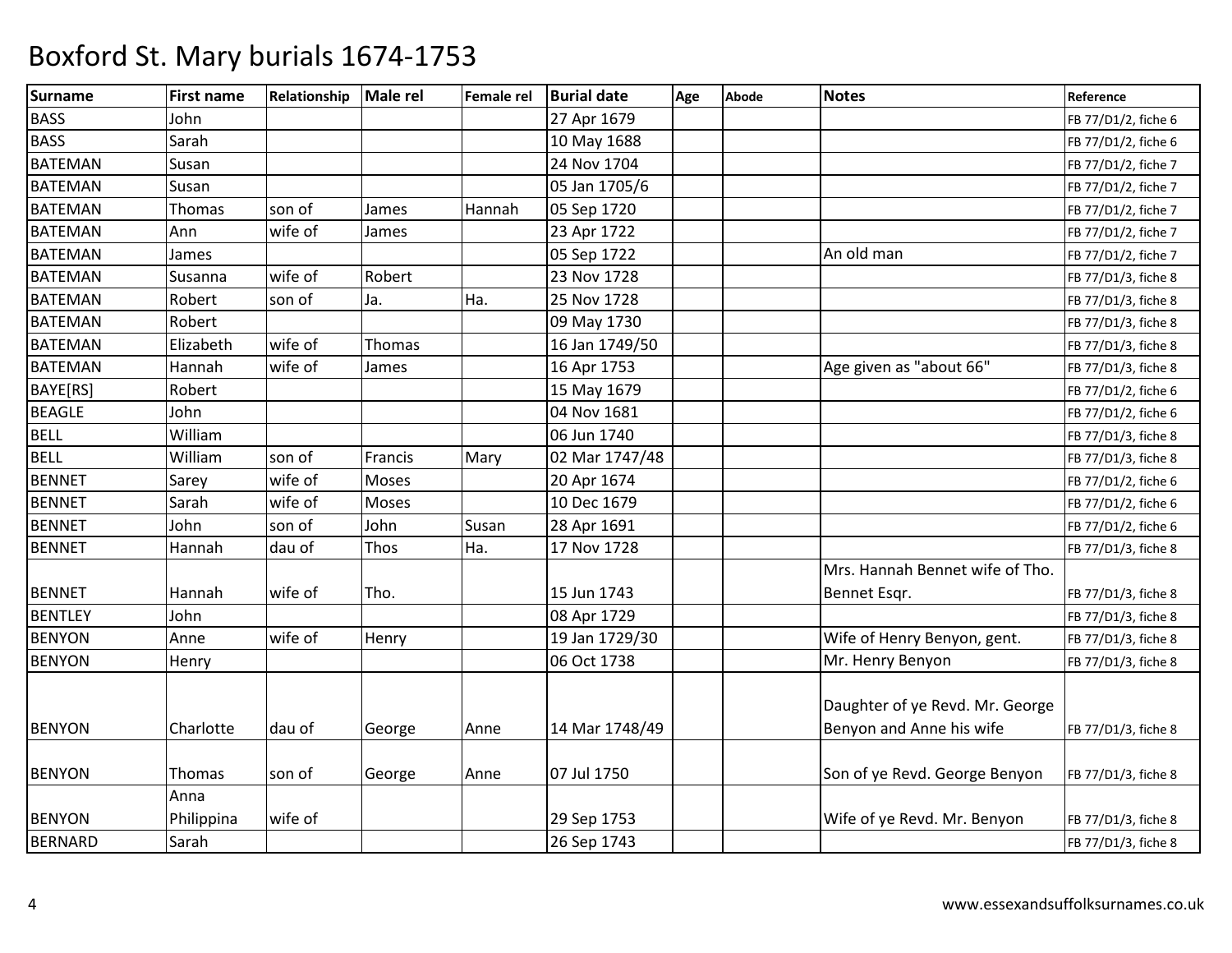| <b>Surname</b> | <b>First name</b> | Relationship | Male rel | <b>Female rel</b> | <b>Burial date</b> | Age | <b>Abode</b> | <b>Notes</b>                    | Reference           |
|----------------|-------------------|--------------|----------|-------------------|--------------------|-----|--------------|---------------------------------|---------------------|
| <b>BERRIE</b>  | Susan             | dau of       | James    |                   | 28 Jun 1680        |     |              |                                 | FB 77/D1/2, fiche 6 |
| <b>BERRY</b>   | John              |              |          |                   | 22 Feb 1686/87     |     |              |                                 | FB 77/D1/2, fiche 6 |
| <b>BERRY</b>   | James             |              |          |                   | 07 Jan 1692/93     |     |              |                                 | FB 77/D1/2, fiche 6 |
| <b>BETTS</b>   | John              | son of       | John     |                   | 19 Mar 1678/79     |     |              | Son of John Betts, sexton       | FB 77/D1/2, fiche 6 |
| <b>BETTS</b>   | Peter             |              |          |                   | 04 Jun 1685        |     |              |                                 | FB 77/D1/2, fiche 6 |
| <b>BETTS</b>   | John              |              |          |                   | 02 Nov 1686        |     |              |                                 | FB 77/D1/2, fiche 6 |
| <b>BETTS</b>   | Mary              |              |          |                   | 05 Dec 1686        |     |              |                                 | FB 77/D1/2, fiche 6 |
| <b>BETTS</b>   | Henry             |              |          |                   | 11 Apr 1687        |     |              |                                 | FB 77/D1/2, fiche 6 |
| <b>BETTS</b>   | Jo.               |              |          |                   | 05 May 1687        |     |              |                                 | FB 77/D1/2, fiche 6 |
| <b>BETTS</b>   | Thomas            |              |          |                   | 07 Nov 1691        |     |              |                                 | FB 77/D1/2, fiche 6 |
| <b>BETTS</b>   | Ann               |              |          |                   | 04 Jun 1714        |     |              |                                 | FB 77/D1/2, fiche 7 |
| <b>BETTS</b>   | Frances           |              |          |                   | 24 May 1720        |     |              | Widow                           | FB 77/D1/2, fiche 7 |
| <b>BETTS</b>   | Anne              |              |          |                   | 22 Jan 1744/45     |     |              |                                 | FB 77/D1/3, fiche 8 |
| <b>BETTS</b>   | Joseph            |              |          |                   | 10 Mar 1748/49     |     |              |                                 | FB 77/D1/3, fiche 8 |
| <b>BINES</b>   | <b>Thomas</b>     |              |          |                   | 04 Jan 1712/13     |     |              |                                 | FB 77/D1/2, fiche 7 |
| <b>BINES</b>   |                   |              |          |                   | 11 May 1735        |     |              | <b>Widow Bines</b>              | FB 77/D1/3, fiche 8 |
| <b>BINES</b>   | Sarah             | wife of      | Peter    |                   | 12 Oct 1735        |     |              |                                 | FB 77/D1/3, fiche 8 |
| <b>BINES</b>   | Edward            | son of       | Thom.    | Mary              | 09 Mar 1737/38     |     |              |                                 | FB 77/D1/3, fiche 8 |
| <b>BIRCH</b>   |                   | wife of      | John     |                   | 15 Jan 1705/6      |     |              |                                 | FB 77/D1/2, fiche 7 |
|                |                   |              |          |                   |                    |     |              | Surname hard to read - could be |                     |
| <b>BIRCH</b>   | Mary              |              |          |                   | 01 Dec 1719        |     |              | <b>Bird or Birch</b>            | FB 77/D1/2, fiche 7 |
|                |                   |              |          |                   |                    |     |              | Surname hard to read - could be |                     |
| <b>BIRCH</b>   | Joseph            |              |          |                   | 20 Sep 1720        |     | Edwardstone  | Bird or Birch                   | FB 77/D1/2, fiche 7 |
| <b>BIRD</b>    | Joseph            |              |          |                   | 15 Aug 1678        |     | Hadley       | Noe affidavit.                  | FB 77/D1/2, fiche 6 |
| <b>BIRD</b>    | Edmund            | son of       | Edmond   |                   | 28 Sep 1678        |     |              |                                 | FB 77/D1/2, fiche 6 |
| <b>BIRD</b>    | Sarah             | dau of       | Edmond   |                   | 01 Aug 1680        |     |              |                                 | FB 77/D1/2, fiche 6 |
| <b>BIRD</b>    | Edmund            |              |          |                   | 03 Mar 1684/85     |     |              |                                 | FB 77/D1/2, fiche 6 |
| <b>BIRD</b>    | <b>Thomas</b>     |              |          |                   | 07 Aug 1685        |     |              |                                 | FB 77/D1/2, fiche 6 |
| <b>BIRD</b>    | Anne              |              |          |                   | 24 Aug 1685        |     |              |                                 | FB 77/D1/2, fiche 6 |
| <b>BIRD</b>    | Susan             | wife of      | John     |                   | 11 Jun 1691        |     |              |                                 | FB 77/D1/2, fiche 6 |
| <b>BIRD</b>    | Gabriell          |              |          |                   | 10 Mar 1691/92     |     |              |                                 | FB 77/D1/2, fiche 6 |
| <b>BIRD</b>    | John              |              |          |                   | 03 Sep 1705        |     |              |                                 | FB 77/D1/2, fiche 7 |
| <b>BIRD</b>    | John              |              |          |                   | 10 Oct 1719        |     |              |                                 | FB 77/D1/2, fiche 7 |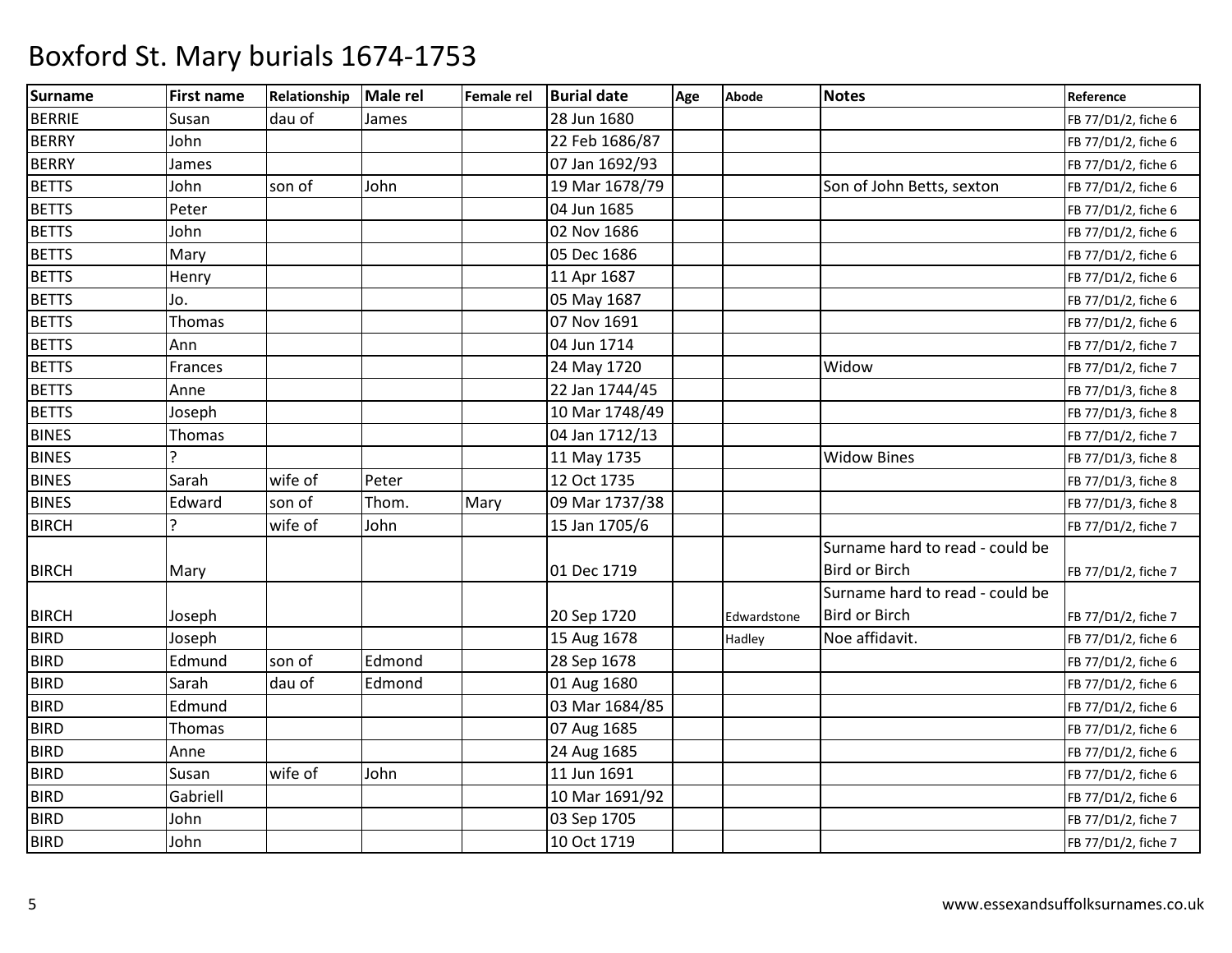| Surname           | <b>First name</b> | Relationship | Male rel | <b>Female rel</b> | <b>Burial date</b> | Age | <b>Abode</b> | <b>Notes</b>                      | Reference           |
|-------------------|-------------------|--------------|----------|-------------------|--------------------|-----|--------------|-----------------------------------|---------------------|
|                   |                   |              |          |                   |                    |     |              | Surname hard to read - could be   |                     |
| <b>BIRD</b>       | Mary              |              |          |                   | 01 Dec 1719        |     |              | <b>Bird or Birch</b>              | FB 77/D1/2, fiche 7 |
|                   |                   |              |          |                   |                    |     |              | Surname hard to read - could be   |                     |
| <b>BIRD</b>       | Joseph            |              |          |                   | 20 Sep 1720        |     | Edwardstone  | <b>Bird or Birch</b>              | FB 77/D1/2, fiche 7 |
| <b>BIRD</b>       | Sarah             |              |          |                   | 31 Aug 1725        |     |              | Widow                             | FB 77/D1/2, fiche 7 |
| <b>BOAR</b>       | Eliz.             | dau of       | Jo.      | Eliz.             | 08 Oct 1730        |     |              |                                   | FB 77/D1/3, fiche 8 |
| <b>BOAR</b>       | John              | son of       | John     | Eliz.             | 01 Mar 1734/35     |     |              |                                   | FB 77/D1/3, fiche 8 |
| <b>BOAR</b>       | Elizabeth         | wife of      | John     |                   | 19 Dec 1736        |     |              |                                   | FB 77/D1/3, fiche 8 |
|                   |                   |              |          |                   |                    |     |              | (follows entry "Elizabeth wife of |                     |
|                   |                   |              |          |                   |                    |     |              | John Boar" and says only "Robert, |                     |
| <b>BOAR</b>       | Robert            | son of       | John     | Elizabeth         | 23 Dec 1736        |     |              | her son."                         | FB 77/D1/3, fiche 8 |
| <b>BOAR</b>       | John              |              |          |                   | 10 Jul 1745        |     |              |                                   | FB 77/D1/3, fiche 8 |
|                   |                   |              |          |                   |                    |     |              |                                   |                     |
| <b>BOCHING</b>    | Mary              | dau of       |          |                   | 26 Nov 1675        |     |              | Daughter of the Widd. Boching     | FB 77/D1/2, fiche 6 |
| <b>BOCKIN</b>     | $\overline{ }$    |              |          |                   | 06 Mar 1677/78     |     |              | The Widdow Bockin                 | FB 77/D1/2, fiche 6 |
| <b>BOND</b>       | Mary              |              |          |                   | 21 May 1693        |     |              |                                   | FB 77/D1/2, fiche 6 |
| <b>BOND</b>       | William           |              |          |                   | 06 Jan 1704/5      |     |              |                                   | FB 77/D1/2, fiche 7 |
| <b>BOND</b>       | Thomas            | son of       | Wm       | Alce              | 06 Aug 1723        |     |              |                                   | FB 77/D1/2, fiche 7 |
| <b>BOND</b>       | Willm             | son of       | Wm       | Alce              | 01 Oct 1723        |     |              |                                   | FB 77/D1/2, fiche 7 |
| <b>BOND</b>       | Mary              |              |          |                   | 10 Jul 1724        |     |              | Widow                             | FB 77/D1/2, fiche 7 |
| <b>BOND</b>       | John              |              |          |                   | 29 Dec 1729        |     |              |                                   | FB 77/D1/3, fiche 8 |
| <b>BORE</b>       | Mary              | wife of      | John     |                   | 09 May 1729        |     |              |                                   | FB 77/D1/3, fiche 8 |
| <b>BOUTEL</b>     | John              |              |          |                   | 19 Feb 1729/30     |     |              |                                   | FB 77/D1/3, fiche 8 |
| <b>BOUTTELL</b>   | Anne              | wife of      | John     |                   | 12 Jul 1752        |     |              | Age given as "about 64"           | FB 77/D1/3, fiche 8 |
| <b>BOWTELL</b>    | Sarah             | dau of       | John     | Ann               | 30 Apr 1724        |     |              |                                   | FB 77/D1/2, fiche 7 |
| <b>BRAND</b>      | Elizabeth         |              |          |                   | 06 Jun 1681        |     |              | Widdow                            | FB 77/D1/2, fiche 6 |
| <b>BRAND</b>      | John              | son of       | John     |                   | 09 May 1684        |     |              |                                   | FB 77/D1/2, fiche 6 |
| <b>BRAND</b>      | Benjamin          |              |          |                   | 10 Jun 1688        |     |              |                                   | FB 77/D1/2, fiche 6 |
| <b>BRAND</b>      | Mary              |              |          |                   | 18 Feb 1695/96     |     |              |                                   | FB 77/D1/2, fiche 6 |
| <b>BRAND</b>      | Alice             |              |          |                   | 10 Mar 1697/98     |     |              |                                   | FB 77/D1/2, fiche 6 |
| <b>BRAND</b>      | Susan             |              |          |                   | 13 Feb 1706/7      |     |              |                                   | FB 77/D1/2, fiche 7 |
| <b>BRAYBROOKE</b> | Margaret          | wife of      | Daniel   |                   | 24 Sep 1753        |     | Edwardstone  |                                   | FB 77/D1/3, fiche 8 |
| <b>BRIDGES</b>    | Ann               | dau of       | John     |                   | 21 Sep 1680        |     |              |                                   | FB 77/D1/2, fiche 6 |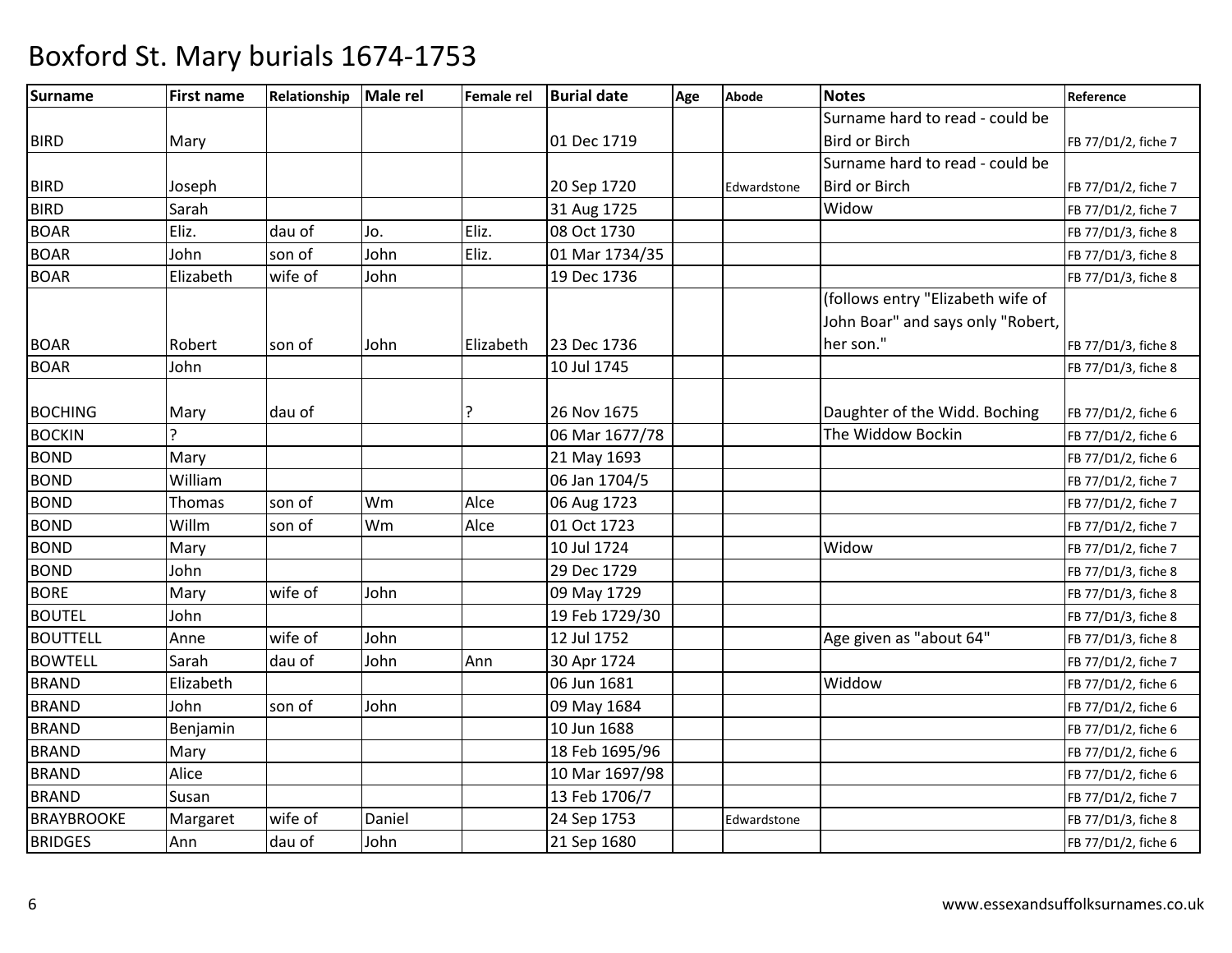| <b>Surname</b>    | <b>First name</b> | Relationship | Male rel | <b>Female rel</b> | <b>Burial date</b> | Age | <b>Abode</b> | <b>Notes</b>                     | Reference           |
|-------------------|-------------------|--------------|----------|-------------------|--------------------|-----|--------------|----------------------------------|---------------------|
| <b>BRIDGES</b>    | Thomas            | son of       | John     |                   | 26 Feb 1681/82     |     |              |                                  | FB 77/D1/2, fiche 6 |
| <b>BRIDGES</b>    | Ann               | wife of      | John     |                   | 29 Jun 1692        |     |              |                                  | FB 77/D1/2, fiche 6 |
| <b>BRIGHT</b>     | John              | son of       | John     |                   | 04 Nov 1675        |     |              |                                  | FB 77/D1/2, fiche 6 |
| <b>BROND</b>      | John              |              |          |                   | 14 Feb 1674/75     |     |              |                                  | FB 77/D1/2, fiche 6 |
| <b>BROND</b>      | Jeames            |              |          |                   | 14 Mar 1674/75     |     |              | Mr Jeames Brond                  | FB 77/D1/2, fiche 6 |
| <b>BROOKER</b>    | Jane              |              |          |                   | 19 Mar 1741/42     |     |              | Widow                            | FB 77/D1/3, fiche 8 |
|                   |                   |              |          |                   |                    |     |              | Note beside name is faded, but   |                     |
| <b>BROOKS</b>     | Elizabeth         |              |          |                   | 11 Jul 1721        |     | London       | might say "spinster"             | FB 77/D1/2, fiche 7 |
| <b>BROOKS</b>     | <b>Thomas</b>     | son of       | Thos.    | Phebe             | 18 Jan 1733/34     |     |              |                                  | FB 77/D1/3, fiche 8 |
| <b>BROOKS</b>     | Thomas            |              |          |                   | 08 Feb 1745/46     | 86  |              |                                  | FB 77/D1/3, fiche 8 |
| <b>BROOKS</b>     | Phebe             | wife of      | Thomas   |                   | 03 Nov 1752        |     |              |                                  | FB 77/D1/3, fiche 8 |
| <b>BROWN</b>      |                   |              |          |                   | 20 Mar 1674/75     |     |              | The Widd. Brown                  | FB 77/D1/2, fiche 6 |
| <b>BROWN</b>      | Roger             | son of       | Roger    |                   | 13 Aug 1675        |     |              | Son of Mr Roger Brown            | FB 77/D1/2, fiche 6 |
| <b>BROWN</b>      | Joseph            | son of       | Joseph   |                   | 19 Nov 1675        |     |              | Son of Mr Joseph Brown           | FB 77/D1/2, fiche 6 |
| <b>BROWN</b>      | Henry             | son of       | Joseph   |                   | 14 Nov 1676        |     |              |                                  | FB 77/D1/2, fiche 6 |
| <b>BROWN</b>      | Priscilla         | wife of      | Thomas   |                   | 29 Nov 1677        |     |              |                                  | FB 77/D1/2, fiche 6 |
| <b>BROWN</b>      | Thomas            |              |          |                   | 05 Apr 1680        |     |              |                                  | FB 77/D1/2, fiche 6 |
| <b>BROWN</b>      | John              |              |          |                   | 02 Jan 1683/84     |     |              |                                  | FB 77/D1/2, fiche 6 |
| <b>BROWN</b>      | Susanna           | wife of      | Joseph   |                   | 03 Jun 1689        |     |              |                                  | FB 77/D1/2, fiche 6 |
| <b>BROWN</b>      |                   |              |          |                   | 09 Feb 1709/10     |     |              | Mr. Brown                        | FB 77/D1/2, fiche 7 |
| <b>BROWN</b>      | Mary              | dau of       | Jno.     | Marth.            | 07 Jan 1723/24     |     |              |                                  | FB 77/D1/2, fiche 7 |
| <b>BROWN</b>      | Margaret          |              |          |                   | 05 Mar 1725/26     |     |              | Spinster                         | FB 77/D1/2, fiche 7 |
| <b>BROWN</b>      | Susan             |              |          |                   | 06 Sep 1736        |     |              | Spinster                         | FB 77/D1/3, fiche 8 |
| <b>BROWN</b>      | Anne              |              |          |                   | 27 Apr 1744        | 77  |              | Mrs. Anne Brown                  | FB 77/D1/3, fiche 8 |
| <b>BROWN</b>      | Martha            | wife of      | John     |                   | 23 Feb 1744/45     |     |              |                                  | FB 77/D1/3, fiche 8 |
| <b>BROWN</b>      | John              |              |          |                   | 17 Mar 1746/47     |     |              |                                  | FB 77/D1/3, fiche 8 |
| <b>BROWN</b>      | Mary              | wife of      | Edw.     |                   | 11 Apr 1747        |     |              |                                  | FB 77/D1/3, fiche 8 |
| <b>BROWNE</b>     | Joseph            | son of       | Joseph   |                   | 25 Jan 1681/82     |     |              | Son of Mr Joseph Browne          | FB 77/D1/2, fiche 6 |
| <b>BROWNE</b>     | <b>Bridget</b>    |              |          |                   | 25 Aug 1743        | 71  |              | Mrs. Bridget Browne              | FB 77/D1/3, fiche 8 |
|                   |                   |              |          |                   |                    |     |              | Base born daughter of John       |                     |
| <b>BROWNSMITH</b> | Mary              | dau of       | John     | Alice             | 11 Sep 1716        |     |              | <b>Brownsmith and Alice Drew</b> | FB 77/D1/2, fiche 7 |
|                   |                   |              |          |                   |                    |     |              | Margt wife of John Brownsmith &  |                     |
| <b>BROWNSMITH</b> | Margaret          | wife of      | John     |                   | 22 Apr 1718        |     |              | her child.                       | FB 77/D1/2, fiche 7 |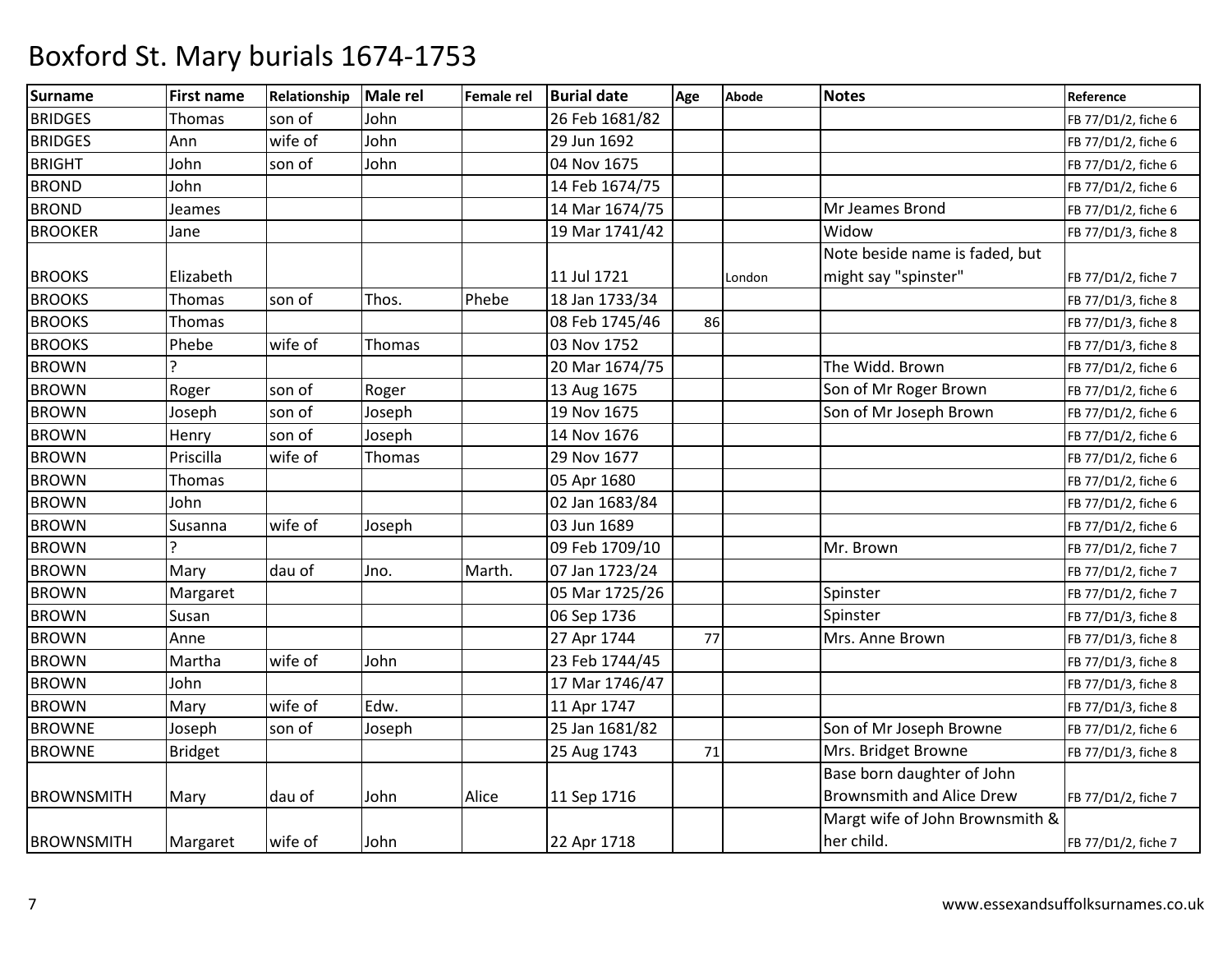| <b>Surname</b>     | <b>First name</b> | Relationship | Male rel      | Female rel | <b>Burial date</b> | Age | <b>Abode</b> | <b>Notes</b>                  | Reference           |
|--------------------|-------------------|--------------|---------------|------------|--------------------|-----|--------------|-------------------------------|---------------------|
| <b>BRUCE</b>       | John              | son of       | Samuel        | Susan      | 18 Sep 1751        |     |              |                               | FB 77/D1/3, fiche 8 |
| <b>BRUNNING</b>    | William           | son of       | Will.         | Mary       | 30 Nov 1737        |     | Sudbury      |                               | FB 77/D1/3, fiche 8 |
| <b>BUGG</b>        | Alice             |              |               |            | 05 Oct 1680        |     |              |                               | FB 77/D1/2, fiche 6 |
| <b>BUGG</b>        | Frances           |              |               |            | 14 May 1717        |     |              |                               | FB 77/D1/2, fiche 7 |
| <b>BUGG</b>        | Tamesin           |              |               |            | 30 Dec 1721        |     |              | Spinster                      | FB 77/D1/2, fiche 7 |
| <b>BUGG</b>        | Thomasin          |              |               |            | 11 Dec 1742        |     |              |                               | FB 77/D1/3, fiche 8 |
| <b>BULFORD</b>     | Elizabeth         |              |               |            | 06 Mar 1679/80     |     |              |                               | FB 77/D1/2, fiche 6 |
| <b>BULLINBROOK</b> | John              |              |               |            | 07 Oct 1749        | 80  |              |                               | FB 77/D1/3, fiche 8 |
| <b>BUMPSTEAD</b>   | Anne              | wife of      | Thomas        |            | 12 Jun 1676        |     |              |                               | FB 77/D1/2, fiche 6 |
| <b>BUMPSTEAD</b>   | Philip            |              |               |            | 07 May 1680        |     |              |                               | FB 77/D1/2, fiche 6 |
| <b>BUMPSTEAD</b>   | Rebecca           | wife of      | Phillip       |            | 11 Oct 1683        |     |              |                               | FB 77/D1/2, fiche 6 |
| <b>BUMPSTEAD</b>   | Thomas            | son of       | Thomas        |            | 11 May 1684        |     |              |                               | FB 77/D1/2, fiche 6 |
| <b>BUMPSTEAD</b>   | Rose              | wife of      | John          |            | 25 Jun 1691        |     |              |                               | FB 77/D1/2, fiche 6 |
| <b>BUMPSTEAD</b>   | Roger             |              |               |            | 27 Aug 1695        |     |              |                               | FB 77/D1/2, fiche 6 |
| <b>BUMPSTEAD</b>   | Elizabeth         |              |               |            | 04 Jul 1697        |     |              |                               | FB 77/D1/2, fiche 6 |
| <b>BUMPSTEAD</b>   | Joseph            |              |               |            | 27 May 1708        |     |              |                               | FB 77/D1/2, fiche 7 |
| <b>BUMPSTEAD</b>   | John              |              |               |            | 10 Oct 1708        |     |              |                               | FB 77/D1/2, fiche 7 |
| <b>BUMPSTEAD</b>   | Mary              |              |               |            | 20 Oct 1708        |     |              |                               | FB 77/D1/2, fiche 7 |
| <b>BUMPSTEAD</b>   | Roger             |              |               |            | 31 Oct 1716        |     |              | Old Roger Bumpstead           | FB 77/D1/2, fiche 7 |
| <b>BUMPSTEAD</b>   | Roger             | son of       | Jeff.         | Ann        | 13 May 1721        |     |              |                               | FB 77/D1/2, fiche 7 |
| <b>BUMPSTEAD</b>   | Mary              |              |               |            | 19 Sep 1721        |     |              | Widow                         | FB 77/D1/2, fiche 7 |
| <b>BUMPSTEAD</b>   | Thomas            |              |               |            | 04 Oct 1721        |     |              |                               | FB 77/D1/2, fiche 7 |
| <b>BUMPSTEAD</b>   | John?             | son of       | Thom.         | Eliz       | 22 Nov 1721        |     |              | Child's first name has faded. | FB 77/D1/2, fiche 7 |
| <b>BUMPSTEAD</b>   | Thomas            | son of       | Thomas        | Elizabeth  | 09 Dec 1722        |     |              |                               | FB 77/D1/2, fiche 7 |
| <b>BUMPSTEAD</b>   | Philip            |              |               |            | 12 Mar 1722/23     |     |              | An old man                    | FB 77/D1/2, fiche 7 |
| <b>BUMPSTEAD</b>   | Susan             |              |               |            | 07 Jan 1723/24     |     |              | Widow                         | FB 77/D1/2, fiche 7 |
| <b>BUMPSTEAD</b>   | Joseph            |              |               |            | 24 May 1724        |     |              |                               | FB 77/D1/2, fiche 7 |
| <b>BUMPSTEAD</b>   | Mary              |              |               |            | 10 Oct 1724        |     |              | Widow                         | FB 77/D1/2, fiche 7 |
| <b>BUMPSTEAD</b>   | Elizabeth         | dau of       | Joseph        | Susan      | 29 Dec 1724        |     |              |                               | FB 77/D1/2, fiche 7 |
| <b>BUMPSTEAD</b>   | Jeffery           |              |               |            | 02 Nov 1740        |     |              | Mr. Jeffery Bumpstead         | FB 77/D1/3, fiche 8 |
| <b>BUMPSTEAD</b>   | Anne              | dau of       | Tho.          | Sarah      | 08 Nov 1747        |     |              |                               | FB 77/D1/3, fiche 8 |
| <b>BUMPSTEAD</b>   | Sarah             | dau of       | <b>Thomas</b> | Sarah      | 08 May 1748        |     |              |                               | FB 77/D1/3, fiche 8 |
| <b>BUMPSTEAD</b>   | Anne              | dau of       | <b>Thomas</b> | Sarah      | 08 Nov 1748        |     |              |                               | FB 77/D1/3, fiche 8 |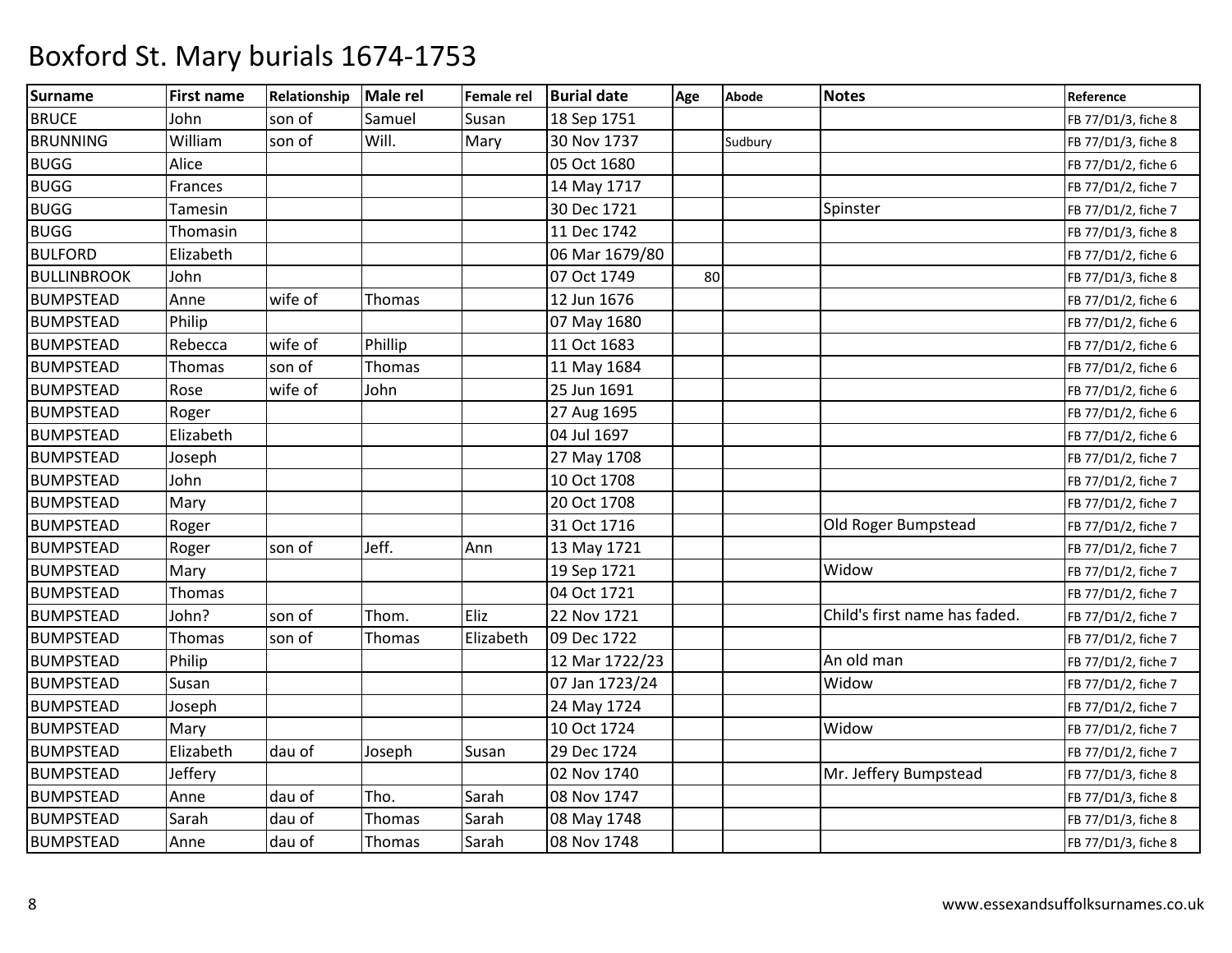| <b>Surname</b>   | <b>First name</b> | Relationship | Male rel      | Female rel | <b>Burial date</b> | Age | <b>Abode</b> | <b>Notes</b>                   | Reference           |
|------------------|-------------------|--------------|---------------|------------|--------------------|-----|--------------|--------------------------------|---------------------|
| <b>BUMPSTED</b>  | Susanna           |              | Jos.          | Sus.       | 18 May 1728        |     |              |                                | FB 77/D1/3, fiche 8 |
| <b>BUMPSTED</b>  | Jefferey          |              |               |            | 15 Oct 1730        |     |              |                                | FB 77/D1/3, fiche 8 |
| <b>BUMPSTED</b>  | Edward            |              |               |            | 26 Mar 1731        |     |              |                                | FB 77/D1/3, fiche 8 |
| <b>BUMPSTED</b>  | Robert            | son of       | Jos.          | Sus.       | 08 Aug 1733        |     |              |                                | FB 77/D1/3, fiche 8 |
| <b>BUMPSTED</b>  | Elizabeth         | wife of      | Thos.         |            | 06 Feb 1733/34     |     |              |                                | FB 77/D1/3, fiche 8 |
| <b>BUMPSTED</b>  |                   |              |               |            | 23 May 1735        |     |              | <b>Widow Bumpsted</b>          | FB 77/D1/3, fiche 8 |
| <b>BUMPSTED</b>  | Anne              | wife of      | Jeff.         |            | 24 Mar 1735/36     |     |              | Wife of Mr. Jeff Bumpsted      | FB 77/D1/3, fiche 8 |
| <b>BUMPSTED</b>  | John              | son of       | Thomas        | Sarah      | 28 Mar 1750        |     |              |                                | FB 77/D1/3, fiche 8 |
| <b>BUMSTEAD</b>  | John              | son of       | John          |            | 14 Aug 1677        |     |              |                                | FB 77/D1/2, fiche 6 |
| <b>BUMSTEAD</b>  | Thomas            |              |               |            | 28 Sep 1677        |     |              |                                | FB 77/D1/2, fiche 6 |
| <b>BUMSTEAD</b>  | William           | son of       | <b>Thomas</b> |            | 07 Oct 1677        |     | Stoke        |                                | FB 77/D1/2, fiche 6 |
| <b>BUMSTEAD</b>  | John              |              |               |            | 24 Nov 1686        |     |              |                                | FB 77/D1/2, fiche 6 |
| <b>BUMSTEAD</b>  | Philip            |              |               |            | 19 Jan 1686/87     |     |              |                                | FB 77/D1/2, fiche 6 |
| <b>BUNN</b>      | Robert            | son of       | John          |            | 29 Jul 1689        |     |              |                                | FB 77/D1/2, fiche 6 |
| <b>BUNN</b>      | Robert            |              |               |            | 16 Jan 1695/96     |     |              |                                | FB 77/D1/2, fiche 6 |
| <b>BUNN</b>      | Anthony           |              |               |            | 10 Jun 1696        |     |              |                                | FB 77/D1/2, fiche 6 |
| <b>BUNN</b>      | Anna              |              |               |            | 12 Jun 1696        |     |              |                                | FB 77/D1/2, fiche 6 |
| <b>BUNN</b>      |                   |              |               |            | 13 Feb 1716/17     |     |              | <b>Widow Bunn</b>              | FB 77/D1/2, fiche 7 |
| <b>BUNNE</b>     | Elizabeth         | dau of       | John          |            | 05 Aug 1683        |     |              |                                | FB 77/D1/2, fiche 6 |
| <b>BUNNING</b>   | William           |              |               |            | 24 Dec 1722        |     |              | A marryd man                   | FB 77/D1/2, fiche 7 |
| <b>BURRIDGE</b>  | Mary              |              |               |            | 15 Jul 1747        |     |              | Mrs. Mary Burridge, widow      | FB 77/D1/3, fiche 8 |
| <b>BYHAM</b>     | Eliz.             | dau of       | Francis       | Rachell    | 28 Feb 1717/18     |     |              |                                | FB 77/D1/2, fiche 7 |
| <b>CABBOLD</b>   | Susan             |              |               |            | 03 Feb 1706/7      |     |              |                                | FB 77/D1/2, fiche 7 |
| <b>CAMPION</b>   | Margaret          | wife of      | Wm            |            | 06 Feb 1734/35     |     |              |                                | FB 77/D1/3, fiche 8 |
| CANDLER          | Jonathan          |              |               |            | 11 Apr 1704        |     |              |                                | FB 77/D1/2, fiche 7 |
| <b>CARNABY</b>   | Samuell           | son of       | Samuell       |            | 15 Dec 1678        |     |              | Son of Samuell Carnaby, gent   | FB 77/D1/2, fiche 6 |
| <b>CARNABY</b>   | Samuel            | son of       | Samuel        |            | 29 Aug 1681        |     |              | Son of Mr Samuel Carnaby       | FB 77/D1/2, fiche 6 |
|                  |                   |              |               |            |                    |     |              |                                |                     |
| <b>CARPENTER</b> | <b>Brian</b>      | husband of   |               | Ann        | 26 Nov 1679        |     |              | Brian Carpenter & Ann his wife | FB 77/D1/2, fiche 6 |
| <b>CARPENTER</b> | Ann               | wife of      | <b>Brian</b>  |            | 26 Nov 1679        |     |              | Brian Carpenter & Ann his wife | FB 77/D1/2, fiche 6 |
| CARR             | Thos              | son of       | Jo.           | Lucy       | 09 Oct 1730        |     |              |                                | FB 77/D1/3, fiche 8 |
| <b>CARR</b>      | George            | son of       | John          | Lucy       | 21 May 1735        |     |              |                                | FB 77/D1/3, fiche 8 |
|                  |                   |              |               |            |                    |     |              |                                |                     |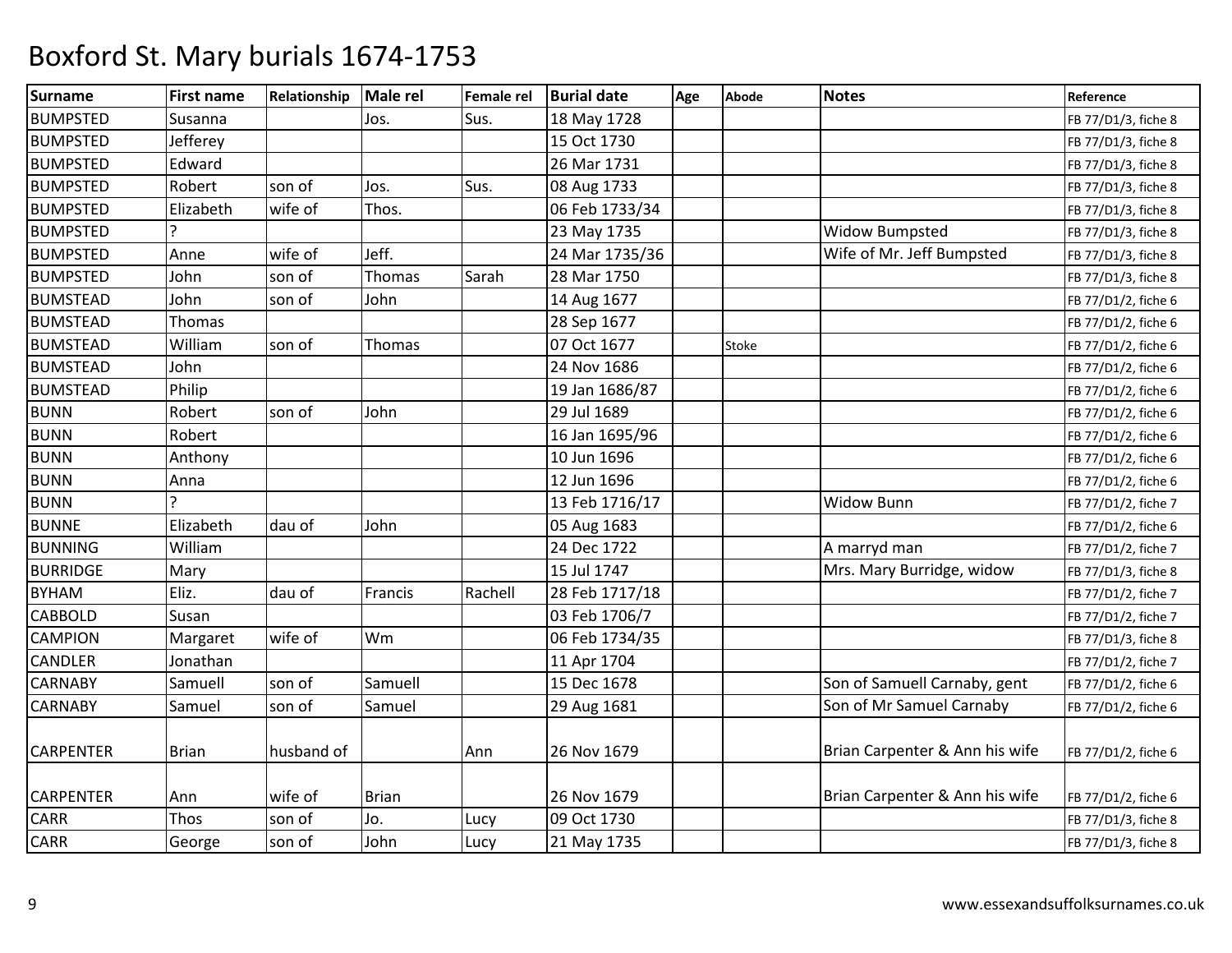| <b>Surname</b>  | <b>First name</b> | Relationship | Male rel      | <b>Female rel</b> | <b>Burial date</b> | Age    | <b>Abode</b> | <b>Notes</b>      | Reference           |
|-----------------|-------------------|--------------|---------------|-------------------|--------------------|--------|--------------|-------------------|---------------------|
| CARR            | Frances           | dau of       | John          | Lucy              | 25 Nov 1737        |        |              |                   | FB 77/D1/3, fiche 8 |
| CARR            | Mary              | dau of       | John          | Lucy              | 28 Aug 1738        |        |              |                   | FB 77/D1/3, fiche 8 |
| CARR            | Edward            | son of       | John          | Lucy              | 03 Jul 1740        | infant |              |                   | FB 77/D1/3, fiche 8 |
| CARR            | Lucy              | wife of      | John          |                   | 16 Jul 1740        |        |              |                   | FB 77/D1/3, fiche 8 |
| <b>CARTER</b>   | Sarah             | dau of       | John          |                   | 29 Feb 1675/76     |        |              |                   | FB 77/D1/2, fiche 6 |
| CARVER          | Grace             |              |               |                   | 01 Apr 1712        |        |              |                   | FB 77/D1/2, fiche 7 |
| <b>CAUSTON</b>  | Sarah             | dau of       | William       | Sarah             | 11 Nov 1750        |        |              |                   | FB 77/D1/3, fiche 8 |
| <b>CHAPIN</b>   | Thomas            |              |               |                   | 06 Nov 1688        |        |              |                   | FB 77/D1/2, fiche 6 |
| <b>CHINERY</b>  | William           |              |               |                   | 28 Sep 1708        |        |              |                   | FB 77/D1/2, fiche 7 |
| <b>CHINERY</b>  | Sarah             |              |               |                   | 20 Nov 1731        |        |              | Widow             | FB 77/D1/3, fiche 8 |
| <b>CHINNERY</b> | William           |              |               |                   | 12 Nov 1688        |        |              |                   | FB 77/D1/2, fiche 6 |
| <b>CLARK</b>    | Sarah             | wife of      | James         |                   | 18 Sep 1680        |        |              |                   | FB 77/D1/2, fiche 6 |
| <b>CLARK</b>    | James             |              |               |                   | 05 Oct 1680        |        |              |                   | FB 77/D1/2, fiche 6 |
| <b>CLARK</b>    | John              |              |               |                   | 09 Apr 1712        |        |              |                   | FB 77/D1/2, fiche 7 |
| <b>CLARK</b>    | John              | son of       | John          | Mary              | 03 May 1724        |        |              |                   | FB 77/D1/2, fiche 7 |
| <b>CLARK</b>    | John              |              |               |                   | 05 Oct 1729        |        |              |                   | FB 77/D1/3, fiche 8 |
| <b>CLARK</b>    | Mary              |              |               |                   | 16 Sep 1748        |        |              | Widow             | FB 77/D1/3, fiche 8 |
| <b>CLARKE</b>   | ς                 |              |               |                   | 12 Jun 1681        |        |              | The Widdow Clarke | FB 77/D1/2, fiche 6 |
| <b>CLOVER</b>   | John              | son of       | Robert        | Martha            | 24 Feb 1744/45     |        |              |                   | FB 77/D1/3, fiche 8 |
| COAL            | Ephraim           | son of       | Joseph        |                   | 29 Aug 1674        |        |              |                   | FB 77/D1/2, fiche 6 |
| <b>COALE</b>    | John              |              |               |                   | 16 Oct 1679        |        |              |                   | FB 77/D1/2, fiche 6 |
| <b>COBBING</b>  | Daniel            | son of       | <b>Thomas</b> | Hannah            | 06 Jan 1740/41     | infant |              |                   | FB 77/D1/3, fiche 8 |
| <b>COBBOLD</b>  | Marten            |              |               |                   | 25 Feb 1674/75     |        |              |                   | FB 77/D1/2, fiche 6 |
| <b>COLE</b>     | Mary              | wife of      | Joseph        |                   | 09 Apr 1677        |        |              |                   | FB 77/D1/2, fiche 6 |
| <b>COLE</b>     | Thomas            | son of       | Joseph        |                   | 25 Apr 1677        |        |              |                   | FB 77/D1/2, fiche 6 |
| COLE            | Joseph            |              |               |                   | 19 Sep 1680        |        |              |                   | FB 77/D1/2, fiche 6 |
| <b>COLE</b>     |                   |              |               |                   | 30 Nov 1680        |        |              | The Widdow Cole   | FB 77/D1/2, fiche 6 |
| <b>COLE</b>     | Anne              |              |               |                   | 11 Dec 1685        |        |              | Widow             | FB 77/D1/2, fiche 6 |
| <b>COLE</b>     |                   |              |               |                   | 24 Feb 1695/96     |        |              | <b>Widow Cole</b> | FB 77/D1/2, fiche 6 |
| <b>COLE</b>     | Sarah             | wife of      | John          |                   | 03 Jul 1724        |        |              |                   | FB 77/D1/2, fiche 7 |
| COOK            | Mary              | wife of      | Richard       |                   | 20 Mar 1678/79     |        |              |                   | FB 77/D1/2, fiche 6 |
| <b>COOKE</b>    | Mary              | wife of      | Edmund        |                   | 17 Dec 1679        |        |              |                   | FB 77/D1/2, fiche 6 |
| <b>COOKE</b>    | Mary              | dau of       | Richard       |                   | 24 Dec 1679        |        |              |                   | FB 77/D1/2, fiche 6 |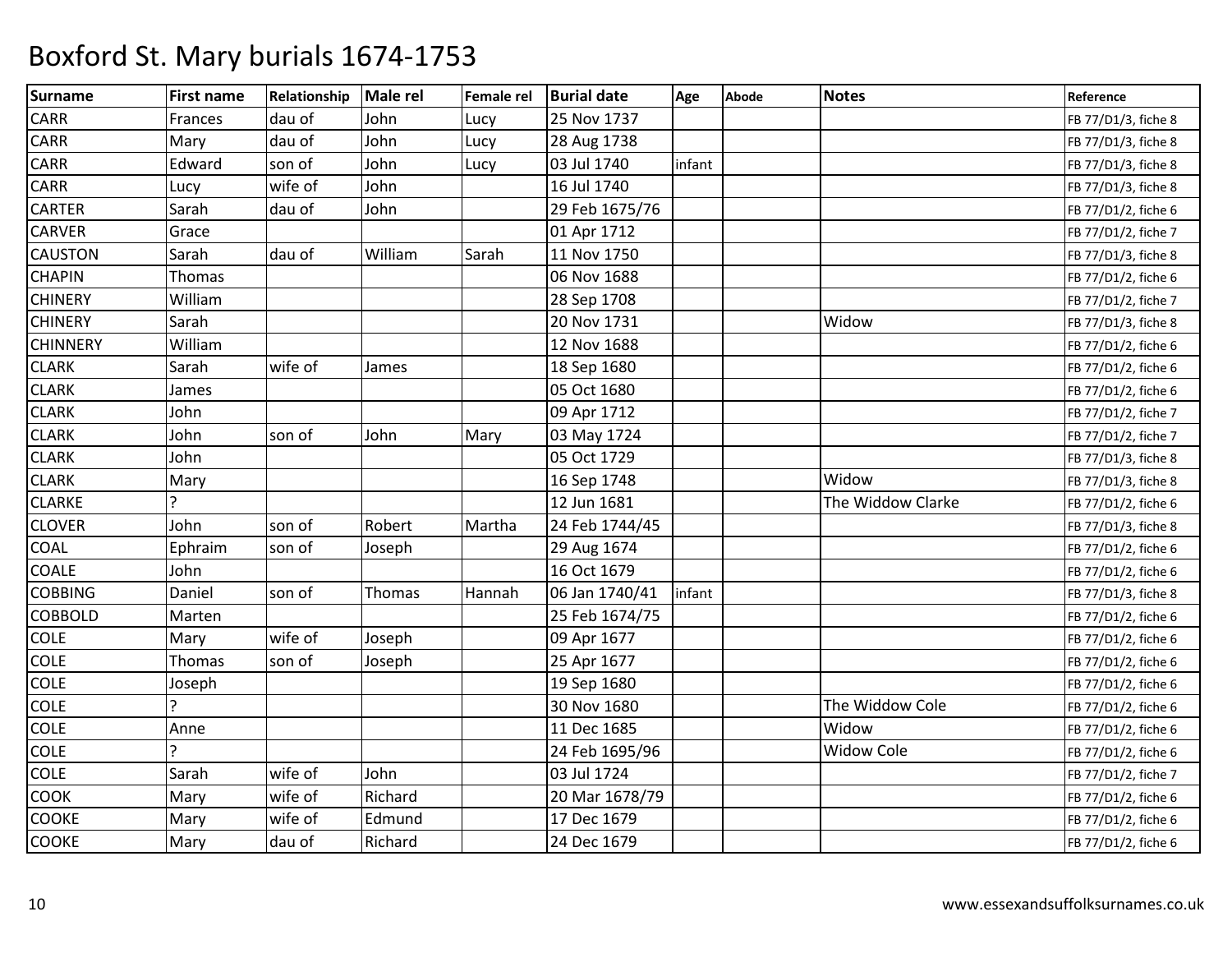| <b>Surname</b> | <b>First name</b> | Relationship | Male rel | <b>Female rel</b> | <b>Burial date</b> | Age | <b>Abode</b> | <b>Notes</b>                      | Reference           |
|----------------|-------------------|--------------|----------|-------------------|--------------------|-----|--------------|-----------------------------------|---------------------|
| <b>COOKE</b>   | John              | son of       | Ricahrd  |                   | 04 Jan 1679/80     |     |              |                                   | FB 77/D1/2, fiche 6 |
| <b>COOKE</b>   | Anne              | dau of       | Stephen  |                   | 02 Feb 1681/82     |     |              |                                   | FB 77/D1/2, fiche 6 |
| <b>COOPER</b>  | John              |              |          |                   | 18 Apr 1677        |     |              |                                   | FB 77/D1/2, fiche 6 |
| <b>COOPER</b>  | John              | son of       | Robert   |                   | 20 Jun 1679        |     |              |                                   | FB 77/D1/2, fiche 6 |
| <b>COOPER</b>  | Robert            | son of       | Robert   |                   | 18 Dec 1679        |     |              |                                   | FB 77/D1/2, fiche 6 |
| <b>COOPER</b>  |                   |              |          |                   | 04 Feb 1679/80     |     |              | The Widdow Cooper                 | FB 77/D1/2, fiche 6 |
| <b>COOPER</b>  | James             | son of       | James    |                   | 24 Dec 1683        |     |              |                                   | FB 77/D1/2, fiche 6 |
| <b>COOPER</b>  | Richard           |              |          |                   | 15 Feb 1683/84     |     |              |                                   | FB 77/D1/2, fiche 6 |
| <b>COOPER</b>  | James             |              |          |                   | 12 Jul 1686        |     |              |                                   | FB 77/D1/2, fiche 6 |
| <b>COOPER</b>  | Thomas            |              |          |                   | 02 Jan 1686/87     |     |              |                                   | FB 77/D1/2, fiche 6 |
| <b>COOPER</b>  | Sarah             |              |          |                   | 18 Jan 1687/88     |     |              |                                   | FB 77/D1/2, fiche 6 |
| <b>COOPER</b>  | John              |              |          |                   | 22 Mar 1697/98     |     |              |                                   | FB 77/D1/2, fiche 6 |
| <b>COOPER</b>  | Mary              |              |          |                   | 08 Jan 1704/5      |     |              |                                   | FB 77/D1/2, fiche 7 |
| <b>COOPER</b>  | Elizabeth         |              |          |                   | 06 Jan 1712/13     |     |              |                                   | FB 77/D1/2, fiche 7 |
| <b>COOPER</b>  | John              |              |          |                   | 01 Feb 1712/13     |     |              |                                   | FB 77/D1/2, fiche 7 |
| <b>COOPER</b>  | James             |              |          |                   | 31 Oct 1723        |     |              | Single                            | FB 77/D1/2, fiche 7 |
| <b>COOPER</b>  | Thomas            |              |          |                   | 05 Aug 1735        |     |              |                                   | FB 77/D1/3, fiche 8 |
| <b>COOPER</b>  | Mary              |              |          |                   | 15 Feb 1737/38     |     |              | Widow                             | FB 77/D1/3, fiche 8 |
| <b>COOPER</b>  | Sarah             |              |          |                   | 02 Mar 1746/47     |     |              | Widow                             | FB 77/D1/3, fiche 8 |
| <b>COOPER</b>  | Elizabeth         |              |          |                   | 29 Jan 1747/48     |     |              | Widow                             | FB 77/D1/3, fiche 8 |
| COVEL          | George            | son of       | Wm       | Mary              | 13 Sep 1728        |     |              |                                   | FB 77/D1/3, fiche 8 |
| <b>COVEL</b>   | Jacob             | son of       | Will.    | Mary              | 29 Dec 1737        |     |              |                                   | FB 77/D1/3, fiche 8 |
| COVEL          | Mark              | son of       | Mark     | Hester            | 03 Oct 1749        |     |              |                                   | FB 77/D1/3, fiche 8 |
| <b>CRABB</b>   |                   |              |          |                   | 31 May 1676        |     |              | <b>Widdow Crabb</b>               | FB 77/D1/2, fiche 6 |
| CRANE          | Mary              | wife of      | William  |                   | 07 Nov 1717        |     |              |                                   | FB 77/D1/2, fiche 7 |
| CRANE          | William           |              |          |                   | 25 Nov 1717        |     |              |                                   | FB 77/D1/2, fiche 7 |
| <b>CRANE</b>   | Mary              | dau of       | Robert   | Anne              | 14 Apr 1752        |     |              |                                   | FB 77/D1/3, fiche 8 |
| CRANE          | Daniel            | son of       | Robert   | Anne              | 06 Sep 1753        |     |              |                                   | FB 77/D1/3, fiche 8 |
| <b>CRESSEL</b> | John              |              |          |                   | 01 Jul 1736        |     |              | Widower                           | FB 77/D1/3, fiche 8 |
| CRESWEL        | Jane              | wife of      | John     |                   | 10 Apr 1731        |     |              |                                   | FB 77/D1/3, fiche 8 |
|                |                   |              |          |                   |                    |     |              |                                   |                     |
| <b>CROPLEY</b> |                   |              |          |                   | 05 Oct 1734        |     |              | Widow (no first name in register) | FB 77/D1/3, fiche 8 |
| <b>CROPLEY</b> | Samuel            | son of       | Sam.     | Eliz.             | 16 Nov 1739        |     |              |                                   | FB 77/D1/3, fiche 8 |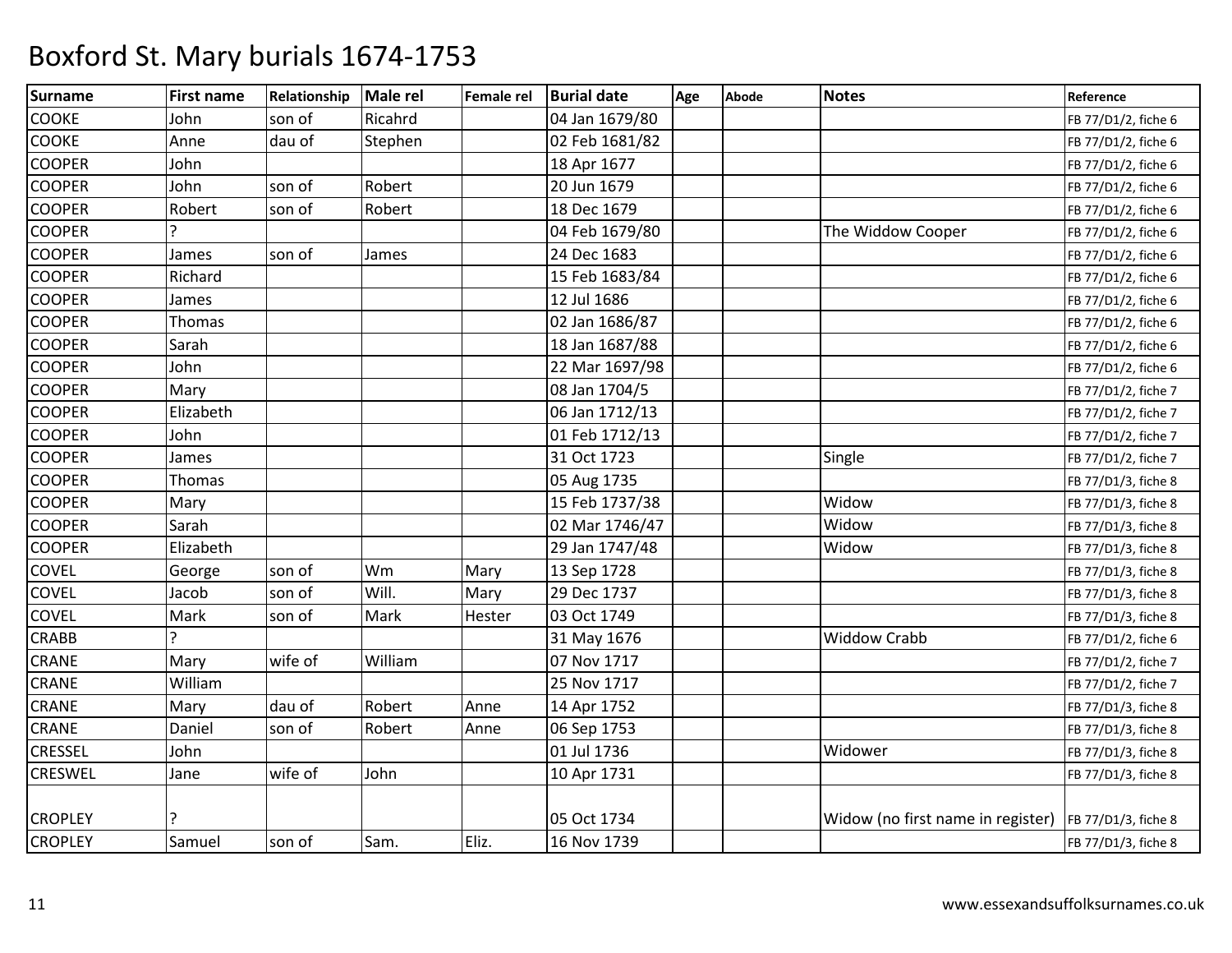| <b>Surname</b> | <b>First name</b> | Relationship | Male rel | Female rel | <b>Burial date</b>      | Age | <b>Abode</b> | <b>Notes</b>                  | Reference           |
|----------------|-------------------|--------------|----------|------------|-------------------------|-----|--------------|-------------------------------|---------------------|
| <b>CROPLEY</b> | Elizabeth         | wife of      | Samuel   |            | 10 Apr 1741             |     |              |                               | FB 77/D1/3, fiche 8 |
| <b>CUNAGAL</b> |                   |              |          |            | 23 Jan 1681/82          |     |              | The Widdow Cunagal            | FB 77/D1/2, fiche 6 |
| <b>CURD</b>    | Elisabeth         |              |          |            | 12 Jan 1688/89          |     |              |                               | FB 77/D1/2, fiche 6 |
| <b>CUTCHEE</b> | Elisabeth         |              |          |            | 20 Jan 1686/87          |     |              |                               | FB 77/D1/2, fiche 6 |
| <b>CUTCHEE</b> | Samuell           |              |          |            | 09 Feb 1704/5           |     |              |                               | FB 77/D1/2, fiche 7 |
| <b>CUTCHEE</b> | Mary              | wife of      | John     |            | 12 Sep 1722             |     |              |                               | FB 77/D1/2, fiche 7 |
| <b>CUTCHEE</b> | Mary              | wife of      | Samuel   |            | 25 Jul 1747             |     |              |                               | FB 77/D1/3, fiche 8 |
| <b>CUTCHEY</b> | John              |              |          |            | 25 Aug 1728             |     |              |                               | FB 77/D1/3, fiche 8 |
| <b>CUTCHEY</b> | Daniel            | son of       | Jo.      | Su.        | 31 Jan 1728/29          |     |              |                               | FB 77/D1/3, fiche 8 |
| <b>CUTCHEY</b> | Susan             |              |          |            | 16 Nov 1729             |     |              |                               | FB 77/D1/3, fiche 8 |
| <b>DANKS</b>   | <b>Bridget</b>    |              |          |            | 02 May 1708             |     |              |                               | FB 77/D1/2, fiche 7 |
| <b>DANKS</b>   | <b>Bridget</b>    |              |          |            | 07 Aug 1709             |     |              |                               | FB 77/D1/2, fiche 7 |
| <b>DANKS</b>   | <b>Bridget</b>    |              |          |            | 20 Oct 1712             |     |              |                               | FB 77/D1/2, fiche 7 |
| <b>DAVID</b>   | Mary              |              |          |            | 15 Feb 1691/92          |     |              |                               | FB 77/D1/2, fiche 6 |
| <b>DAVY</b>    | Frances           | dau of       | Francis  |            | 28 Feb 1680/81          |     |              |                               | FB 77/D1/2, fiche 6 |
| <b>DAVYE</b>   | Francis           |              |          |            | 06 May 1693             |     |              |                               | FB 77/D1/2, fiche 6 |
| <b>DAY</b>     | Hannah            |              |          |            | 01 Feb 1729/30          |     |              |                               | FB 77/D1/3, fiche 8 |
| <b>DAY</b>     | Anne              | dau of       | John     | Hannah     | 29 Nov 1733             |     |              |                               | FB 77/D1/3, fiche 8 |
| <b>DAY</b>     | James             | son of       | John     | Hannah     | 12 May 1737             |     |              |                               | FB 77/D1/3, fiche 8 |
| <b>DAY</b>     | Abigail           | dau of       | John     | Eliz.      | 24 May 1740             |     |              |                               | FB 77/D1/3, fiche 8 |
|                |                   |              |          |            |                         |     |              | Abigail & Mary Day, infants & |                     |
| <b>DAY</b>     | Abigail           |              |          |            | 22 Mar 1741/42   infant |     |              | twins                         | FB 77/D1/3, fiche 8 |
|                |                   |              |          |            |                         |     |              | Abigail & Mary Day, infants & |                     |
| <b>DAY</b>     | Mary              |              |          |            | 22 Mar 1741/42   infant |     |              | twins                         | FB 77/D1/3, fiche 8 |
| <b>DAY</b>     | James             | son of       | John     | Hannah     | 28 May 1742             |     |              |                               | FB 77/D1/3, fiche 8 |
| <b>DAY</b>     | Mary              | dau of       | John     | Hannah     | 01 Apr 1744             |     |              |                               | FB 77/D1/3, fiche 8 |
| <b>DAY</b>     | Charles           | son of       | John     | Hannah     | 04 Nov 1753             |     |              |                               | FB 77/D1/3, fiche 8 |
| <b>DEAKES</b>  | Edward            |              |          |            | 06 Jan 1686/87          |     |              |                               | FB 77/D1/2, fiche 6 |
| <b>DEAN</b>    | James             |              |          |            | 29 Apr 1696             |     |              | Old James Dean                | FB 77/D1/2, fiche 6 |
| <b>DEAN</b>    | James             | son of       | Edwd     | Mary       | 07 Jan 1717/18          |     |              |                               | FB 77/D1/2, fiche 7 |
| <b>DEAN</b>    |                   |              |          |            | 08 Aug 1719             |     |              | <b>Widow Dean</b>             | FB 77/D1/2, fiche 7 |
| <b>DEAN</b>    | Frances           |              |          |            | 28 Oct 1719             |     |              | Widow                         | FB 77/D1/2, fiche 7 |
| <b>DEAN</b>    | Anne              | wife of      | Moses    |            | 20 May 1742             |     |              |                               | FB 77/D1/3, fiche 8 |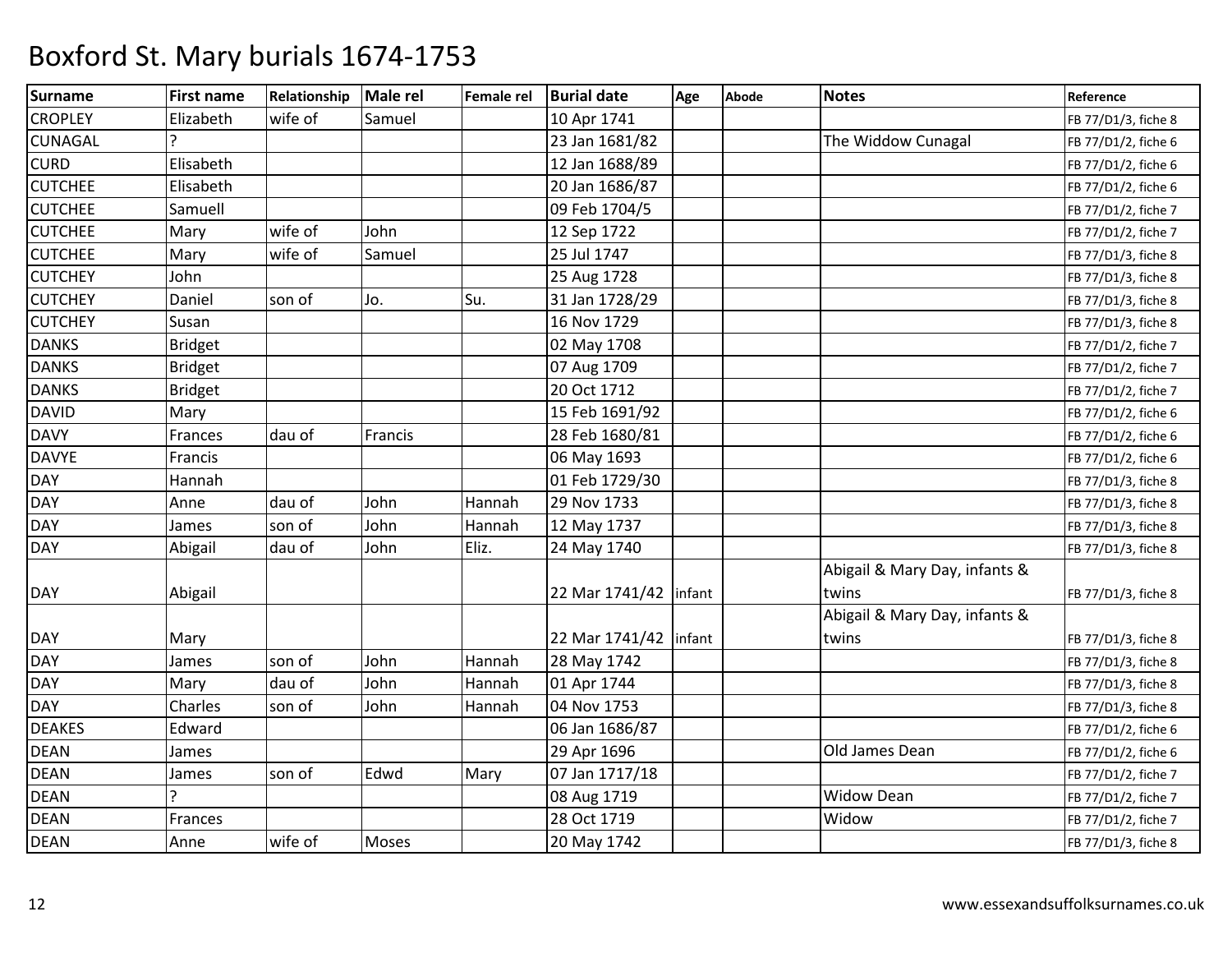| <b>Surname</b> | <b>First name</b> | Relationship | Male rel | <b>Female rel</b> | <b>Burial date</b> | Age | <b>Abode</b> | <b>Notes</b>                     | Reference           |
|----------------|-------------------|--------------|----------|-------------------|--------------------|-----|--------------|----------------------------------|---------------------|
| <b>DEAN</b>    | Moses             |              |          |                   | 01 Feb 1745/46     | 71  |              |                                  | FB 77/D1/3, fiche 8 |
| <b>DEAN</b>    | Moses             |              |          |                   | 25 Mar 1747        |     |              |                                  | FB 77/D1/3, fiche 8 |
| <b>DEANE</b>   | William           |              |          |                   | 26 Dec 1691        |     |              |                                  | FB 77/D1/2, fiche 6 |
| <b>DECKS</b>   | Susan             | dau of       | Jos.     | Margaret          | 10 Jun 1722        |     |              |                                  | FB 77/D1/2, fiche 7 |
| <b>DEEKES</b>  | Joseph            | son of       | Jos.     |                   | 07 May 1729        |     |              |                                  | FB 77/D1/3, fiche 8 |
| <b>DEEKS</b>   | Joseph            |              |          |                   | 28 Dec 1741        |     |              |                                  | FB 77/D1/3, fiche 8 |
| <b>DEEKS</b>   | Margaret          |              |          |                   | 18 Jan 1753        |     |              | Widow. Age given as "about 60"   | FB 77/D1/3, fiche 8 |
| <b>DOWNING</b> | Susan             | wife of      | Robt.    |                   | 29 Jan 1725/26     |     | $Em[n_l]$ d  |                                  | FB 77/D1/2, fiche 7 |
| <b>DREAD</b>   | Henry             | son of       | Henry    | Mary              | 05 Dec 1719        |     |              |                                  | FB 77/D1/2, fiche 7 |
| <b>DREW</b>    | John              |              |          |                   | 26 Apr 1674        |     |              |                                  | FB 77/D1/2, fiche 6 |
| <b>DREW</b>    | Elizabeth         |              |          |                   | 24 Jul 1695        |     |              |                                  | FB 77/D1/2, fiche 6 |
|                |                   |              |          |                   |                    |     |              | Base born daughter of John       |                     |
| <b>DREW</b>    | Mary              | dau of       | John     | Alice             | 11 Sep 1716        |     |              | <b>Brownsmith and Alice Drew</b> | FB 77/D1/2, fiche 7 |
| <b>DUCKER</b>  | Susan             | dau of       | John     | Ann               | 11 Jul 1692        |     |              |                                  | FB 77/D1/2, fiche 6 |
| <b>DUCKER</b>  |                   |              |          |                   | 06 Dec 1739        |     |              | The Widow Ducker                 | FB 77/D1/3, fiche 8 |
| <b>DUCKER</b>  | James             |              |          |                   | 22 Dec 1742        |     |              |                                  | FB 77/D1/3, fiche 8 |
| <b>DWIGHT</b>  | Anne              | wife of      | Jos.     |                   | 04 Jan 1733/34     |     |              |                                  | FB 77/D1/3, fiche 8 |
| <b>DWIGHT</b>  | Joshua            |              |          |                   | 25 Sep 1746        | 75  |              |                                  | FB 77/D1/3, fiche 8 |
| <b>EDWARDS</b> | Margaret          | wife of      | John     |                   | 30 Dec 1679        |     |              |                                  | FB 77/D1/2, fiche 6 |
| <b>EDWARDS</b> | John              |              |          |                   | 06 Jul 1680        |     |              |                                  | FB 77/D1/2, fiche 6 |
| <b>EDWARDS</b> | Samuel            | son of       | Mathew   |                   | 01 Apr 1686        |     |              |                                  | FB 77/D1/2, fiche 6 |
| <b>EDWARDS</b> | Matthew           |              |          |                   | 28 Mar 1688        |     |              |                                  | FB 77/D1/2, fiche 6 |
| <b>EDWARDS</b> | William           |              |          |                   | 27 Oct 1688        |     |              |                                  | FB 77/D1/2, fiche 6 |
| <b>EDWARDS</b> | Matthew           |              |          |                   | 23 Jan 1741/42     |     |              |                                  | FB 77/D1/3, fiche 8 |
| <b>EDWARDS</b> | Eliz.             |              |          |                   | 03 Feb 1745/46     |     |              | Widow                            | FB 77/D1/3, fiche 8 |
| <b>ELDRED</b>  | Mary              |              |          |                   | 13 May 1688        |     |              |                                  | FB 77/D1/2, fiche 6 |
| <b>ELDRED</b>  | Edward            |              |          |                   | 09 Jun 1693        |     |              |                                  | FB 77/D1/2, fiche 6 |
| <b>ELDRED</b>  |                   |              |          |                   | 24 May 1723        |     |              | <b>Widow Eldred</b>              | FB 77/D1/2, fiche 7 |
| <b>ELDRID</b>  |                   |              |          |                   | 19 Feb 1695/96     |     |              | First name not in register.      | FB 77/D1/2, fiche 6 |
| <b>ELMAN</b>   | James             |              |          |                   | 01 Jan 1687/88     |     |              |                                  | FB 77/D1/2, fiche 6 |
| <b>ELMAR</b>   | Ann               |              |          |                   | 05 Jun 1712        |     |              |                                  | FB 77/D1/2, fiche 7 |
| <b>ELMER</b>   | John              | son of       | James    |                   | 03 Jul 1681        |     |              |                                  | FB 77/D1/2, fiche 6 |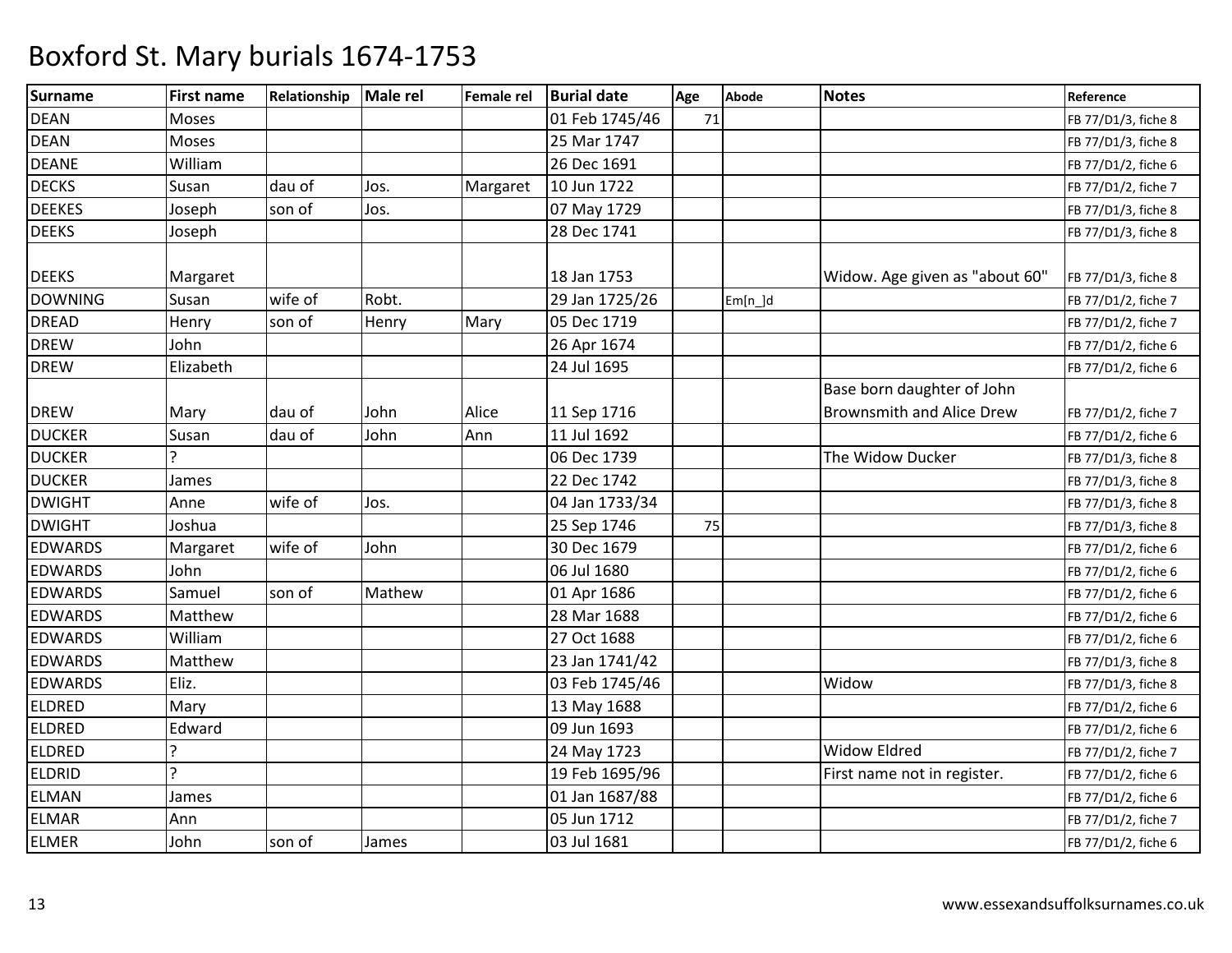| <b>Surname</b>      | <b>First name</b> | Relationship | Male rel | Female rel | <b>Burial date</b> | Age | <b>Abode</b>      | <b>Notes</b>                | Reference           |
|---------------------|-------------------|--------------|----------|------------|--------------------|-----|-------------------|-----------------------------|---------------------|
| <b>ELMER</b>        | James             | son of       | James    |            | 29 May 1682        |     |                   |                             | FB 77/D1/2, fiche 6 |
| <b>ELMERE</b>       | William           | son of       | James    |            | 26 Nov 1679        |     |                   |                             | FB 77/D1/2, fiche 6 |
| <b>ELMORE</b>       | Mary              | wife of      | James    |            | 14 Jun 1680        |     |                   |                             | FB 77/D1/2, fiche 6 |
| <b>ELMORE</b>       | Thomas            | son of       | James    |            | 16 Feb 1680/81     |     |                   |                             | FB 77/D1/2, fiche 6 |
| <b>ELMORE</b>       | James             | son of       | James    |            | 14 Aug 1685        |     |                   |                             | FB 77/D1/2, fiche 6 |
| <b>ENGLISH</b>      | James             | son of       | James    | Martha     | 08 Dec 1692        |     |                   |                             | FB 77/D1/2, fiche 6 |
| <b>ENGLISH</b>      | Thomas            |              |          |            | 14 May 1721        |     | Needham<br>Market |                             | FB 77/D1/2, fiche 7 |
| <b>EVERET</b>       | Francis           | son of       | Fr.      | Mary       | 01 Jun 1727        |     |                   | Francis & John, sons of     | FB 77/D1/3, fiche 8 |
| <b>EVERET</b>       | John              | son of       | Fr.      | Mary       | 01 Jun 1727        |     |                   | Francis & John, sons of     | FB 77/D1/3, fiche 8 |
| <b>EYVES</b>        |                   |              |          |            | 08 Oct 1695        |     |                   | First name not in register. | FB 77/D1/2, fiche 6 |
| <b>EYVES</b>        | William           |              |          |            | 01 Nov 1695        |     |                   |                             | FB 77/D1/2, fiche 6 |
|                     |                   |              |          |            |                    |     |                   | Widdow. First name not in   |                     |
| F[R_][E_]GER        |                   |              |          |            | 27 Jan 1676/77     |     |                   | register.                   | FB 77/D1/2, fiche 6 |
| <b>FAIRFAX</b>      | John              |              |          |            | 24 Oct 1695        |     |                   |                             | FB 77/D1/2, fiche 6 |
| <b>FAIRFAX</b>      | Charles           | son of       | John     |            | 16 Apr 1705        |     |                   |                             | FB 77/D1/2, fiche 7 |
| <b>FAIRFAX</b>      | John              |              |          |            | 24 Nov 1722        |     |                   | A marryd man                | FB 77/D1/2, fiche 7 |
| <b>FAIRFAX</b>      | Nathaniel         |              |          |            | 26 Sep 1723        |     |                   | Single                      | FB 77/D1/2, fiche 7 |
| <b>FAIRFAX</b>      | Benjamine         |              |          |            | 04 Dec 1723        |     |                   | Single                      | FB 77/D1/2, fiche 7 |
| <b>FAIRFAX</b>      | Anne              |              |          |            | 02 Dec 1731        |     |                   | Widow                       | FB 77/D1/3, fiche 8 |
| <b>FAIRFAX</b>      | Anne              |              |          |            | 04 Jun 1749        |     |                   |                             | FB 77/D1/3, fiche 8 |
| <b>FAIRS</b>        | Elizabeth         |              |          |            | 03 Oct 1708        |     |                   |                             | FB 77/D1/2, fiche 7 |
| <b>FAIRS</b>        | Samuel            | son of       | Sam.     | Margaret   | 04 May 1739        |     |                   |                             | FB 77/D1/3, fiche 8 |
| <b>FAIRS</b>        | Samuel            |              |          |            | 03 Feb 1745/46     |     |                   |                             | FB 77/D1/3, fiche 8 |
| <b>FAIRS</b>        | Margaret          | wife of      | Samuel   |            | 04 Oct 1751        |     |                   |                             | FB 77/D1/3, fiche 8 |
| <b>FAIRS</b>        | Edward            |              |          |            | 15 Nov 1753        |     |                   |                             | FB 77/D1/3, fiche 8 |
| <b>FARR</b>         | Susanna           | dau of       | Samuell  |            | 19 Jul 1675        |     |                   |                             | FB 77/D1/2, fiche 6 |
| <b>FARR</b>         | Timothy           | son of       | Samuel   |            | 25 Apr 1681        |     |                   |                             | FB 77/D1/2, fiche 6 |
| <b>FEATHERSTONE</b> | Thomas            |              |          |            | 22 Nov 1744        |     |                   |                             | FB 77/D1/3, fiche 8 |
| FENNING             | Judah             | dau of       | Thomas   | Sarah      | 02 Nov 1722        |     |                   |                             | FB 77/D1/2, fiche 7 |
| <b>FISHER</b>       | Frances           | wife of      | Thomas   |            | 21 Oct 1721        |     |                   |                             | FB 77/D1/2, fiche 7 |
| <b>FISHER</b>       | Tho               |              |          |            | 10 Mar 1730/31     |     |                   |                             | FB 77/D1/3, fiche 8 |
| <b>FITCH</b>        | Mary              |              |          |            | 24 Sep 1746        |     |                   | Widow                       | FB 77/D1/3, fiche 8 |
| FO[R_][N_]D         | Susan             | wife of      | James    |            | 31 Oct 1679        |     |                   |                             | FB 77/D1/2, fiche 6 |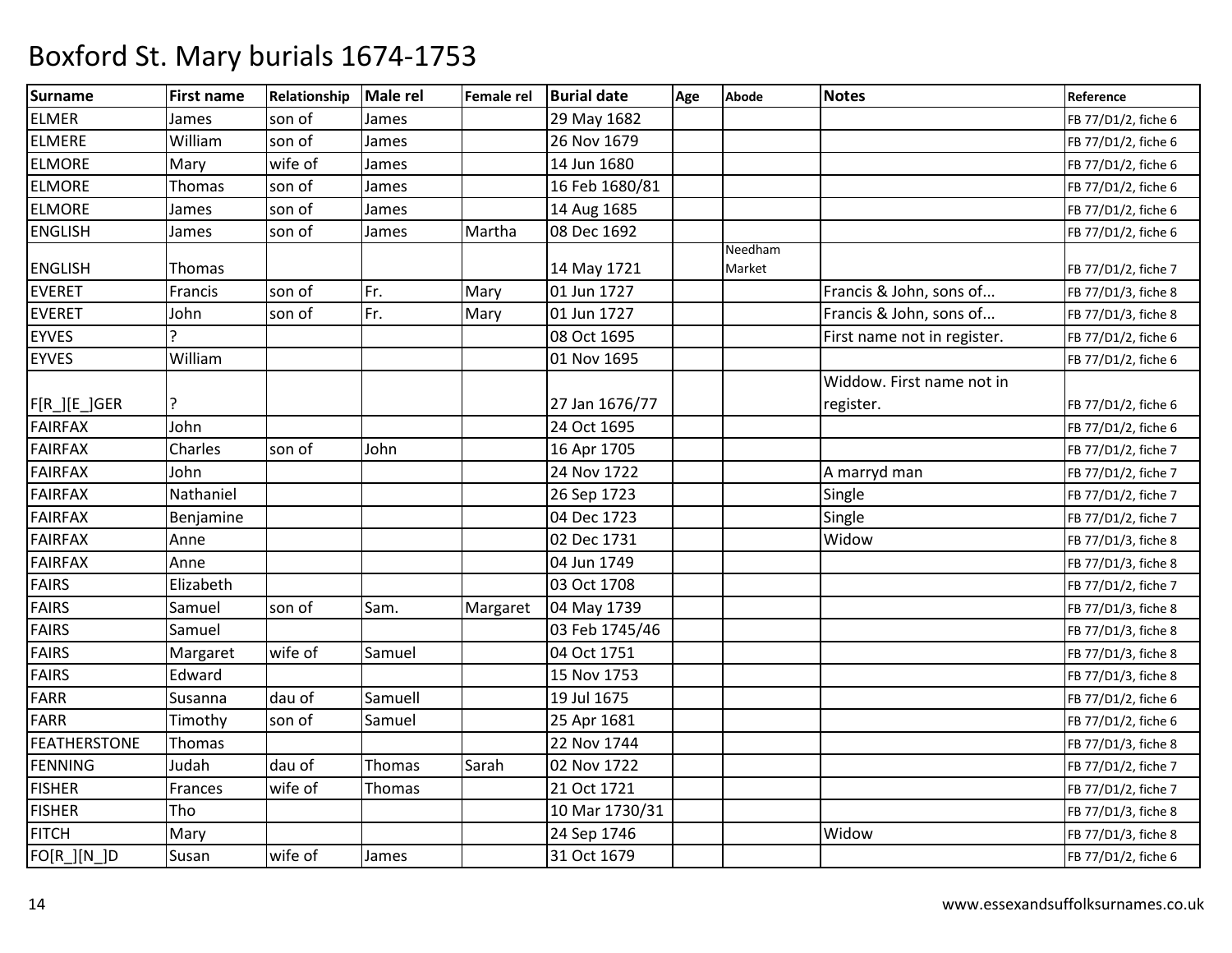| <b>Surname</b>  | <b>First name</b> | Relationship | Male rel  | Female rel | <b>Burial date</b> | Age | Abode | <b>Notes</b>                      | Reference           |
|-----------------|-------------------|--------------|-----------|------------|--------------------|-----|-------|-----------------------------------|---------------------|
| <b>FREEMAN</b>  | Elizabeth         | wife of      | John      |            | 02 Dec 1747        |     |       |                                   | FB 77/D1/3, fiche 8 |
| FREEMAN         | Robert            |              |           |            | 03 Oct 1748        |     |       | Base born                         | FB 77/D1/3, fiche 8 |
| <b>FREEMAN</b>  | John              | son of       | John      | Sarah      | 27 Sep 1750        |     |       |                                   | FB 77/D1/3, fiche 8 |
| <b>FREEMAN</b>  | Sarah             | dau of       | John      | Sarah      | 19 Sep 1751        |     |       |                                   | FB 77/D1/3, fiche 8 |
| <b>FREEMAN</b>  | Hannah            |              |           |            | 15 Mar 1752        |     |       |                                   | FB 77/D1/3, fiche 8 |
|                 |                   |              |           |            |                    |     |       |                                   |                     |
| <b>FREEMAN</b>  | Anne              |              |           |            | 21 Apr 1753        |     |       | Widow. Age given as "about 70"    | FB 77/D1/3, fiche 8 |
| <b>FRENCH</b>   | Mary              |              |           |            | 27 Jul 1723        |     |       | Widdow                            | FB 77/D1/2, fiche 7 |
| <b>FROGEN</b>   | John              |              |           |            | 21 Dec 1679        |     |       |                                   | FB 77/D1/2, fiche 6 |
| <b>FROGEN</b>   |                   |              |           |            | 15 Jan 1679/80     |     |       | The Widdow Frogen                 | FB 77/D1/2, fiche 6 |
| <b>FROPER</b>   | Nicholas          |              |           |            | 02 Jan 1676/77     |     |       |                                   | FB 77/D1/2, fiche 6 |
| <b>FROST</b>    | Alice             | wife of      | Jacob     |            | 06 Jan 1746/47     |     |       |                                   | FB 77/D1/3, fiche 8 |
| <b>FULCHER</b>  | Mary              | wife of      | John      |            | 02 Jan 1731/32     |     |       |                                   | FB 77/D1/3, fiche 8 |
| <b>FULCHER</b>  | John              |              |           |            | 28 May 1738        |     |       | Widower                           | FB 77/D1/3, fiche 8 |
| <b>GAGE</b>     | Rachell           | dau of       | John      |            | 19 Nov 1675        |     |       |                                   | FB 77/D1/2, fiche 6 |
| GAGE            | Elizabeth         | dau of       | Edward    |            | 03 Sep 1676        |     |       |                                   | FB 77/D1/2, fiche 6 |
| <b>GAGE</b>     | Martin            |              |           |            | 14 Jul 1678        |     |       |                                   | FB 77/D1/2, fiche 6 |
| <b>GAGE</b>     | Katherine         |              |           |            | 22 Aug 1680        |     |       |                                   | FB 77/D1/2, fiche 6 |
| <b>GAGE</b>     | Dorothy           | wife of      | Edw.      |            | 02 Jul 1689        |     |       |                                   | FB 77/D1/2, fiche 6 |
|                 |                   |              |           |            |                    |     |       | It says "daughter of" but doesn't |                     |
|                 |                   |              |           |            |                    |     |       | give parents' names. Day of       |                     |
| <b>GAGE</b>     | Anne              | dau of       |           |            | * Aug 1689         |     |       | month not in register.            | FB 77/D1/2, fiche 6 |
| <b>GAGE</b>     | Margaret          | wife of      | Peter     |            | 26 Mar 1716        |     |       |                                   | FB 77/D1/2, fiche 7 |
| GAGE            | Peter             |              |           |            | 08 Oct 1717        |     |       |                                   | FB 77/D1/2, fiche 7 |
| <b>GARDINER</b> | Sarah             |              |           |            | 27 Apr 1712        |     |       |                                   | FB 77/D1/2, fiche 7 |
| <b>GARDINER</b> | Newton            | son of       | Tho.      | Hannah     | 07 Apr 1717        |     |       |                                   | FB 77/D1/2, fiche 7 |
| <b>GARDINER</b> | Robt              | son of       | Thom.     | Hannah     | 30 Jan 1717/18     |     |       |                                   | FB 77/D1/2, fiche 7 |
| <b>GARDINER</b> | Sarah             | dau of       | James     | Dorcas     | 08 Jun 1747        |     |       |                                   | FB 77/D1/3, fiche 8 |
| <b>GARDINER</b> | Thomas            |              |           |            | 16 Feb 1750/51     |     |       |                                   | FB 77/D1/3, fiche 8 |
| <b>GARDINER</b> | Anne              | dau of       | James     | Dorcas     | 07 May 1751        |     |       |                                   | FB 77/D1/3, fiche 8 |
| <b>GARDINER</b> | John              |              |           |            | 16 Jun 1751        |     |       |                                   | FB 77/D1/3, fiche 8 |
| <b>GARDINER</b> | John              | son of       | Nathanael | Elizabeth  | 15 Sep 1751        |     |       |                                   | FB 77/D1/3, fiche 8 |
| <b>GARDINER</b> | Richard           |              |           |            | 10 Nov 1751        |     |       |                                   | FB 77/D1/3, fiche 8 |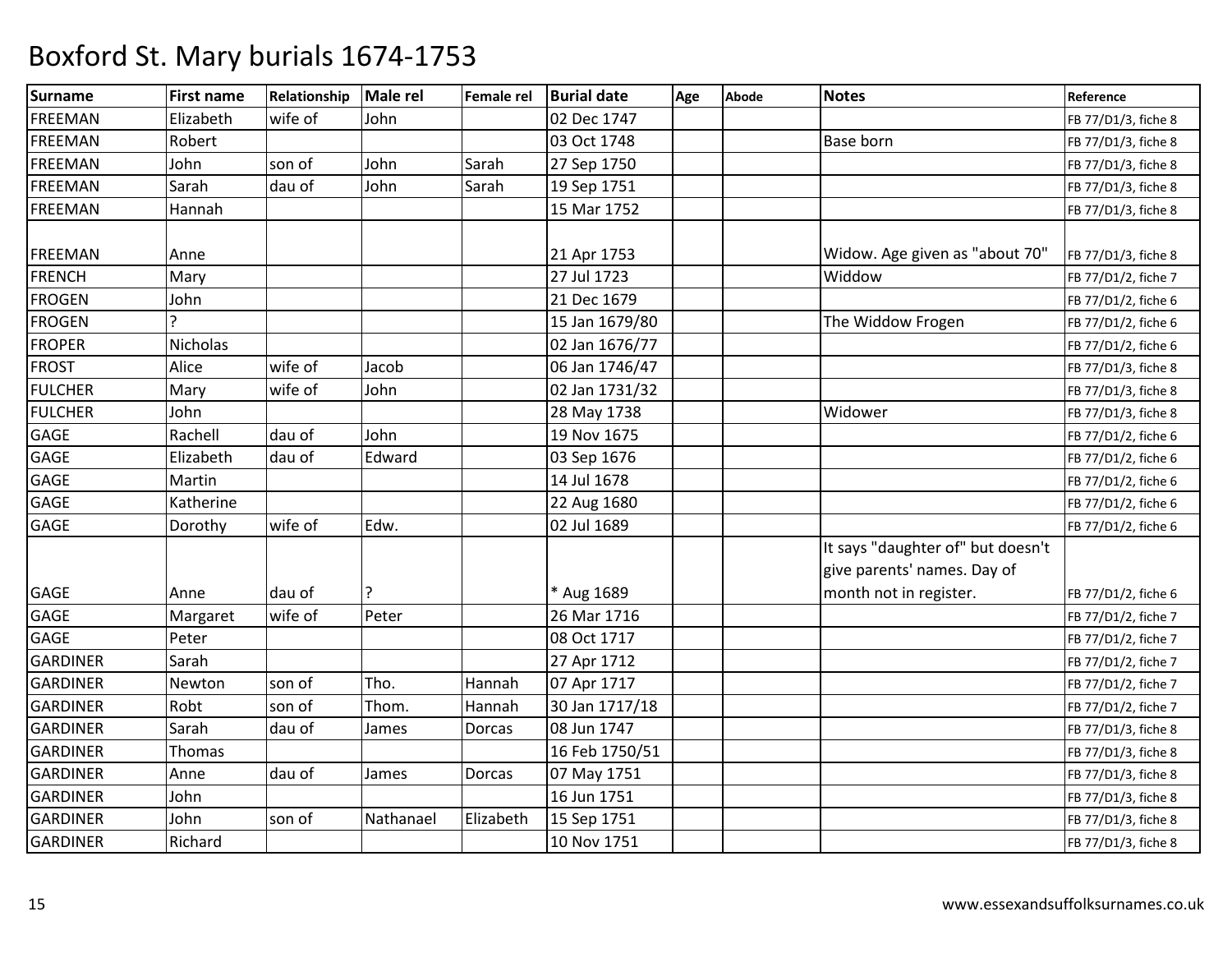| <b>Surname</b>   | <b>First name</b> | Relationship | <b>Male rel</b> | Female rel | <b>Burial date</b> | Age    | <b>Abode</b> | <b>Notes</b>         | Reference           |
|------------------|-------------------|--------------|-----------------|------------|--------------------|--------|--------------|----------------------|---------------------|
| <b>GARDINER</b>  | Richard           | son of       | Newton          | Dinah      | 25 Jan 1753        |        |              |                      | FB 77/D1/3, fiche 8 |
| <b>GARDINER</b>  | Richard           | son of       | Newton          | Dinah      | 05 Nov 1753        |        |              |                      | FB 77/D1/3, fiche 8 |
| <b>GARDNER</b>   | <b>Thomas</b>     | son of       | Thomas          | Hannah     | 16 Sep 1732        |        |              |                      | FB 77/D1/3, fiche 8 |
| <b>GARDNER</b>   | Hannah            | dau of       | Newton          | Dinah      | 29 Feb 1747/48     |        |              |                      | FB 77/D1/3, fiche 8 |
| <b>GIBBINGS</b>  | John              | son of       | Nathanael       |            | 27 Dec 1674        |        |              |                      | FB 77/D1/2, fiche 6 |
| <b>GIBBINGS</b>  | Robert            | son of       | Nath.           |            | 28 Dec 1680        |        |              |                      | FB 77/D1/2, fiche 6 |
| <b>GIBBINGS</b>  | Richard           | son of       | Nath.           |            | 28 Dec 1680        |        |              |                      | FB 77/D1/2, fiche 6 |
| <b>GIBBONS</b>   | Prudence          | wife of      | Nathaniell      |            | 23 Aug 1689        |        |              |                      | FB 77/D1/2, fiche 6 |
| <b>GIBBONS</b>   | Nathaniell        |              |                 |            | 16 Sep 1693        |        |              |                      | FB 77/D1/2, fiche 6 |
| <b>GIBBONS</b>   |                   |              |                 |            | 09 Jun 1717        |        |              | <b>Widow Gibbons</b> | FB 77/D1/2, fiche 7 |
| <b>GIBBS</b>     | John              |              |                 |            | 16 Jul 1685        |        |              |                      | FB 77/D1/2, fiche 6 |
| <b>GIBLINS</b>   | John              |              |                 |            | 31 Jul 1679        |        |              |                      | FB 77/D1/2, fiche 6 |
| <b>GLOVER</b>    | Isaac             | son of       | Isaac           | Eliz.      | 11 May 1741        |        |              |                      | FB 77/D1/3, fiche 8 |
| <b>GLOVER</b>    | John              | son of       | Isaac           | Eliz.      | 18 Jan 1742/43     |        |              |                      | FB 77/D1/3, fiche 8 |
| <b>GLOVER</b>    | Isaac             | son of       | Isaac           | Eliz.      | 01 Feb 1745/46     |        |              |                      | FB 77/D1/3, fiche 8 |
| <b>GLOVER</b>    | John              | son of       | Isaac           | Eliz.      | 25 Sep 1747        |        |              |                      | FB 77/D1/3, fiche 8 |
| <b>GLOVER</b>    | <b>Isaac</b>      |              |                 |            | 31 May 1751        | infant |              |                      | FB 77/D1/3, fiche 8 |
| <b>GODDEN</b>    | Joseph            |              |                 |            | 01 Nov 1753        |        |              |                      | FB 77/D1/3, fiche 8 |
| <b>GODDING</b>   | Eliz.             | wife of      | Joseph          |            | 14 Feb 1744/45     |        |              |                      | FB 77/D1/3, fiche 8 |
| GODWIN           | Rebecca           |              |                 |            | 06 May 1687        |        |              |                      | FB 77/D1/2, fiche 6 |
| <b>GODWIN</b>    | Mary              |              |                 |            | 06 Jul 1695        |        |              |                      | FB 77/D1/2, fiche 6 |
| <b>GOLDEN</b>    | Martha            |              |                 |            | 01 Dec 1732        |        |              |                      | FB 77/D1/3, fiche 8 |
| <b>GOLDING</b>   | Isabel?           |              |                 |            | 16 Aug 1705        |        |              |                      | FB 77/D1/2, fiche 7 |
| <b>GOODCHILD</b> | Mary              | wife of      | Thomas          |            | 23 Feb 1681/82     |        |              |                      | FB 77/D1/2, fiche 6 |
| <b>GOODCHILD</b> | Susan             |              |                 |            | 09 Oct 1686        |        |              |                      | FB 77/D1/2, fiche 6 |
| <b>GOODCHILD</b> | Thomas            |              |                 |            | 14 Nov 1693        |        |              |                      | FB 77/D1/2, fiche 6 |
| <b>GOODING</b>   | Anne              | wife of      | William         |            | 26 Sep 1743        |        |              |                      | FB 77/D1/3, fiche 8 |
| <b>GOODY</b>     | Anis              | wife of      | Joseph          |            | 17 Jul 1674        |        | Preston      |                      | FB 77/D1/2, fiche 6 |
| <b>GOOGE</b>     |                   |              |                 |            | 06 Nov 1680        |        |              | The Widdow Googe     | FB 77/D1/2, fiche 6 |
| <b>GOSNALD</b>   | Elizabeth         | dau of       | Francis         |            | 14 Jun 1675        |        |              |                      | FB 77/D1/2, fiche 6 |
| <b>GOSNALD</b>   | Mary              | wife of      | Thomas          |            | 30 Dec 1676        |        |              |                      | FB 77/D1/2, fiche 6 |
| <b>GOSNALL</b>   | Elizabeth         |              |                 |            | 30 Nov 1681        |        |              | Widdow               | FB 77/D1/2, fiche 6 |
| <b>GOSNALL</b>   | Elisabeth         |              |                 |            | 06 Sep 1689        |        |              |                      | FB 77/D1/2, fiche 6 |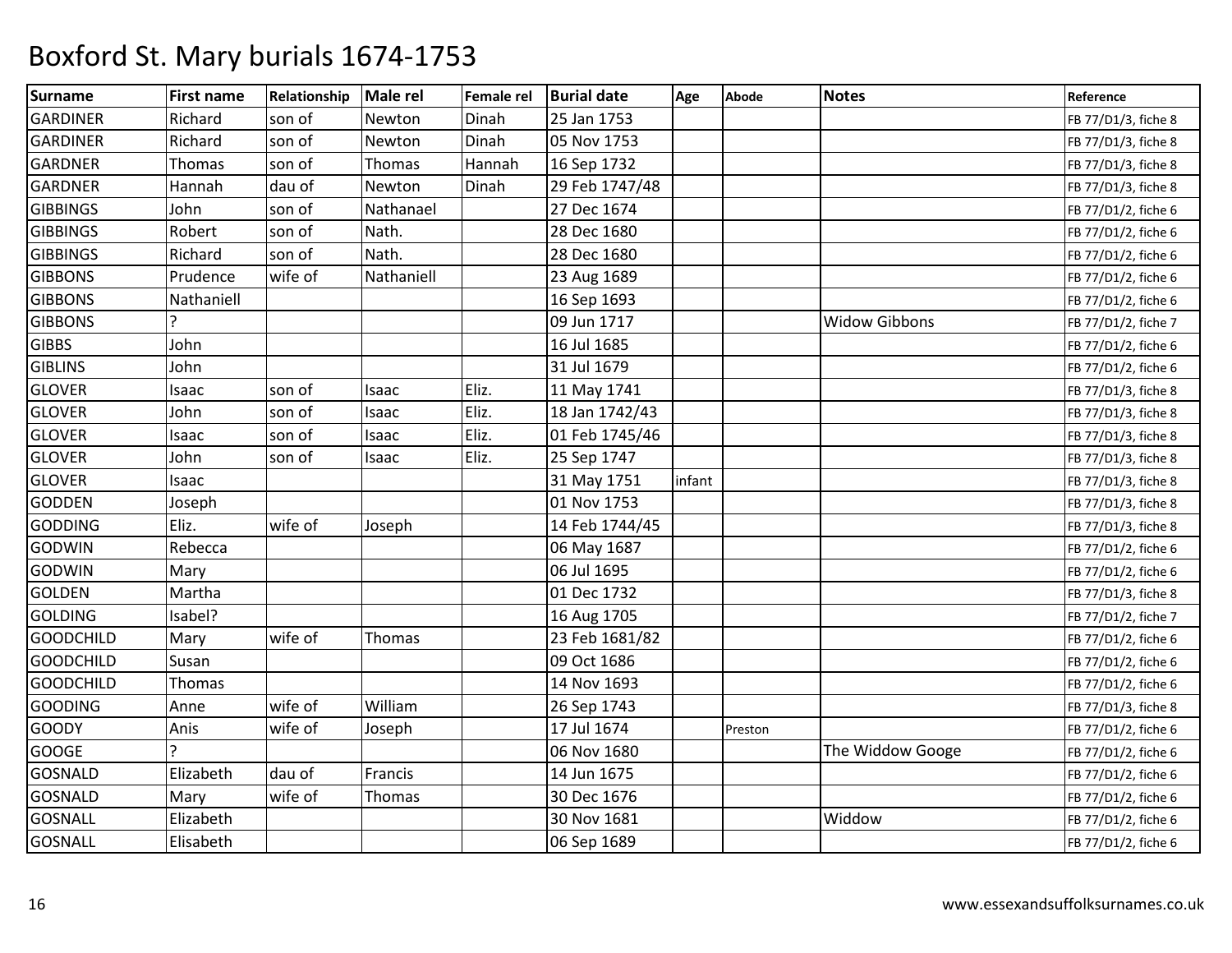| <b>Surname</b>   | <b>First name</b> | Relationship | Male rel | <b>Female rel</b> | <b>Burial date</b> | Age | <b>Abode</b> | <b>Notes</b>                   | Reference           |
|------------------|-------------------|--------------|----------|-------------------|--------------------|-----|--------------|--------------------------------|---------------------|
| <b>GOSNALL</b>   | Mary              |              |          |                   | 22 May 1693        |     |              |                                | FB 77/D1/2, fiche 6 |
| <b>GOSNOLD</b>   | Francis           |              |          |                   | 26 Mar 1677        |     |              |                                | FB 77/D1/2, fiche 6 |
| <b>GOSNOLL</b>   | Tho.              |              |          |                   | 28 May 1687        |     |              |                                | FB 77/D1/2, fiche 6 |
| <b>GOYMER</b>    |                   |              |          |                   | 23 May 1680        |     |              | The Widdow Goymer              | FB 77/D1/2, fiche 6 |
| <b>GOYMER</b>    | Mary              |              |          |                   | 26 Oct 1687        |     |              |                                | FB 77/D1/2, fiche 6 |
| <b>GOYMER</b>    | William           |              |          |                   | 09 May 1704        |     |              |                                | FB 77/D1/2, fiche 7 |
| <b>GOYMER</b>    | John              |              |          |                   | 02 Oct 1712        |     |              |                                | FB 77/D1/2, fiche 7 |
| <b>GOYMER</b>    | William           |              |          |                   | 25 Sep 1717        |     |              | William Goymer senr            | FB 77/D1/2, fiche 7 |
| <b>GOYMER</b>    | William           |              |          |                   | 19 Nov 1717        |     |              | William Goymer junr            | FB 77/D1/2, fiche 7 |
| <b>GOYMER</b>    | Sarah             | wife of      | Robert   |                   | 25 Feb 1722/23     |     |              |                                | FB 77/D1/2, fiche 7 |
| <b>GOYMER</b>    | Mary              | dau of       | Robert   | Sarah             | 17 Jul 1724        |     |              |                                | FB 77/D1/2, fiche 7 |
| <b>GOYMER</b>    | Robert            |              |          |                   | 20 Dec 1731        |     |              |                                | FB 77/D1/3, fiche 8 |
| <b>GOYMER</b>    | <b>Dorcas</b>     | wife of      | Rob.     |                   | 07 Oct 1733        |     |              |                                | FB 77/D1/3, fiche 8 |
| <b>GRANGER</b>   | John              |              |          |                   | 24 Dec 1724        |     |              |                                | FB 77/D1/2, fiche 7 |
| <b>GREEN</b>     |                   |              |          |                   | 17 May 1675        |     |              | The Widd. Green                | FB 77/D1/2, fiche 6 |
| <b>GREEN</b>     |                   |              |          |                   | 14 Mar 1714/15     |     |              | <b>Widow Greene</b>            | FB 77/D1/2, fiche 7 |
| <b>GREEN</b>     | Robert            |              |          |                   | 20 Oct 1734        |     |              |                                | FB 77/D1/3, fiche 8 |
| <b>GREENWOOD</b> | Ann               |              |          |                   | 13 Jan 1686/87     |     |              |                                | FB 77/D1/2, fiche 6 |
| <b>GREENWOOD</b> | Susan             | dau of       | Peter    | Susan             | 15 May 1692        |     |              |                                | FB 77/D1/2, fiche 6 |
| <b>GREENWOOD</b> | James             |              |          |                   | 10 Jun 1705        |     |              |                                | FB 77/D1/2, fiche 7 |
|                  |                   |              |          |                   |                    |     |              | Hugh Gregory, a Soldier. Alias |                     |
| <b>GREGORY</b>   | Hugh              |              |          |                   | 28 Feb 1678/79     |     |              | Muggugis?                      | FB 77/D1/2, fiche 6 |
| <b>GRIGGS</b>    | Roger             |              |          |                   | 20 Aug 1731        |     |              |                                | FB 77/D1/3, fiche 8 |
| <b>GRIGGS</b>    | Sarah             |              |          |                   | 28 Mar 1746        | 83  |              | Widow                          | FB 77/D1/3, fiche 8 |
| <b>GRIMES</b>    | Fabine            |              |          |                   | 06 Mar 1684/85     |     |              |                                | FB 77/D1/2, fiche 6 |
| <b>GRIMES</b>    | Sarah             |              |          |                   | 05 Jan 1712/13     |     |              |                                | FB 77/D1/2, fiche 7 |
| <b>GRIMES</b>    | Sarah             | wife of      | Will.    |                   | 15 Jan 1742/43     |     |              |                                | FB 77/D1/3, fiche 8 |
| <b>GRIMWOOD</b>  | Peter             |              |          |                   | 23 May 1693        |     |              |                                | FB 77/D1/2, fiche 6 |
| <b>GRIMWOOD</b>  | Ann               |              |          |                   | 16 Jul 1693        |     |              |                                | FB 77/D1/2, fiche 6 |
| <b>GRIMWOOD</b>  | Peter             |              |          |                   | 14 Aug 1695        |     |              |                                | FB 77/D1/2, fiche 6 |
| <b>GROVE</b>     | Sarah             |              |          |                   | 02 Aug 1744        |     | Colchester   |                                | FB 77/D1/3, fiche 8 |
| <b>GUNN</b>      | Prudence          | dau of       | John     | Mary              | 04 Oct 1751        |     |              |                                | FB 77/D1/3, fiche 8 |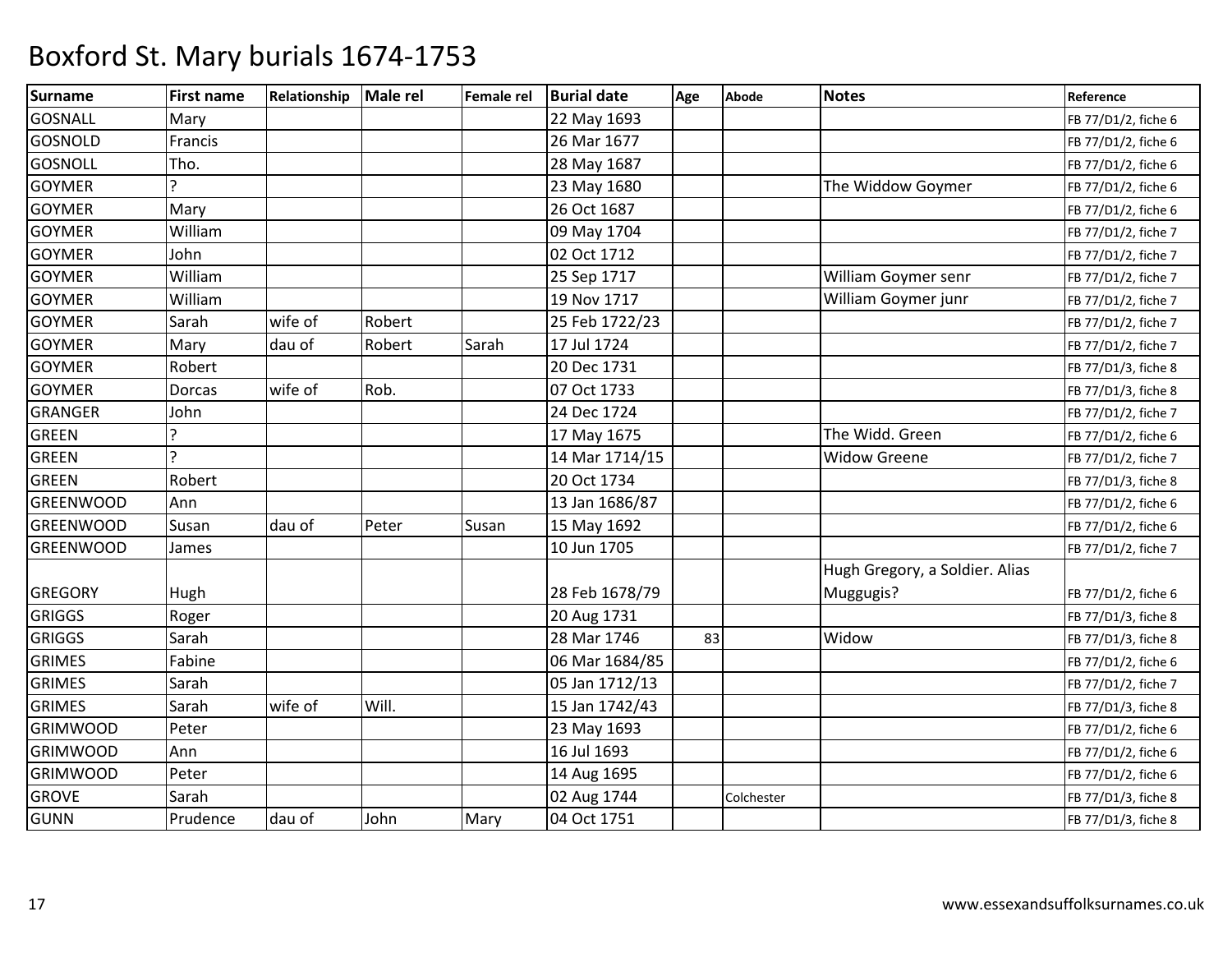| Surname         | <b>First name</b> | Relationship | Male rel  | Female rel | <b>Burial date</b> | Age | <b>Abode</b> | <b>Notes</b>                                           | Reference           |
|-----------------|-------------------|--------------|-----------|------------|--------------------|-----|--------------|--------------------------------------------------------|---------------------|
|                 |                   |              |           |            |                    |     |              | Widdow. First name not in                              |                     |
| H[E_][I_]SOME   |                   |              |           |            | 16 Apr 1679        |     |              | register.                                              | FB 77/D1/2, fiche 6 |
| <b>HACKSEL</b>  | Ann               | dau of       | Rob       | Ann        | 08 Dec 1728        |     |              |                                                        | FB 77/D1/3, fiche 8 |
| <b>HACKSEL</b>  | Edward            |              |           |            | 10 Jul 1731        |     |              |                                                        | FB 77/D1/3, fiche 8 |
| <b>HACKSEL</b>  |                   |              |           |            | 27 Jun 1734        |     |              | Widow (no first name in register)  FB 77/D1/3, fiche 8 |                     |
| HAGSWOOD?       | Samuell?          |              |           |            | 07 May 1705        |     |              |                                                        | FB 77/D1/2, fiche 7 |
| <b>HALL</b>     |                   |              |           |            | 05 Nov 1683        |     |              | Hall, widow                                            | FB 77/D1/2, fiche 6 |
| <b>HALL</b>     | John              |              |           |            | 14 Mar 1708/9      |     |              |                                                        | FB 77/D1/2, fiche 7 |
| <b>HALL</b>     |                   |              |           |            | 12 Apr 1730        |     |              | <b>Widow Hall</b>                                      | FB 77/D1/3, fiche 8 |
| <b>HALL</b>     | John              |              |           |            | 21 Jan 1747/48     | 82  |              |                                                        | FB 77/D1/3, fiche 8 |
| <b>HALLY</b>    | Jane              | wife of      | William   |            | 19 Aug 1685        |     |              |                                                        | FB 77/D1/2, fiche 6 |
| HAR[HK]ALL      | Mary              | dau of       | John      |            | 04 Aug 1681        |     |              |                                                        | FB 77/D1/2, fiche 6 |
| <b>HARBERT</b>  | Tamesin           |              |           |            | 04 Feb 1690/91     |     |              |                                                        | FB 77/D1/2, fiche 6 |
| <b>HARBERT</b>  | Sarah             | wife of      | John      |            | 13 Jul 1718        |     |              | Wife of John Harbert senr                              | FB 77/D1/2, fiche 7 |
| <b>HARBOURD</b> | Thomasin          | wife of      | James     |            | 27 Dec 1689        |     |              |                                                        | FB 77/D1/2, fiche 6 |
| <b>HARDEY</b>   | Mary              | dau of       | John      |            | 19 Jul 1677        |     |              |                                                        | FB 77/D1/2, fiche 6 |
| <b>HARDY</b>    | Mary              | wife of      | John      |            | 07 Feb 1680/81     |     |              |                                                        | FB 77/D1/2, fiche 6 |
| <b>HARDY</b>    | Robert            |              |           |            | 08 May 1681        |     |              |                                                        | FB 77/D1/2, fiche 6 |
| <b>HARDY</b>    | Anne              |              |           |            | 04 Jul 1681        |     |              | Widdow                                                 | FB 77/D1/2, fiche 6 |
| <b>HARDY</b>    | Mary              | wife of      | John      |            | 24 Feb 1683/84     |     |              |                                                        | FB 77/D1/2, fiche 6 |
| <b>HARLAN</b>   | John              |              |           |            | 22 Oct 1696        |     |              |                                                        | FB 77/D1/2, fiche 6 |
| <b>HARLEM</b>   | Sarah             |              |           |            | 23 Oct 1712        |     |              |                                                        | FB 77/D1/2, fiche 7 |
| <b>HART</b>     | C                 |              |           |            | 10 Aug 1677        |     |              | The Widdow Hart                                        | FB 77/D1/2, fiche 6 |
| <b>HART</b>     | Anna              |              |           |            | * Jan 1689/90      |     |              | Day of month not in register.                          | FB 77/D1/2, fiche 6 |
| <b>HART</b>     | Samuell           |              |           |            | * Jan 1689/90      |     |              | Day of month not in register.                          | FB 77/D1/2, fiche 6 |
| <b>HART</b>     | Jeremiah          |              |           |            | 12 Feb 1689/90     |     |              |                                                        | FB 77/D1/2, fiche 6 |
| <b>HART</b>     | Hannah            |              |           |            | 02 Feb 1690/91     |     |              |                                                        | FB 77/D1/2, fiche 6 |
| <b>HART</b>     | Henry             |              |           |            | 22 Feb 1696/97     |     |              |                                                        | FB 77/D1/2, fiche 6 |
| <b>HARVY</b>    | Isaac             | son of       | John      |            | 05 Apr 1685        |     |              |                                                        | FB 77/D1/2, fiche 6 |
| <b>HASEL</b>    | Benjamine         | son of       | Benjamine |            | 19 Apr 1686        |     |              |                                                        | FB 77/D1/2, fiche 6 |
|                 |                   |              |           |            |                    |     |              | First name abbreviated to                              |                     |
| <b>HASEL</b>    | Susannah          | wife of      | John      |            | 02 Jul 1727        |     |              | "Susan."                                               | FB 77/D1/3, fiche 8 |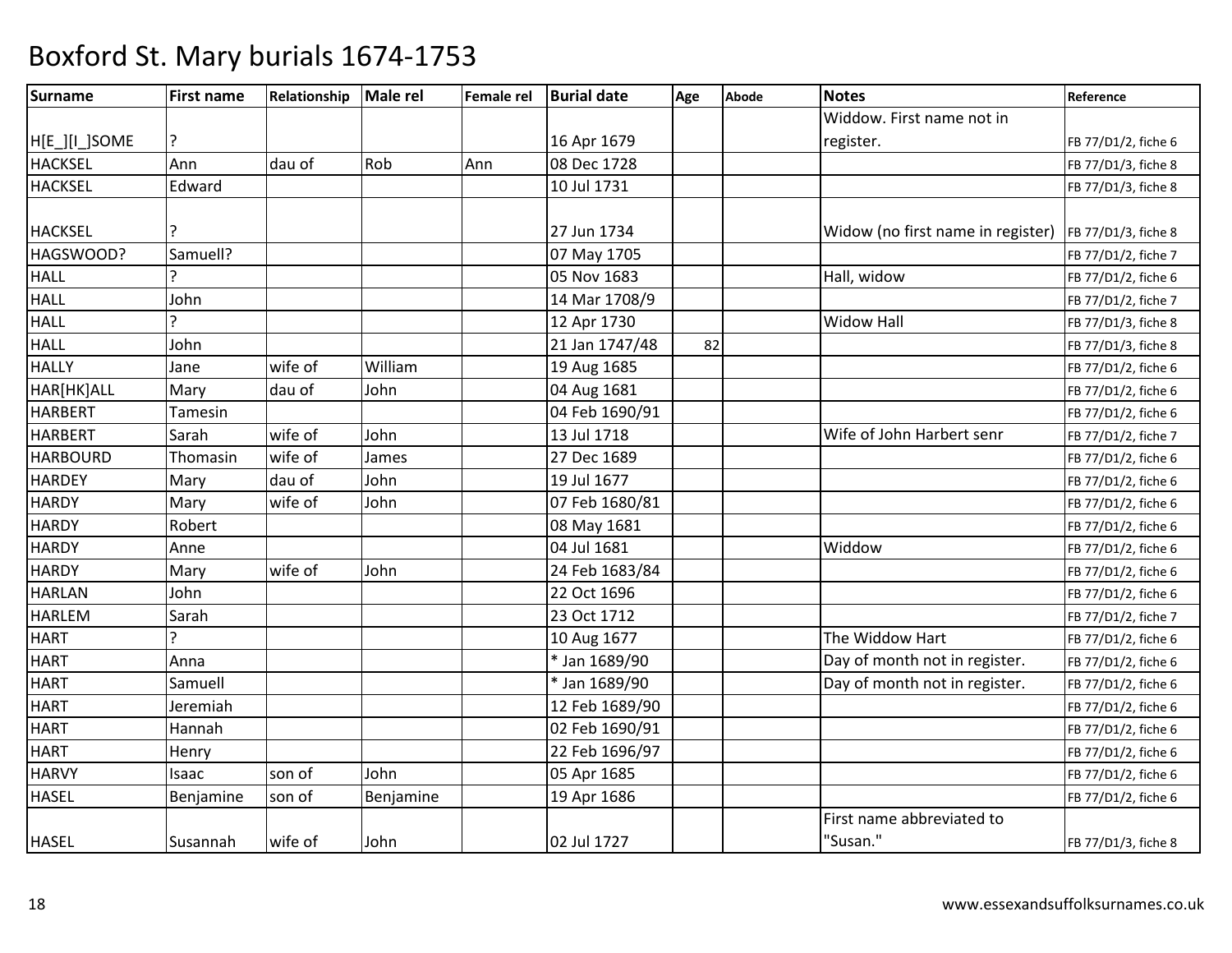| <b>Surname</b>   | <b>First name</b> | Relationship | Male rel | <b>Female rel</b> | <b>Burial date</b> | Age | <b>Abode</b> | <b>Notes</b>                                       | Reference           |
|------------------|-------------------|--------------|----------|-------------------|--------------------|-----|--------------|----------------------------------------------------|---------------------|
| <b>HASEL</b>     | John              |              |          |                   | 24 May 1729        |     |              |                                                    | FB 77/D1/3, fiche 8 |
| <b>HASEL</b>     | Benjamin          |              |          |                   | 30 Mar 1732        |     |              |                                                    | FB 77/D1/3, fiche 8 |
| <b>HASELL</b>    | John              | son of       | John     | Alice             | 18 Aug 1689        |     |              |                                                    | FB 77/D1/2, fiche 6 |
| <b>HASELL</b>    | John              | son of       | John     | Alice             | 05 Aug 1691        |     |              |                                                    | FB 77/D1/2, fiche 6 |
|                  |                   |              |          |                   |                    |     |              |                                                    |                     |
| <b>HAWARD</b>    | Alice             | dau of       |          |                   | 12 May 1675        |     |              | Daughter of the Widdow Haward  FB 77/D1/2, fiche 6 |                     |
| <b>HAWARD</b>    |                   |              |          |                   | 21 Aug 1679        |     |              | The Widdow Haward                                  | FB 77/D1/2, fiche 6 |
| <b>HAWARD</b>    | Susan             | dau of       | William  |                   | 10 Jun 1681        |     |              |                                                    | FB 77/D1/2, fiche 6 |
| <b>HAXALL</b>    | John              | son of       | John     |                   | 01 May 1686        |     |              |                                                    | FB 77/D1/2, fiche 6 |
| <b>HAXELL</b>    | James             |              |          |                   | 21 Sep 1712        |     |              |                                                    | FB 77/D1/2, fiche 7 |
| <b>HAXELL</b>    | Alice             | wife of      | John     |                   | 08 Jun 1722        |     |              |                                                    | FB 77/D1/2, fiche 7 |
| <b>HAXELL</b>    | Anne              | wife of      | Robert   |                   | 20 Jul 1741        |     |              |                                                    | FB 77/D1/3, fiche 8 |
| <b>HAYWARD</b>   | William           |              |          |                   | 02 Jun 1684        |     |              |                                                    | FB 77/D1/2, fiche 6 |
| <b>HAYWARD</b>   | Robt              |              |          |                   | 06 Jun 1691        |     |              |                                                    | FB 77/D1/2, fiche 6 |
| <b>HAYWARD</b>   | Mary              |              |          |                   | 26 Aug 1729        |     |              |                                                    | FB 77/D1/3, fiche 8 |
| <b>HAYWARD</b>   | Susan             |              |          |                   | 13 May 1730        |     |              |                                                    | FB 77/D1/3, fiche 8 |
| <b>HAYWARD</b>   | Robert            |              |          |                   | 14 Oct 1737        |     | Groton       |                                                    | FB 77/D1/3, fiche 8 |
| <b>HAYWARD</b>   | Mary              |              |          |                   | 11 Jan 1741/42     |     | Groton       | Widow                                              | FB 77/D1/3, fiche 8 |
| <b>HAZEL</b>     | Sarah             |              |          |                   | 19 Feb 1737/38     |     | Groton       |                                                    | FB 77/D1/3, fiche 8 |
| <b>HAZEL</b>     | John              |              |          |                   | 05 Feb 1743/44     |     |              |                                                    | FB 77/D1/3, fiche 8 |
| <b>HAZELL</b>    | Priscilla         | wife of      | John     |                   | 15 Sep 1724        |     |              |                                                    | FB 77/D1/2, fiche 7 |
| <b>HAZELL</b>    | Grace             | dau of       | John     | Grace             | 07 Sep 1751        |     |              |                                                    | FB 77/D1/3, fiche 8 |
| <b>HAZELL</b>    | James             |              |          |                   | 26 Dec 1751        |     |              |                                                    | FB 77/D1/3, fiche 8 |
| <b>HAZELL</b>    | Elizabeth         |              |          |                   | 23 Jan 1753        |     |              | Widow                                              | FB 77/D1/3, fiche 8 |
| <b>HAZELWOOD</b> |                   |              |          |                   | 07 Dec 1679        |     |              | The Widdow Hazelwood                               | FB 77/D1/2, fiche 6 |
| <b>HEDGE</b>     | Abigail           | wife of      | Francis  |                   | 03 Nov 1676        |     |              |                                                    | FB 77/D1/2, fiche 6 |
| <b>HEDGE</b>     | Francis           |              |          |                   | 22 May 1679        |     |              |                                                    | FB 77/D1/2, fiche 6 |
| <b>HEDGE</b>     | Francis           |              |          |                   | 24 May 1687        |     |              |                                                    | FB 77/D1/2, fiche 6 |
| <b>HEIGHAM</b>   | Anne              | dau of       | Will     |                   | 21 Apr 1678        |     |              |                                                    | FB 77/D1/2, fiche 6 |
| <b>HERBART</b>   | Rose              |              |          |                   | 27 Mar 1720        |     |              | Widow                                              | FB 77/D1/2, fiche 7 |
| <b>HERBERT</b>   | Amie              | wife of      | James    |                   | 10 May 1681        |     |              |                                                    | FB 77/D1/2, fiche 6 |
| <b>HERBERT</b>   | Joseph            | son of       | James    |                   | 08 May 1686        |     |              |                                                    | FB 77/D1/2, fiche 6 |
| <b>HERBERT</b>   | Ann               |              |          |                   | 01 Sep 1695        |     |              |                                                    | FB 77/D1/2, fiche 6 |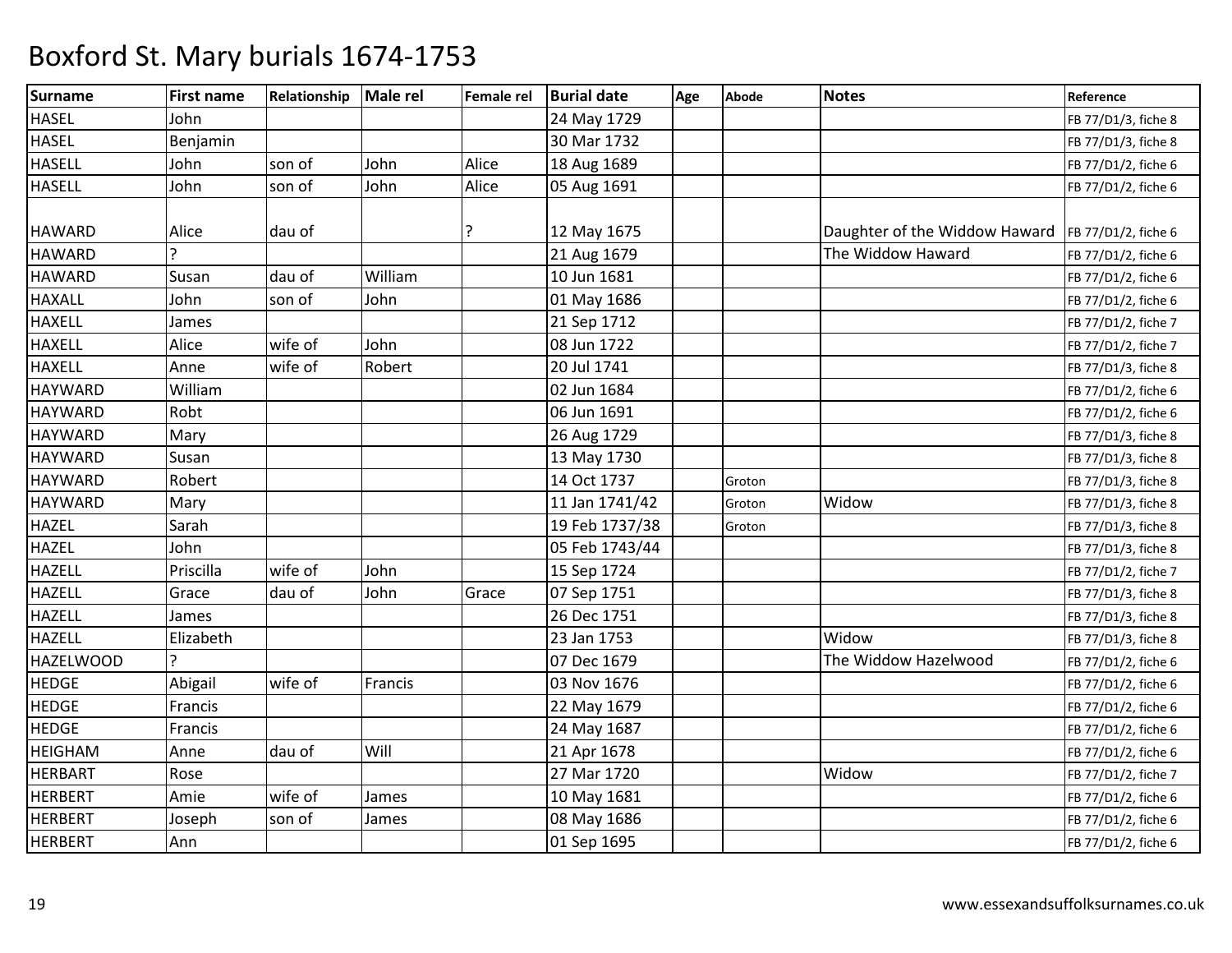| <b>Surname</b> | <b>First name</b> | Relationship | Male rel | <b>Female rel</b> | <b>Burial date</b>      | Age | <b>Abode</b> | <b>Notes</b>                                            | Reference           |
|----------------|-------------------|--------------|----------|-------------------|-------------------------|-----|--------------|---------------------------------------------------------|---------------------|
| <b>HERBERT</b> | Mary              | dau of       | John     | Mary              | 10 May 1714             |     |              |                                                         | FB 77/D1/2, fiche 7 |
| <b>HERBERT</b> | <b>Bridget</b>    | dau of       | John     | Mary              | 24 Oct 1720             |     |              |                                                         | FB 77/D1/2, fiche 7 |
| <b>HERBERT</b> | James             |              |          |                   | 16 Apr 1724             |     |              | James Herbert senr                                      | FB 77/D1/2, fiche 7 |
| <b>HERBERT</b> | John              |              |          |                   | 10 Jan 1724/25          |     |              |                                                         | FB 77/D1/2, fiche 7 |
| <b>HERBERT</b> | Joseph            | son of       | John     | Mary              | 28 Aug 1731             |     |              |                                                         | FB 77/D1/3, fiche 8 |
| <b>HERBERT</b> | Mary              |              |          |                   | 08 Feb 1739/40          |     |              |                                                         | FB 77/D1/3, fiche 8 |
| <b>HERBERT</b> | John              |              |          |                   | 18 May 1742             |     |              |                                                         | FB 77/D1/3, fiche 8 |
| <b>HERBERT</b> | Sarah             | dau of       | Edw.     | Sarah             | 25 Jul 1742             |     |              |                                                         | FB 77/D1/3, fiche 8 |
| <b>HERBERT</b> | Mary              | dau of       | William  | Anne              | 20 Dec 1749             |     |              |                                                         | FB 77/D1/3, fiche 8 |
| <b>HERBERT</b> | Mary              |              |          |                   | 24 Oct 1750             |     |              |                                                         | FB 77/D1/3, fiche 8 |
| <b>HERBERT</b> | Mary              | dau of       | William  | Anne              | 14 Jan 1752             |     |              |                                                         | FB 77/D1/3, fiche 8 |
| <b>HICKS</b>   | Elizabeth         | widow of     | Joseph   |                   | 22 Feb 1752             |     | Milden       |                                                         | FB 77/D1/3, fiche 8 |
| <b>HIGHAM</b>  | Richard           |              |          |                   | 07 May 1688             |     |              |                                                         | FB 77/D1/2, fiche 6 |
| <b>HIGHAM</b>  | William           |              |          |                   | 03 Jul 1689             |     |              |                                                         | FB 77/D1/2, fiche 6 |
| <b>HIGHAM</b>  | John              |              |          |                   | 18 Oct 1727             |     |              |                                                         | FB 77/D1/3, fiche 8 |
| <b>HIGHAM</b>  | Edmund            |              |          |                   | 23 Feb 1731/32          |     |              |                                                         | FB 77/D1/3, fiche 8 |
| <b>HIGHAM</b>  | Mary              |              |          |                   | 11 Sep 1732             |     |              |                                                         | FB 77/D1/3, fiche 8 |
| <b>HIGHAM</b>  | Sarah             | dau of       | James    | Sarah             | 09 Mar 1740/41   infant |     |              |                                                         | FB 77/D1/3, fiche 8 |
| <b>HIHAM</b>   | John              | son of       | John     |                   | 27 Jun 1682             |     |              |                                                         | FB 77/D1/2, fiche 6 |
| HIHAM          | Elizabeth         | wife of      | William  |                   | 11 Jul 1682             |     |              |                                                         | FB 77/D1/2, fiche 6 |
| <b>HILL</b>    | John              |              |          |                   | 25 May 1684             |     |              |                                                         | FB 77/D1/2, fiche 6 |
| <b>HILL</b>    | Elisabeth         |              |          |                   | 19 Dec 1686             |     |              |                                                         | FB 77/D1/2, fiche 6 |
| <b>HILL</b>    | Robert            |              |          |                   | 27 Jul 1722             |     |              | Robert Hill senior                                      | FB 77/D1/2, fiche 7 |
| <b>HILL</b>    | Edward            | son of       | Edw.     | Sarah             | 14 Jun 1737             |     |              |                                                         | FB 77/D1/3, fiche 8 |
| <b>HILL</b>    | Elizabeth         |              |          |                   | 17 Jul 1740             |     |              |                                                         | FB 77/D1/3, fiche 8 |
| <b>HILL</b>    | John              | son of       | Edward   | Sarah             | 08 Nov 1741             |     |              |                                                         | FB 77/D1/3, fiche 8 |
| <b>HILL</b>    | Sarah             | dau of       | Edward   | Sarah             | 29 May 1742             |     |              |                                                         | FB 77/D1/3, fiche 8 |
| <b>HILL</b>    | Mary              |              |          |                   | 17 Jun 1748             |     |              |                                                         | FB 77/D1/3, fiche 8 |
| <b>HILLS</b>   | William           |              |          |                   | 06 May 1745             |     |              | Mr. William Hills, Attorney at Law  FB 77/D1/3, fiche 8 |                     |
| <b>HILS</b>    | Sarah             |              |          |                   | 20 Nov 1684             |     |              |                                                         | FB 77/D1/2, fiche 6 |
| <b>HINDS</b>   | Robert            | son of       | Edward   |                   | 02 May 1681             |     |              |                                                         | FB 77/D1/2, fiche 6 |
| <b>HINDS</b>   | Robert            |              |          |                   | 26 Mar 1692             |     |              |                                                         | FB 77/D1/2, fiche 6 |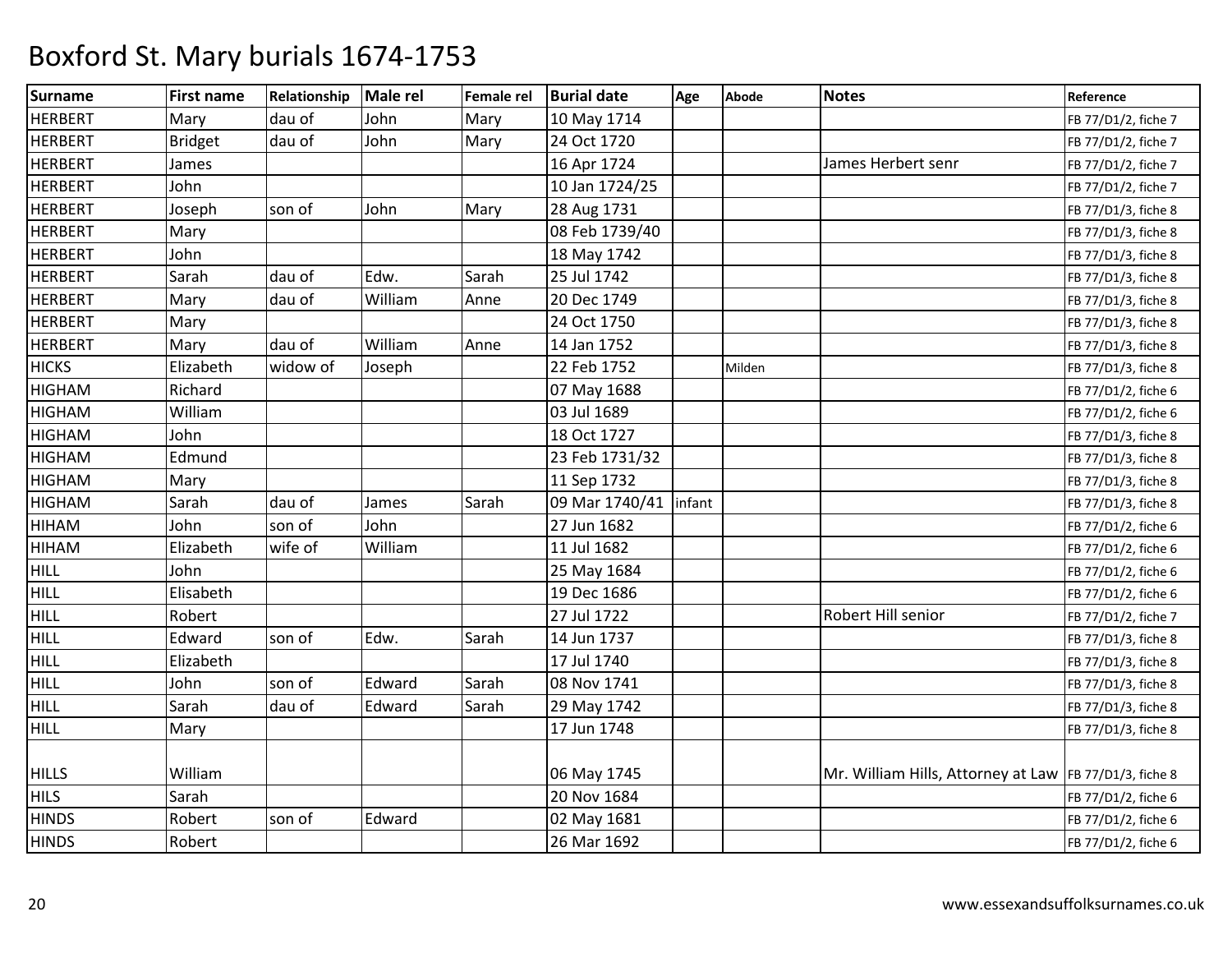| <b>Surname</b>  | <b>First name</b> | Relationship | Male rel | <b>Female rel</b> | <b>Burial date</b> | Age | <b>Abode</b> | <b>Notes</b>                                                 | Reference           |
|-----------------|-------------------|--------------|----------|-------------------|--------------------|-----|--------------|--------------------------------------------------------------|---------------------|
| <b>HINDS</b>    | Edward            |              |          |                   | 20 Jul 1725        |     |              | <b>Edward Hinds senr</b>                                     | FB 77/D1/2, fiche 7 |
| <b>HINES</b>    | Robert            |              |          |                   | 18 Dec 1682        |     |              |                                                              | FB 77/D1/2, fiche 6 |
| <b>HINES</b>    | John              |              |          |                   | 06 Feb 1683/84     |     |              |                                                              | FB 77/D1/2, fiche 6 |
| <b>HIPWORTH</b> | Sarah             |              |          |                   | 16 Nov 1729        |     |              |                                                              | FB 77/D1/3, fiche 8 |
| <b>HIPWORTH</b> | Joshua            |              |          |                   | 29 Jun 1735        |     |              |                                                              | FB 77/D1/3, fiche 8 |
| HISTON?         |                   | wife of      | William  |                   | 19 Aug 1705        |     |              |                                                              | FB 77/D1/2, fiche 7 |
| HO[R ]INGE      | John              |              |          |                   | 02 Mar 1678/79     |     |              |                                                              | FB 77/D1/2, fiche 6 |
| <b>HOCKLEY</b>  | Robert            | son of       | Richard  | Tamesin           | 04 Apr 1725        |     |              | Surname hard to read - Hockley<br>or Stockley? (or neither?) | FB 77/D1/2, fiche 7 |
| <b>HOLDEN</b>   | William           | son of       | William  |                   | 07 Mar 1744/45     |     |              |                                                              | FB 77/D1/3, fiche 8 |
| <b>HOLDING</b>  | Mary              |              |          |                   | 17 Feb 1729/30     |     |              |                                                              | FB 77/D1/3, fiche 8 |
| HOLL[E_]Y       | William           |              |          |                   | 10 Mar 1675/76     |     |              |                                                              | FB 77/D1/2, fiche 6 |
| <b>HOLLAND</b>  | Robert            |              |          |                   | 28 Feb 1741/42     |     | Norwich      |                                                              | FB 77/D1/3, fiche 8 |
| HOLLING?        | Elizabeth?        |              |          |                   | 08 May 1705        |     |              |                                                              | FB 77/D1/2, fiche 7 |
| <b>HOLMES</b>   | Hannah            | dau of       | Edward   | Ann               | 17 Mar 1722/23     |     |              |                                                              | FB 77/D1/2, fiche 7 |
| <b>HOLMES</b>   | Susanna           | dau of       | Ed.      | Ann               | 26 Nov 1728        |     |              |                                                              | FB 77/D1/3, fiche 8 |
| <b>HOLMES</b>   | Edward            |              |          |                   | 17 Mar 1729/30     |     |              |                                                              | FB 77/D1/3, fiche 8 |
| <b>HOLMES</b>   | Edward            | son of       | Edward   | Anne              | 28 Mar 1732        |     |              |                                                              | FB 77/D1/3, fiche 8 |
| <b>HORSELEY</b> | Tamisan           | dau of       | Richd.   | Tamisan           | 27 Oct 1720        |     |              |                                                              | FB 77/D1/2, fiche 7 |
| <b>HORSELEY</b> | Richard           | son of       | Richard  |                   | 11 Jun 1731        |     |              |                                                              | FB 77/D1/3, fiche 8 |
| <b>HORSELEY</b> | Roger             | son of       | Richard  | Thomasin          | 01 Feb 1732/33     |     |              |                                                              | FB 77/D1/3, fiche 8 |
| <b>HORSELEY</b> | Thomasin          | wife of      | Richard  |                   | 04 Apr 1750        |     |              |                                                              | FB 77/D1/3, fiche 8 |
| <b>HORSELEY</b> | Edward            | son of       | John     | Sarah             | 04 Aug 1750        |     |              |                                                              | FB 77/D1/3, fiche 8 |
| <b>HORSELEY</b> | Susan             |              |          |                   | 13 Aug 1750        |     |              |                                                              | FB 77/D1/3, fiche 8 |
| HOW             | John              | son of       | Jeremiah |                   | 12 Mar 1680/81     |     |              |                                                              | FB 77/D1/2, fiche 6 |
| HOW             | Margaret          |              |          |                   | 24 Apr 1690        |     |              |                                                              | FB 77/D1/2, fiche 6 |
| HOW             | Margaret          | wife of      | Thomas   |                   | 26 Apr 1691        |     |              |                                                              | FB 77/D1/2, fiche 6 |
| HOW             | Francis           |              |          |                   | 14 Jan 1717/18     |     |              |                                                              | FB 77/D1/2, fiche 7 |
| HOW             | Jeremiah          |              |          |                   | 10 Jan 1719/20     |     |              |                                                              | FB 77/D1/2, fiche 7 |
| <b>HOWARD</b>   | Abraham           |              |          |                   | 23 Feb 1691/92     |     |              |                                                              | FB 77/D1/2, fiche 6 |
| <b>HOWARD</b>   |                   |              |          |                   | 06 Nov 1695        |     |              | <b>Widow Howard</b>                                          | FB 77/D1/2, fiche 6 |
| HOY             | Mary              | wife of      | Thos.    |                   | 31 Mar 1729        |     |              |                                                              | FB 77/D1/3, fiche 8 |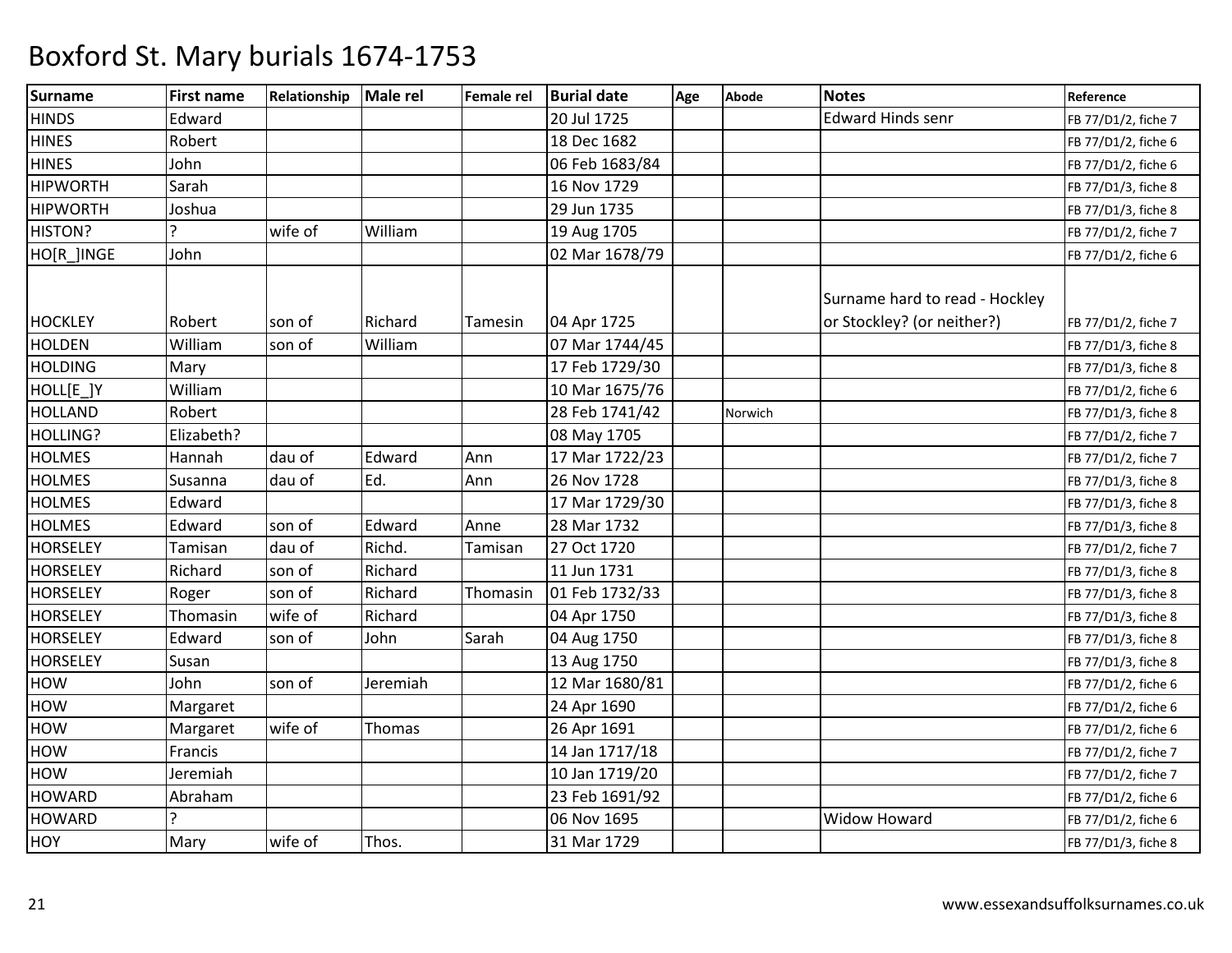| <b>Surname</b>   | <b>First name</b> | Relationship | Male rel | <b>Female rel</b> | <b>Burial date</b> | Age    | <b>Abode</b> | <b>Notes</b>              | Reference           |
|------------------|-------------------|--------------|----------|-------------------|--------------------|--------|--------------|---------------------------|---------------------|
| <b>HUGGENS</b>   | Alice             | dau of       | Richard  |                   | 21 Sep 1683        |        |              |                           | FB 77/D1/2, fiche 6 |
| <b>HUGGINS</b>   | Richard           |              |          |                   | 07 Oct 1684        |        |              |                           | FB 77/D1/2, fiche 6 |
| HUNNIBALL        | <sub>5</sub>      |              |          |                   | 05 Mar 1677/78     |        |              | The Widdow Hunniball      | FB 77/D1/2, fiche 6 |
|                  |                   |              |          |                   |                    |        |              | Day of month obscured by  |                     |
| <b>HUNNIBALL</b> | Susan             |              |          |                   | * Oct 1683         |        |              | smudge                    | FB 77/D1/2, fiche 6 |
| <b>HYAM</b>      | Elizabeth         | dau of       | Willm    |                   | 24 May 1680        |        |              |                           | FB 77/D1/2, fiche 6 |
| <b>HYAM</b>      | Sarah             | wife of      | James    |                   | 06 Nov 1745        |        |              |                           | FB 77/D1/3, fiche 8 |
| <b>HYAM</b>      | Elizabeth         |              |          |                   | 06 May 1748        |        |              | Widow. Aged 113.          | FB 77/D1/3, fiche 8 |
| <b>HYAM</b>      | Martha            | dau of       | James    | Mary              | 19 Nov 1751        |        |              |                           | FB 77/D1/3, fiche 8 |
| <b>HYAM</b>      | James             | son of       | James    | Mary              | 14 May 1752        |        |              |                           | FB 77/D1/3, fiche 8 |
| <b>HYHAM</b>     | Sarah             |              |          |                   | 03 Jul 1706        |        |              |                           | FB 77/D1/2, fiche 7 |
| <b>HYHAM</b>     | Richard           |              |          |                   | 22 Nov 1709        |        |              |                           | FB 77/D1/2, fiche 7 |
| <b>HYHAM</b>     | Edward            | son of       | John     | Sarah             | 27 Mar 1716        |        |              |                           | FB 77/D1/2, fiche 7 |
| <b>HYHAM</b>     |                   |              |          |                   | 25 Aug 1717        |        |              | Widow Hyham               | FB 77/D1/2, fiche 7 |
| <b>HYHAM</b>     | Sarah             | dau of       | John     | Sarah             | 31 Dec 1720        |        |              |                           | FB 77/D1/2, fiche 7 |
| <b>HYHAM</b>     | John              | son of       | John     | Susan             | 25 Jun 1721        |        |              |                           | FB 77/D1/2, fiche 7 |
| <b>HYHAM</b>     | Ann               |              |          |                   | 10 Sep 1723        |        |              | Widow                     | FB 77/D1/2, fiche 7 |
| <b>HYHAM</b>     | Sarah             | wife of      | Richard  |                   | 16 Apr 1724        |        |              |                           | FB 77/D1/2, fiche 7 |
| <b>HYHAM</b>     | Elizabeth         | dau of       | John     | Sarah             | 26 Apr 1724        |        |              |                           | FB 77/D1/2, fiche 7 |
| <b>IVES</b>      | John              | son of       | Jo.      | Anne              | 30 Sep 1730        |        |              |                           | FB 77/D1/3, fiche 8 |
| <b>IVES</b>      | Anne              | wife of      | Jo.      |                   | 19 Oct 1730        |        |              |                           | FB 77/D1/3, fiche 8 |
| <b>IVES</b>      | William           |              |          |                   | 27 Dec 1739        |        |              |                           | FB 77/D1/3, fiche 8 |
| <b>JAGGARD</b>   | Mary              | dau of       | Thomas   |                   | 04 Oct 1676        |        |              |                           | FB 77/D1/2, fiche 6 |
| <b>JAGGARD</b>   | Rose              | dau of       | Thomas   |                   | 02 Jan 1677/78     |        |              |                           | FB 77/D1/2, fiche 6 |
| <b>JAGGARD</b>   | Thomas            |              |          |                   | 20 Mar 1697/98     |        |              |                           | FB 77/D1/2, fiche 6 |
| <b>JANNINGS</b>  | Jeffery           |              |          |                   | 26 Oct 1687        |        |              |                           | FB 77/D1/2, fiche 6 |
| <b>JENERY</b>    | William           |              |          |                   | 29 Oct 1684        |        |              |                           | FB 77/D1/2, fiche 6 |
| <b>JENNINGS</b>  | Mary              | dau of       | Jeffery  |                   | 25 Apr 1681        |        |              |                           | FB 77/D1/2, fiche 6 |
| <b>JOCELINE</b>  | Susan             | dau of       | Jonathan | Susan             | 09 Dec 1737        |        |              |                           | FB 77/D1/3, fiche 8 |
| <b>JONES</b>     | John              |              |          |                   | 01 Nov 1746        | infant |              | Infant son of a Traveller | FB 77/D1/3, fiche 8 |
| <b>KEMBALL</b>   | Mary              |              |          |                   | 20 Feb 1693/94     |        |              |                           | FB 77/D1/2, fiche 6 |
| KENINGALE        | Sarah             | dau of       | Dan.     | Eliz.             | 29 May 1736        |        |              |                           | FB 77/D1/3, fiche 8 |
| <b>KENNIGAL</b>  | Daniel            |              |          |                   | 11 Apr 1728        |        |              |                           | FB 77/D1/3, fiche 8 |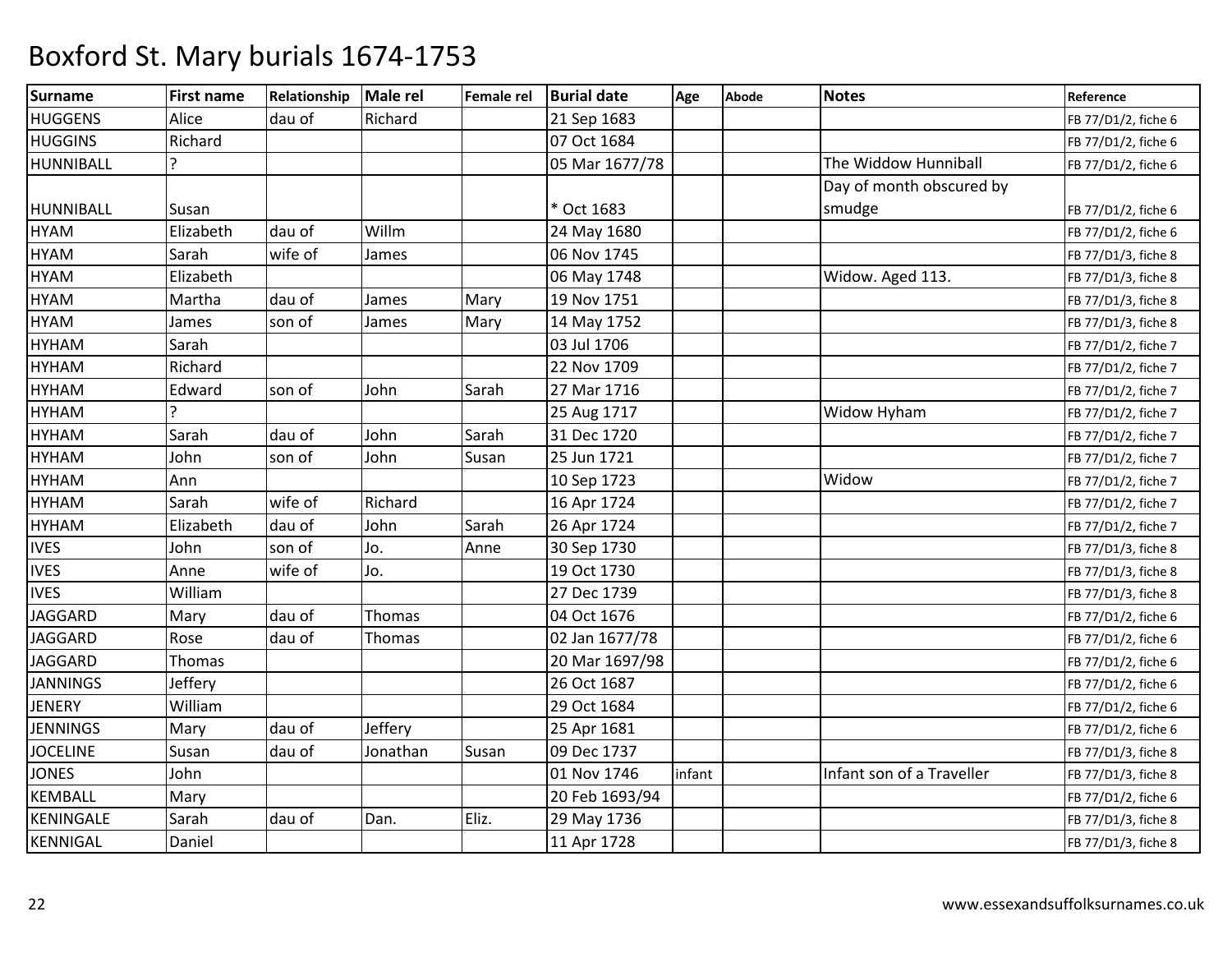| <b>Surname</b> | <b>First name</b> | Relationship | Male rel | <b>Female rel</b> | <b>Burial date</b> | Age | <b>Abode</b> | <b>Notes</b>           | Reference           |
|----------------|-------------------|--------------|----------|-------------------|--------------------|-----|--------------|------------------------|---------------------|
| KENNIGALL      | John              | son of       |          | Mary              | 11 Apr 1719        |     |              | Base born              | FB 77/D1/2, fiche 7 |
| KENNIGALL      | Mary              | wife of      | Daniell  |                   | 28 Jun 1721        |     |              |                        | FB 77/D1/2, fiche 7 |
| KENNINGALE     | Eliz.             | wife of      | Daniel   |                   | 10 Nov 1742        |     |              |                        | FB 77/D1/3, fiche 8 |
| <b>KETTLE</b>  | Anthony           | son of       | Anthony  |                   | 02 Oct 1679        |     |              |                        | FB 77/D1/2, fiche 6 |
| <b>KETTLE</b>  | Robert            |              |          |                   | 14 Jul 1688        |     |              |                        | FB 77/D1/2, fiche 6 |
| <b>KIMBALL</b> | Mary              | wife of      | Stephen  |                   | 13 Jun 1691        |     |              |                        | FB 77/D1/2, fiche 6 |
| <b>KING</b>    | Mary              | dau of       |          | ?                 | 18 Nov 1675        |     |              | Daughter of Widd. King | FB 77/D1/2, fiche 6 |
| <b>KING</b>    | Susanna           | dau of       | John     |                   | 27 Dec 1678        |     |              |                        | FB 77/D1/2, fiche 6 |
| <b>KING</b>    | Rose              | wife of      | John     |                   | 16 May 1680        |     |              |                        | FB 77/D1/2, fiche 6 |
| <b>KING</b>    | Susan             | dau of       | Henry    |                   | 11 Mar 1680/81     |     |              |                        | FB 77/D1/2, fiche 6 |
| KING           | <b>Bridget</b>    | wife of      | Henry    |                   | 24 Jul 1681        |     |              |                        | FB 77/D1/2, fiche 6 |
| <b>KING</b>    | Robert            | son of       | Robert   |                   | 05 Oct 1681        |     |              |                        | FB 77/D1/2, fiche 6 |
| <b>KING</b>    | John              | son of       | Robert   |                   | 18 Dec 1681        |     |              |                        | FB 77/D1/2, fiche 6 |
| <b>KING</b>    | Sarah             | dau of       | John     |                   | 23 Aug 1684        |     |              |                        | FB 77/D1/2, fiche 6 |
| <b>KING</b>    |                   |              |          |                   | 18 May 1685        |     |              | <b>Widdow King</b>     | FB 77/D1/2, fiche 6 |
| <b>KING</b>    | William           |              |          |                   | 06 Jun 1687        |     |              |                        | FB 77/D1/2, fiche 6 |
| <b>KING</b>    | Mary              |              |          |                   | 18 Nov 1687        |     |              |                        | FB 77/D1/2, fiche 6 |
| <b>KING</b>    | John              |              |          |                   | 08 Sep 1689        |     |              |                        | FB 77/D1/2, fiche 6 |
| <b>KING</b>    | Mary              | wife of      | Robert   |                   | 01 Oct 1689        |     |              |                        | FB 77/D1/2, fiche 6 |
| <b>KING</b>    |                   |              |          |                   | 04 Feb 1690/91     |     |              | <b>Widow King</b>      | FB 77/D1/2, fiche 6 |
| <b>KING</b>    | ς                 |              |          |                   | 19 Dec 1717        |     |              | Old Goodman King       | FB 77/D1/2, fiche 7 |
| <b>KING</b>    | Henry             | son of       | John     | Lettice           | 10 Mar 1722/23     |     |              |                        | FB 77/D1/2, fiche 7 |
| <b>KING</b>    | Ruth              |              |          |                   | 13 Oct 1723        |     |              | Single                 | FB 77/D1/2, fiche 7 |
| <b>KING</b>    | Thomas            | son of       | John     | Lettice           | 26 Sep 1727        |     |              |                        | FB 77/D1/3, fiche 8 |
| <b>KING</b>    | Eliz.             | dau of       | Rob.     | Bridg.            | 14 May 1730        |     |              |                        | FB 77/D1/3, fiche 8 |
| <b>KING</b>    | George            | son of       | John     | Susan             | 31 Mar 1732        |     |              |                        | FB 77/D1/3, fiche 8 |
| <b>KING</b>    | Sarah             | dau of       | Ja.      | Anne              | 06 May 1733        |     |              |                        | FB 77/D1/3, fiche 8 |
| <b>KING</b>    | Henry             |              |          |                   | 20 Dec 1734        |     |              |                        | FB 77/D1/3, fiche 8 |
| <b>KING</b>    | George            | son of       | John     | Sus.              | 23 Feb 1734/35     |     |              |                        | FB 77/D1/3, fiche 8 |
| <b>KING</b>    | Mary              |              |          |                   | 02 Feb 1735/36     |     |              | Widow                  | FB 77/D1/3, fiche 8 |
| <b>KING</b>    | Elizabeth         | wife of      | John     |                   | 07 Oct 1738        |     | Assington    |                        | FB 77/D1/3, fiche 8 |
| <b>KING</b>    | Anne              | wife of      | William  |                   | 04 Apr 1742        |     |              |                        | FB 77/D1/3, fiche 8 |
| <b>KING</b>    | James             |              |          |                   | 03 Dec 1750        |     |              |                        | FB 77/D1/3, fiche 8 |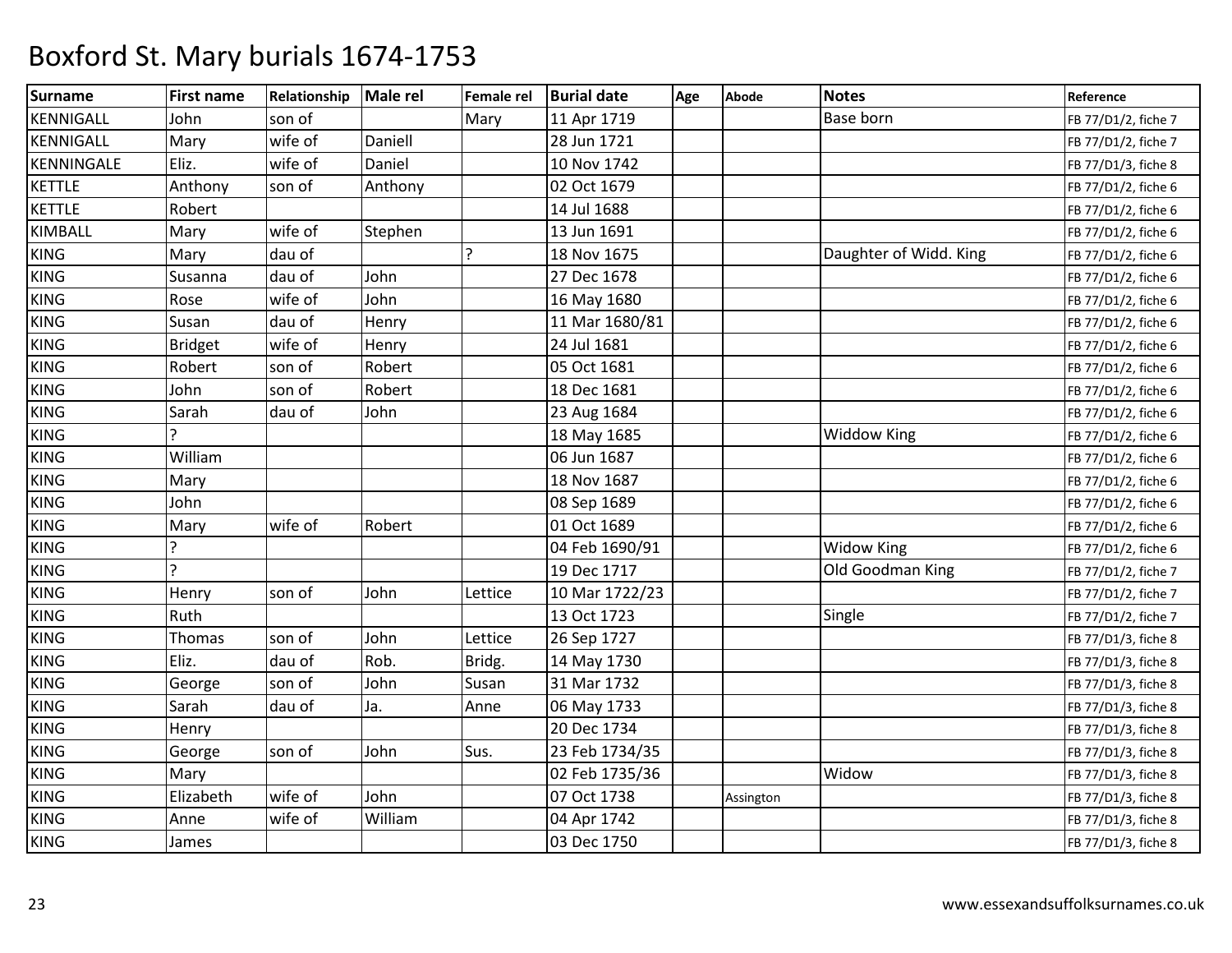| Surname            | <b>First name</b> | Relationship | Male rel | <b>Female rel</b> | <b>Burial date</b> | Age | <b>Abode</b> | <b>Notes</b>                | Reference           |
|--------------------|-------------------|--------------|----------|-------------------|--------------------|-----|--------------|-----------------------------|---------------------|
| <b>KINGSBERRIE</b> | Ann               | dau of       | Tho.     |                   | 05 Dec 1680        |     |              |                             | FB 77/D1/2, fiche 6 |
| <b>KINGSBURY</b>   | Robert            | son of       | Tho.     |                   | 20 May 1678        |     |              |                             | FB 77/D1/2, fiche 6 |
| <b>KINGSBURY</b>   | Beniamin          |              |          |                   | 09 Jun 1678        |     |              |                             | FB 77/D1/2, fiche 6 |
| <b>KINGSBURY</b>   |                   |              |          |                   | 18 Nov 1693        |     |              | The Widow Kingsbury         | FB 77/D1/2, fiche 6 |
| <b>KINGSBURY</b>   | Thomas            |              |          |                   | 03 Oct 1731        |     |              |                             | FB 77/D1/3, fiche 8 |
| <b>KINSBURY</b>    | Thomas            |              |          |                   | 20 Jun 1709        |     |              |                             | FB 77/D1/2, fiche 7 |
| <b>KINSBURY</b>    |                   |              |          |                   | 15 Mar 1709/10     |     |              | <b>Widow Kinsbury</b>       | FB 77/D1/2, fiche 7 |
| <b>LAMB</b>        |                   |              |          |                   | 18 Apr 1687        |     |              |                             | FB 77/D1/2, fiche 6 |
| LAMB               | C                 |              |          |                   | 04 Oct 1709        |     |              | <b>Widow Lamb</b>           | FB 77/D1/2, fiche 7 |
| LAWES              | Ann               |              |          |                   | 17 Aug 1687        |     |              |                             | FB 77/D1/2, fiche 6 |
| LAWS               |                   |              |          |                   | 29 Nov 1709        |     |              | Mrs. Laws                   | FB 77/D1/2, fiche 7 |
| LAWS               | John              |              |          |                   | 23 Apr 1712        |     |              |                             | FB 77/D1/2, fiche 7 |
| LAWS               | Mary              |              |          |                   | 06 Feb 1736/37     |     |              | Widow                       | FB 77/D1/3, fiche 8 |
| <b>LEA</b>         | Elizabeth         | wife of      | Roger    |                   | 03 Jun 1683        |     |              |                             | FB 77/D1/2, fiche 6 |
| <b>LEA</b>         | Roger             |              |          |                   | 28 Jun 1683        |     |              |                             | FB 77/D1/2, fiche 6 |
| LEE                | John              |              |          |                   | 21 Mar 1684/85     |     |              |                             | FB 77/D1/2, fiche 6 |
| <b>LEE</b>         | Roger             |              |          |                   | 21 Jun 1686        |     |              |                             | FB 77/D1/2, fiche 6 |
|                    |                   |              |          |                   |                    |     |              | Parents' first names not in |                     |
| LEE                | Josiah            | son of       |          |                   | 02 Apr 1689        |     |              | register.                   | FB 77/D1/2, fiche 6 |
| LEE                | Jane              |              |          |                   | 23 Jul 1732        |     |              | Widow                       | FB 77/D1/3, fiche 8 |
| LEE                | Elizabeth         | dau of       | Roger    | Eliz.             | 03 Nov 1738        |     |              |                             | FB 77/D1/3, fiche 8 |
| LEE                | Elizabeth         |              |          |                   | 13 Jul 1740        |     |              |                             | FB 77/D1/3, fiche 8 |
| LEE                | Elizabeth         | wife of      | Roger    |                   | 06 Nov 1740        |     |              |                             | FB 77/D1/3, fiche 8 |
| <b>LEPINGWEL</b>   | Martha            |              |          |                   | 26 Apr 1734        |     |              | Widow                       | FB 77/D1/3, fiche 8 |
| <b>LEPINGWELL</b>  | Robert            | son of       | Robert   |                   | 21 Jun 1683        |     |              |                             | FB 77/D1/2, fiche 6 |
| <b>LEPINGWELL</b>  | John              |              |          |                   | 19 Aug 1686        |     |              |                             | FB 77/D1/2, fiche 6 |
| <b>LEPINGWELL</b>  | Joseph            |              |          |                   | 11 Jun 1729        |     |              |                             | FB 77/D1/3, fiche 8 |
| <b>LEPPINGWELL</b> | Eliz              | dau of       | John     | Ann               | 22 Jul 1692        |     |              |                             | FB 77/D1/2, fiche 6 |
| <b>LEPPINGWELL</b> | Joseph            |              |          |                   | 19 Aug 1695        |     |              |                             | FB 77/D1/2, fiche 6 |
| <b>LEPPINGWELL</b> | Elizabeth         |              |          |                   | 07 Sep 1695        |     |              |                             | FB 77/D1/2, fiche 6 |
| <b>LEPPINGWELL</b> | Robt.             |              |          |                   | 27 Jan 1695/96     |     |              |                             | FB 77/D1/2, fiche 6 |
| <b>LEPPINGWELL</b> | John              |              |          |                   | 20 Aug 1722        |     |              | Singleman                   | FB 77/D1/2, fiche 7 |
| <b>LEPPINGWELL</b> | Jeff              |              |          |                   | 08 Mar 1723/24     |     |              | Single                      | FB 77/D1/2, fiche 7 |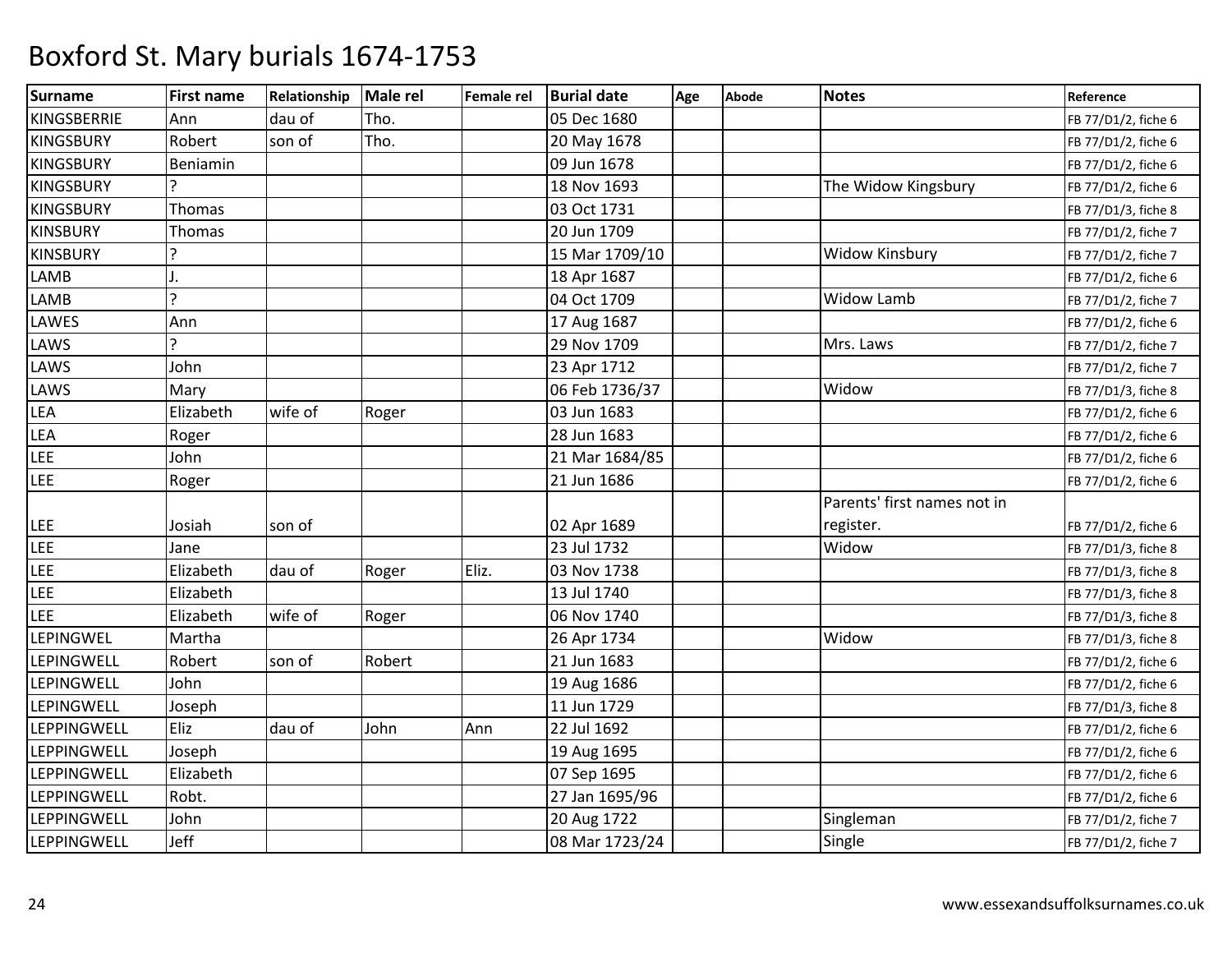| <b>Surname</b> | <b>First name</b> | Relationship | Male rel | <b>Female rel</b> | <b>Burial date</b> | Age | <b>Abode</b> | <b>Notes</b>          | Reference           |
|----------------|-------------------|--------------|----------|-------------------|--------------------|-----|--------------|-----------------------|---------------------|
| LEWES          | Mary              |              |          |                   | 11 Sep 1706        |     |              |                       | FB 77/D1/2, fiche 7 |
| LEWES          | Thomas            |              |          |                   | 29 Sep 1708        |     |              |                       | FB 77/D1/2, fiche 7 |
| LEWES          | Sarah             |              |          |                   | 15 Mar 1746/47     |     |              | Widow. Aged above 70. | FB 77/D1/3, fiche 8 |
| LEWES          | Daniel            |              |          |                   | 12 Apr 1748        |     |              |                       | FB 77/D1/3, fiche 8 |
| LEWIS          | Joseph            |              |          |                   | 18 Jun 1696        |     |              |                       | FB 77/D1/2, fiche 6 |
| LEWIS          | Alice             | wife of      | Samuell  |                   | 11 Sep 1716        |     |              |                       | FB 77/D1/2, fiche 7 |
| <b>LILLIE</b>  | Robert            |              |          |                   | 27 Dec 1727        |     |              |                       | FB 77/D1/3, fiche 8 |
| LILLY          | Mary              | wife of      | Robert   |                   | 19 Feb 1681/82     |     |              |                       | FB 77/D1/2, fiche 6 |
| LILLY          | Robert            |              |          |                   | 19 Feb 1686/87     |     |              |                       | FB 77/D1/2, fiche 6 |
| LILLY          | William           |              |          |                   | 21 Feb 1686/87     |     |              |                       | FB 77/D1/2, fiche 6 |
| LIMER          | Priscilla         | wife of      | Isaac    |                   | 18 Feb 1682/83     |     |              |                       | FB 77/D1/2, fiche 6 |
| <b>LIMMER</b>  |                   |              |          |                   | 23 Jun 1716        |     |              | <b>Widow Limmer</b>   | FB 77/D1/2, fiche 7 |
| LINMER         | Sarah             |              |          |                   | 30 Mar 1722        |     |              | Spinster              | FB 77/D1/2, fiche 7 |
| LOCK           |                   |              |          |                   | 29 Jun 1679        |     |              | The Widdow Lock       | FB 77/D1/2, fiche 6 |
| LOCK           | Susan             |              |          |                   | 21 Dec 1681        |     |              |                       | FB 77/D1/2, fiche 6 |
| LOCK           |                   |              |          |                   | 08 Jul 1690        |     |              | <b>Widow Lock</b>     | FB 77/D1/2, fiche 6 |
| LOCK           | Edmund            |              |          |                   | 19 Jan 1691/92     |     |              |                       | FB 77/D1/2, fiche 6 |
| LOCK           | Francis           |              |          |                   | 01 Feb 1695/96     |     |              |                       | FB 77/D1/2, fiche 6 |
| LOCK           | Ann               |              |          |                   | 19 Jan 1704/5      |     |              |                       | FB 77/D1/2, fiche 7 |
| LOCK           | Elizabeth         |              |          |                   | 10 Apr 1712        |     |              |                       | FB 77/D1/2, fiche 7 |
| LOCK           | John              |              |          |                   | 11 Jan 1717/18     |     |              | John Lock junr        | FB 77/D1/2, fiche 7 |
| LOCK           | John              |              |          |                   | 17 Mar 1717/18     |     |              | Old John Lock         | FB 77/D1/2, fiche 7 |
| LOCK           | Alice             |              |          |                   | 30 Apr 1724        |     |              | Widow                 | FB 77/D1/2, fiche 7 |
| LOCK           | James             | son of       | Ja.      | Eliz              | 25 Aug 1727        |     |              |                       | FB 77/D1/3, fiche 8 |
| LOCK           | Elizabeth         | wife of      | James    |                   | 20 May 1728        |     |              |                       | FB 77/D1/3, fiche 8 |
| LOCK           | Joseph            |              |          |                   | 01 Jun 1731        |     |              |                       | FB 77/D1/3, fiche 8 |
| LOCK           | Roger             |              |          |                   | 28 Mar 1732        |     |              | Sexton                | FB 77/D1/3, fiche 8 |
| LOCK           | Thomas            | son of       | Roger    | Mary              | 24 Jul 1732        |     |              |                       | FB 77/D1/3, fiche 8 |
| LOCK           | Elizabeth         |              |          |                   | 03 Aug 1735        |     |              |                       | FB 77/D1/3, fiche 8 |
| LOCK           | John              |              |          |                   | 26 Aug 1742        |     |              |                       | FB 77/D1/3, fiche 8 |
| LOCKE          | Eliz.             |              |          |                   | 11 Jul 1747        |     |              |                       | FB 77/D1/3, fiche 8 |
| <b>LOCKE</b>   | Mary              |              |          |                   | 12 Sep 1749        |     |              | Widow                 | FB 77/D1/3, fiche 8 |
| <b>LOCKE</b>   | James             |              |          |                   | 09 Feb 1749/50     | 77  |              |                       | FB 77/D1/3, fiche 8 |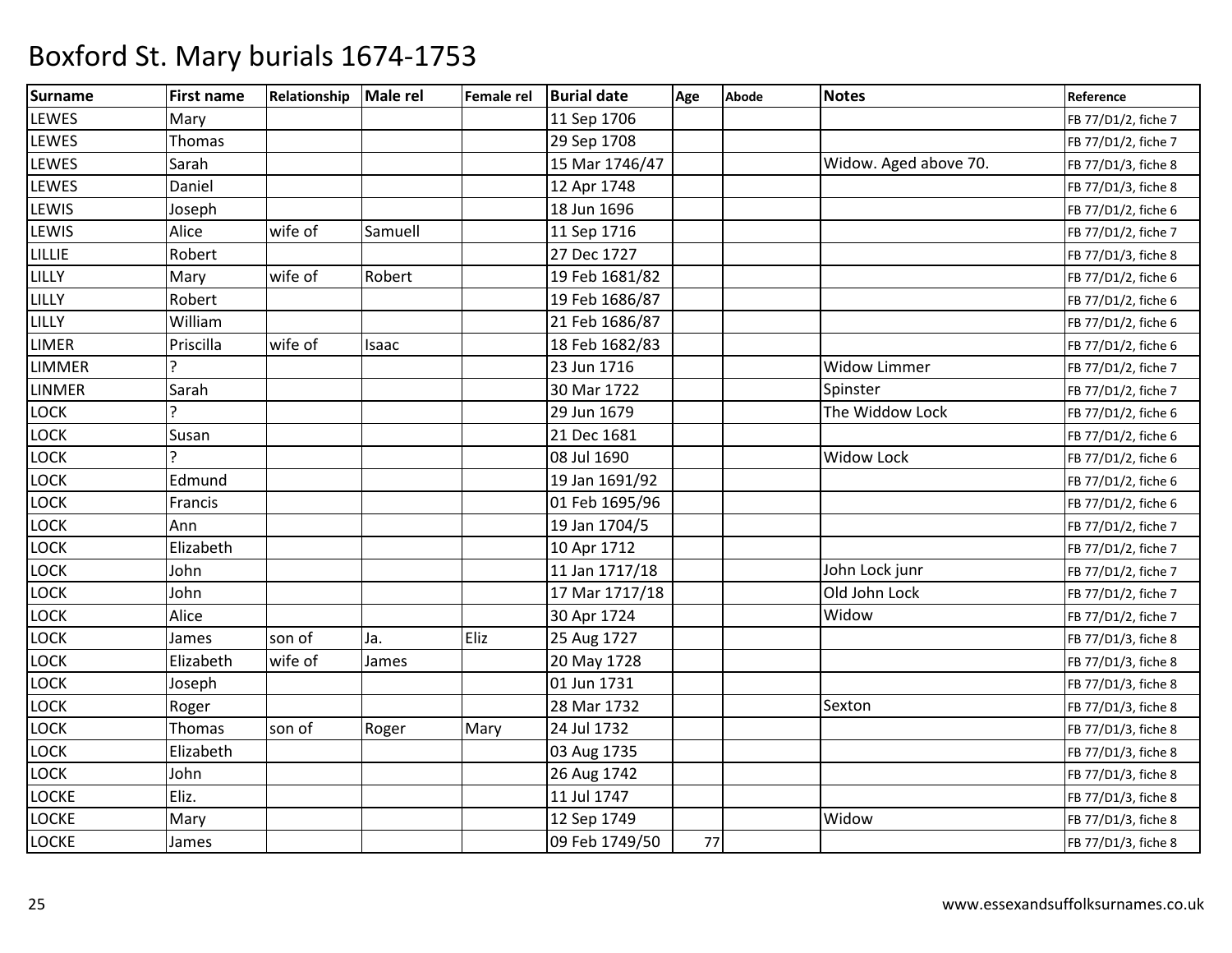| <b>Surname</b>  | <b>First name</b> | Relationship | Male rel  | Female rel | <b>Burial date</b> | Age | <b>Abode</b> | <b>Notes</b>            | Reference           |
|-----------------|-------------------|--------------|-----------|------------|--------------------|-----|--------------|-------------------------|---------------------|
| LOCKE           | Sarah             |              |           |            | 12 Jul 1750        |     |              |                         | FB 77/D1/3, fiche 8 |
| LORD            | Thos              | son of       | John      |            | 22 Mar 1678/79     |     |              | Might say 'eldest' son. | FB 77/D1/2, fiche 6 |
| LORD            | John              |              |           |            | 28 Jan 1679/80     |     |              |                         | FB 77/D1/2, fiche 6 |
| LORD            | John              |              |           |            | 13 Feb 1679/80     |     |              |                         | FB 77/D1/2, fiche 6 |
| <b>LORLSE</b>   | Susannah          |              |           |            | 04 Apr 1746        |     |              | Widow                   | FB 77/D1/3, fiche 8 |
| LOTT            | Joseph            |              |           |            | 24 Jan 1687/88     |     |              |                         | FB 77/D1/2, fiche 6 |
| LOTT            | Joseph            |              |           |            | 08 Apr 1688        |     |              |                         | FB 77/D1/2, fiche 6 |
| <b>MADDOCK</b>  | John              | son of       | John      | Fra.       | 06 Apr 1731        |     |              |                         | FB 77/D1/3, fiche 8 |
| <b>MADDOCKS</b> | Alice             | wife of      | Nicholas  |            | 01 Jun 1683        |     |              |                         | FB 77/D1/2, fiche 6 |
| <b>MADOCK</b>   | Joseph            |              |           |            | 19 May 1728        |     |              |                         | FB 77/D1/3, fiche 8 |
| <b>MADOCK</b>   | <b>Nicholas</b>   |              |           |            | 26 Aug 1728        |     |              |                         | FB 77/D1/3, fiche 8 |
| <b>MADOCK</b>   | Mary              | dau of       | Jo.       | Han.       | 10 Jun 1730        |     |              |                         | FB 77/D1/3, fiche 8 |
| <b>MADOCK</b>   | <b>Barbara</b>    | dau of       | Jo.       | Fran.      | 30 Sep 1730        |     |              |                         | FB 77/D1/3, fiche 8 |
| <b>MADOCK</b>   | <b>Nicholas</b>   |              |           |            | 17 Jan 1730/31     |     |              |                         | FB 77/D1/3, fiche 8 |
| <b>MAISTORS</b> | Ann               |              |           |            | 15 Jun 1692        |     |              |                         | FB 77/D1/2, fiche 6 |
| MAN             | Avice             | wife of      | William   |            | 03 Jul 1676        |     |              |                         | FB 77/D1/2, fiche 6 |
| <b>MAN</b>      | Sarah             | dau of       | William   |            | 15 Mar 1677/78     |     |              |                         | FB 77/D1/2, fiche 6 |
| MAN             | Alice             |              |           |            | 06 Jun 1692        |     |              |                         | FB 77/D1/2, fiche 6 |
| MAN             | John              | son of       | John      | Elizabeth  | 11 May 1719        |     |              |                         | FB 77/D1/2, fiche 7 |
| <b>MAN</b>      | Elizabeth         | wife of      | John      |            | 22 Jan 1720/21     |     |              |                         | FB 77/D1/2, fiche 7 |
| <b>MAN</b>      | John              |              |           |            | 16 May 1722        |     |              | Widower                 | FB 77/D1/2, fiche 7 |
| <b>MAN</b>      | Joshua            |              |           |            | 29 Jul 1724        |     |              |                         | FB 77/D1/2, fiche 7 |
| <b>MAN</b>      | Margaret          | wife of      | John      |            | 22 Dec 1734        |     |              |                         | FB 77/D1/3, fiche 8 |
| <b>MAN</b>      | Elizabeth         | dau of       |           | Eliz.      | 14 Nov 1738        |     |              | <b>Base born</b>        | FB 77/D1/3, fiche 8 |
| <b>MANWOOD</b>  |                   |              |           |            | 24 Jun 1682        |     |              | The Widow Manwood       | FB 77/D1/2, fiche 6 |
| MAR[CS]H        | Elizabeth         | dau of       | Zachariah |            | 06 Aug 1675        |     |              |                         | FB 77/D1/2, fiche 6 |
| <b>MARCH</b>    | Sarah             |              |           |            | 07 Dec 1712        |     |              |                         | FB 77/D1/2, fiche 7 |
| <b>MARCHANT</b> | Elizabeth         |              |           |            | 12 Jan 1681/82     |     |              | Widdow                  | FB 77/D1/2, fiche 6 |
| <b>MARJORAM</b> | Mary              | wife of      | Robert    |            | 11 May 1732        |     |              |                         | FB 77/D1/3, fiche 8 |
| <b>MARJORUM</b> | John              |              |           |            | 28 Jan 1683/84     |     |              |                         | FB 77/D1/2, fiche 6 |
| <b>MARSH</b>    | Zacharias         |              |           |            | 28 Jul 1693        |     |              |                         | FB 77/D1/2, fiche 6 |
| <b>MASH</b>     | Zecharias         |              |           |            | 14 Jan 1678/79     |     |              |                         | FB 77/D1/2, fiche 6 |
| <b>MASH</b>     | Adam              |              |           |            | 01 Jul 1681        |     |              |                         | FB 77/D1/2, fiche 6 |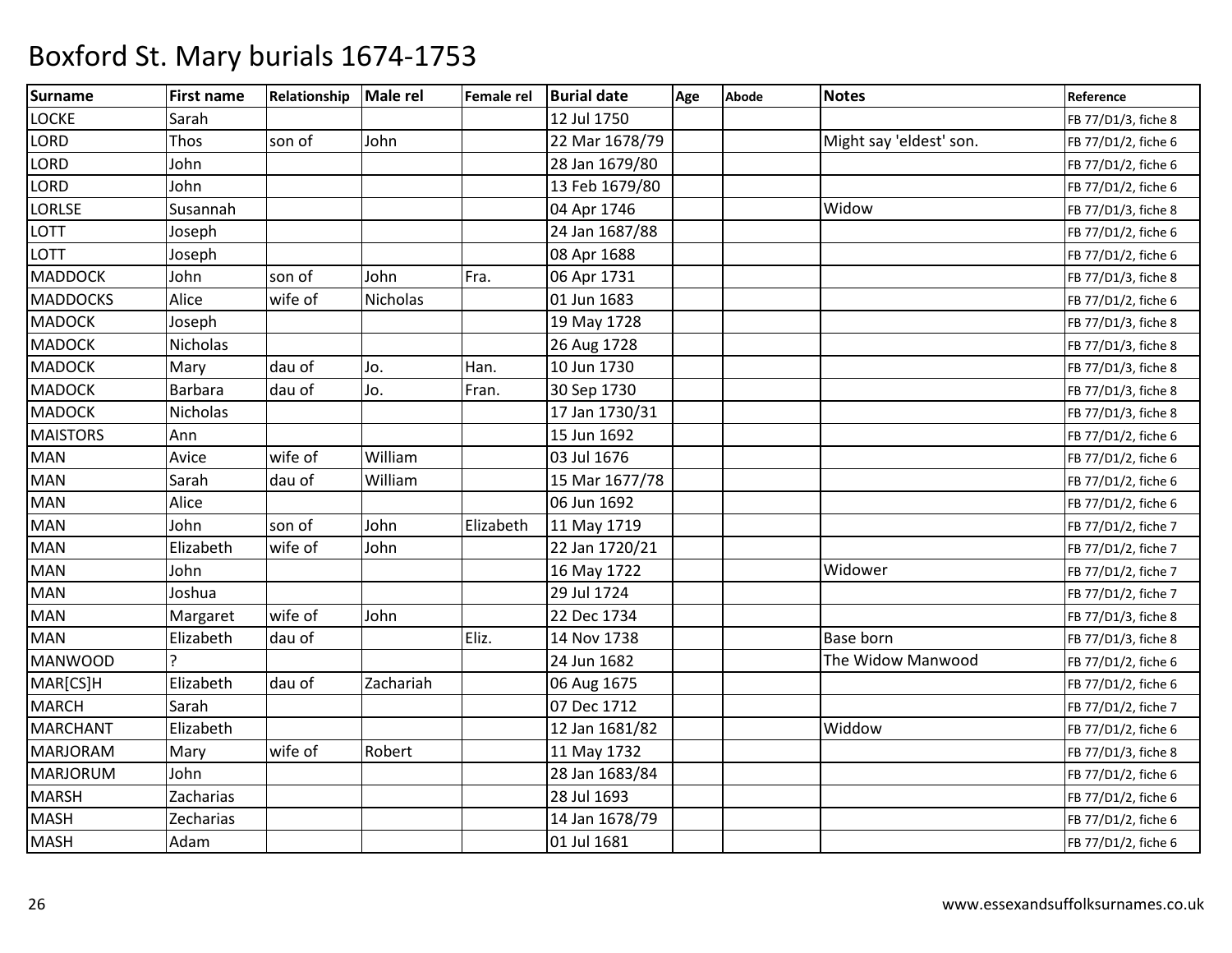| <b>Surname</b>     | <b>First name</b> | Relationship | Male rel  | <b>Female rel</b> | <b>Burial date</b> | Age | <b>Abode</b> | <b>Notes</b> | Reference           |
|--------------------|-------------------|--------------|-----------|-------------------|--------------------|-----|--------------|--------------|---------------------|
| <b>MASON</b>       | Robert            | son of       | Robrt     |                   | 18 Nov 1680        |     |              |              | FB 77/D1/2, fiche 6 |
| <b>MASTERS</b>     | Elizabeth         |              |           |                   | 15 Jun 1684        |     |              |              | FB 77/D1/2, fiche 6 |
| <b>MATTOCK</b>     | Sarah             | wife of      | John      |                   | 23 May 1718        |     |              |              | FB 77/D1/2, fiche 7 |
| <b>MATTOCK</b>     | Hannah            | dau of       | John      | Sarah             | 03 Jul 1718        |     |              |              | FB 77/D1/2, fiche 7 |
| <b>MATTOCK</b>     | Sarah             | dau of       | Joseph    | Sarah             | 24 Jul 1718        |     |              |              | FB 77/D1/2, fiche 7 |
| <b>MATTOCK</b>     | Sarah             | dau of       | Joseph    | Eliz.             | 27 Sep 1741        |     |              |              | FB 77/D1/3, fiche 8 |
| <b>MATTOCK</b>     | Sarah             |              |           |                   | 20 Jan 1741/42     |     |              | Widow        | FB 77/D1/3, fiche 8 |
| <b>MATTOCK</b>     | Sarah             | dau of       | Joseph    | Elizabeth         | 27 Aug 1751        |     |              |              | FB 77/D1/3, fiche 8 |
| <b>MATTOCK</b>     | Benjamin          |              |           |                   | 30 Oct 1751        |     |              |              | FB 77/D1/3, fiche 8 |
| <b>MATTOCK</b>     | Anne              |              |           |                   | 16 Nov 1751        |     |              |              | FB 77/D1/3, fiche 8 |
| <b>MAXY</b>        | Ann               |              |           |                   | 14 Jul 1709        |     |              |              | FB 77/D1/2, fiche 7 |
| <b>MAXY</b>        | Susan             |              |           |                   | 19 Nov 1712        |     |              |              | FB 77/D1/2, fiche 7 |
| <b>MAY</b>         | Rebecca           |              |           |                   | 22 Feb 1685/86     |     |              |              | FB 77/D1/2, fiche 6 |
| <b>MELSUM</b>      | Henry             | son of       | Hen.      | Mary              | 11 Jul 1731        |     |              |              | FB 77/D1/3, fiche 8 |
| <b>MELSUM</b>      | Thomas            | son of       | Henry     | Mary              | 06 Apr 1740        |     |              |              | FB 77/D1/3, fiche 8 |
| MELSUM             | Henry             |              |           |                   | 25 Feb 1750/51     |     |              |              | FB 77/D1/3, fiche 8 |
| <b>MERCHANT</b>    | Joan              |              |           |                   | 01 Jul 1676        |     |              | Widdow       | FB 77/D1/2, fiche 6 |
| <b>MESUM</b>       | Mary              | dau of       | John      | Elizabeth         | 11 Aug 1751        |     |              |              | FB 77/D1/3, fiche 8 |
| <b>MICKLEFIELD</b> | Sarah             | dau of       | Cor.      | Ma.               | 23 Jan 1728/29     |     |              |              | FB 77/D1/3, fiche 8 |
| <b>MICKLEFIELD</b> | John              | son of       | Cornel    | Mary              | 14 Aug 1736        |     |              |              | FB 77/D1/3, fiche 8 |
| MICKLEFIELD        | Mary              | dau of       | Cornelius | Mary              | 06 Jul 1737        |     |              |              | FB 77/D1/3, fiche 8 |
| MICKLEFIELD        | William           | son of       | Cornelius | Mary              | 29 Aug 1737        |     |              |              | FB 77/D1/3, fiche 8 |
| <b>MICKLEFIELD</b> | Hannah            | dau of       | Cornelius | Mary              | 16 Jul 1746        |     |              |              | FB 77/D1/3, fiche 8 |
| <b>MILLS</b>       | Elizabeth         |              |           |                   | 20 Jan 1709/10     |     |              |              | FB 77/D1/2, fiche 7 |
| <b>MINTER</b>      | Richard           | son of       | Richard   |                   | 14 Mar 1681/82     |     |              |              | FB 77/D1/2, fiche 6 |
| <b>MINTER</b>      | Penelope          |              |           |                   | 13 Mar 1708/9      |     |              |              | FB 77/D1/2, fiche 7 |
| <b>MINTER</b>      | Richard           |              |           |                   | 12 Oct 1722        |     |              | An old man   | FB 77/D1/2, fiche 7 |
| <b>MINTER</b>      | Liddy             |              |           |                   | 01 Mar 1729/30     |     |              |              | FB 77/D1/3, fiche 8 |
| <b>MINTER</b>      | John              |              |           |                   | 24 May 1738        |     |              | Marryd man   | FB 77/D1/3, fiche 8 |
| <b>MINTER</b>      | John              | son of       | John      | Sarah             | 02 Jun 1738        |     |              |              | FB 77/D1/3, fiche 8 |
| <b>MINTER</b>      | Sarah             |              |           |                   | 31 Jul 1738        |     |              | Widow        | FB 77/D1/3, fiche 8 |
| <b>MINTER</b>      | William           |              |           |                   | 21 Jun 1739        |     | Polstead     |              | FB 77/D1/3, fiche 8 |
| <b>MIXOR</b>       | Robert            |              |           |                   | 27 Feb 1677/78     |     |              |              | FB 77/D1/2, fiche 6 |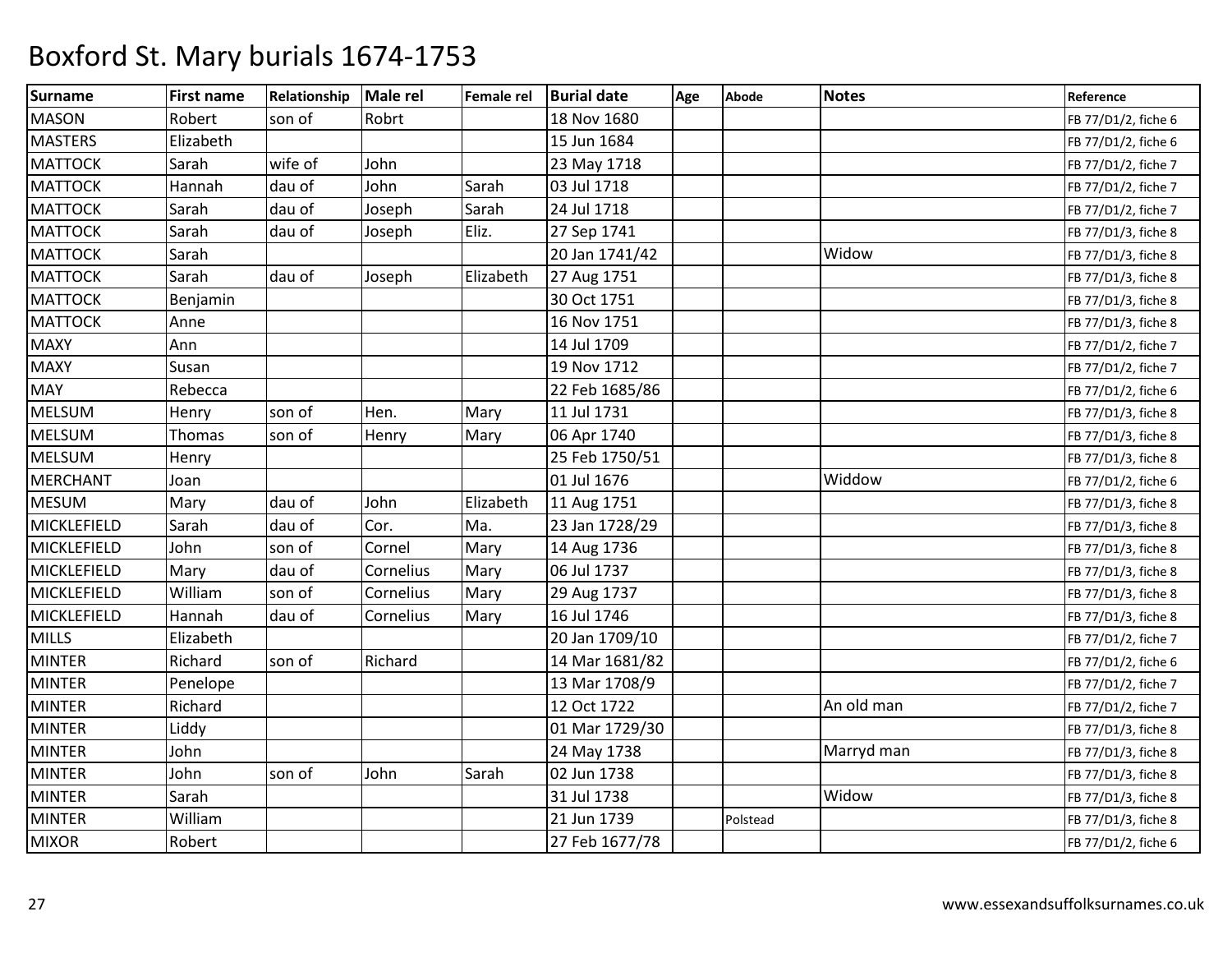| <b>Surname</b>  | <b>First name</b> | Relationship | Male rel | Female rel | <b>Burial date</b> | Age    | <b>Abode</b> | <b>Notes</b>                   | Reference           |
|-----------------|-------------------|--------------|----------|------------|--------------------|--------|--------------|--------------------------------|---------------------|
| <b>MONFORTH</b> | John              | son of       | Joseph   |            | 03 Nov 1685        |        |              |                                | FB 77/D1/2, fiche 6 |
| <b>MOORE</b>    | Lionel            |              |          |            | 31 Mar 1679        |        |              |                                | FB 77/D1/2, fiche 6 |
| <b>MOORE</b>    | Robert            |              |          |            | 28 May 1748        |        |              | Mr. Robert Moore               | FB 77/D1/3, fiche 8 |
| <b>MOORE</b>    | Martha            | dau of       | Robert   | Mary       | 11 Sep 1751        |        |              |                                | FB 77/D1/3, fiche 8 |
| <b>MOORE</b>    | Mary              | dau of       | Robert   | Mary       | 17 Jun 1752        |        |              |                                | FB 77/D1/3, fiche 8 |
| <b>MOSS</b>     | Mary              | wife of      | Richard  |            | 08 Sep 1751        |        |              |                                | FB 77/D1/3, fiche 8 |
| <b>MOT</b>      | Francis           |              |          |            | 05 Jul 1696        | infant |              |                                | FB 77/D1/2, fiche 6 |
| <b>MOTT</b>     | Mary              | wife of      | Thomas   |            | 27 Dec 1674        |        |              |                                | FB 77/D1/2, fiche 6 |
| <b>MOTT</b>     | John              | son of       | [TJ]ho   |            | 31 Oct 1678        |        |              |                                | FB 77/D1/2, fiche 6 |
| <b>MOTT</b>     | <b>Thomas</b>     |              |          |            | 31 Dec 1679        |        |              |                                | FB 77/D1/2, fiche 6 |
| <b>MOTT</b>     | Robert            |              |          |            | 23 Jan 1679/80     |        |              |                                | FB 77/D1/2, fiche 6 |
| MOTT[O          | Elizabeth         | dau of       | John     |            | 08 Jan 1683/84     |        |              |                                | FB 77/D1/2, fiche 6 |
| <b>MOULTON</b>  | Susan             | wife of      | William  |            | 07 Aug 1752        | 55     |              |                                | FB 77/D1/3, fiche 8 |
| <b>MUCKELY</b>  | Daniell           |              |          |            | 08 Jan 1678/79     |        |              | A soldier. Noe affidavit.      | FB 77/D1/2, fiche 6 |
|                 |                   |              |          |            |                    |        |              | Hugh Gregory, a Soldier. Alias |                     |
| MUGGUGIS?       | Hugh              |              |          |            | 28 Feb 1678/79     |        |              | Muggugis?                      | FB 77/D1/2, fiche 6 |
| <b>MUMFORD</b>  | Elizabeth         | dau of       | Joseph   |            | 28 Dec 1684        |        |              |                                | FB 77/D1/2, fiche 6 |
| <b>MUMFORD</b>  | Susan             | widow of     | George   |            | 30 Nov 1750        |        |              |                                | FB 77/D1/3, fiche 8 |
| <b>MUNKIN</b>   | Elizabeth         | wife of      | John     |            | 30 Jun 1724        |        |              |                                | FB 77/D1/2, fiche 7 |
| <b>MUNKIN</b>   | Samuel            |              |          |            | 27 Feb 1729/30     |        |              |                                | FB 77/D1/3, fiche 8 |
| <b>MUNKIN</b>   | John              |              |          |            | 07 Mar 1729/30     |        |              |                                | FB 77/D1/3, fiche 8 |
| <b>MURRELLS</b> | Susan             | dau of       | Charles  |            | 10 Oct 1691        |        |              |                                | FB 77/D1/2, fiche 6 |
| <b>MURRELLS</b> | Charles           |              |          |            | 24 Apr 1712        |        |              |                                | FB 77/D1/2, fiche 7 |
| <b>MURRELS</b>  | Margaret          |              |          |            | 10 Jan 1734/35     |        |              | Widow                          | FB 77/D1/3, fiche 8 |
| <b>NAILOR</b>   | John              | son of       | John     | Mary       | 01 Feb 1752        |        |              |                                | FB 77/D1/3, fiche 8 |
| <b>NAWARD</b>   | Margrett          |              |          |            | 08 Feb 1686/87     |        |              |                                | FB 77/D1/2, fiche 6 |
| <b>NAYLOR</b>   | John              | son of       | John     | Mary       | 09 Nov 1753        |        |              |                                | FB 77/D1/3, fiche 8 |
| <b>NEAL</b>     | Elizabeth         | dau of       | Willm.   |            | 21 Jul 1680        |        |              |                                | FB 77/D1/2, fiche 6 |
| <b>NEAL</b>     | Deborah           |              |          |            | 09 Feb 1704/5      |        |              |                                | FB 77/D1/2, fiche 7 |
| <b>NEAL</b>     | Edward            |              |          |            | 19 Apr 1708        |        |              |                                | FB 77/D1/2, fiche 7 |
| <b>NEAL</b>     | William           |              |          |            | 29 Jan 1712/13     |        |              |                                | FB 77/D1/2, fiche 7 |
| <b>NEAL</b>     | Sarah             | dau of       | William  |            | 03 Nov 1717        |        |              |                                | FB 77/D1/2, fiche 7 |
| <b>NEAL</b>     | Elizabeth         | dau of       | John     | Sarah      | 20 Jan 1731/32     |        |              |                                | FB 77/D1/3, fiche 8 |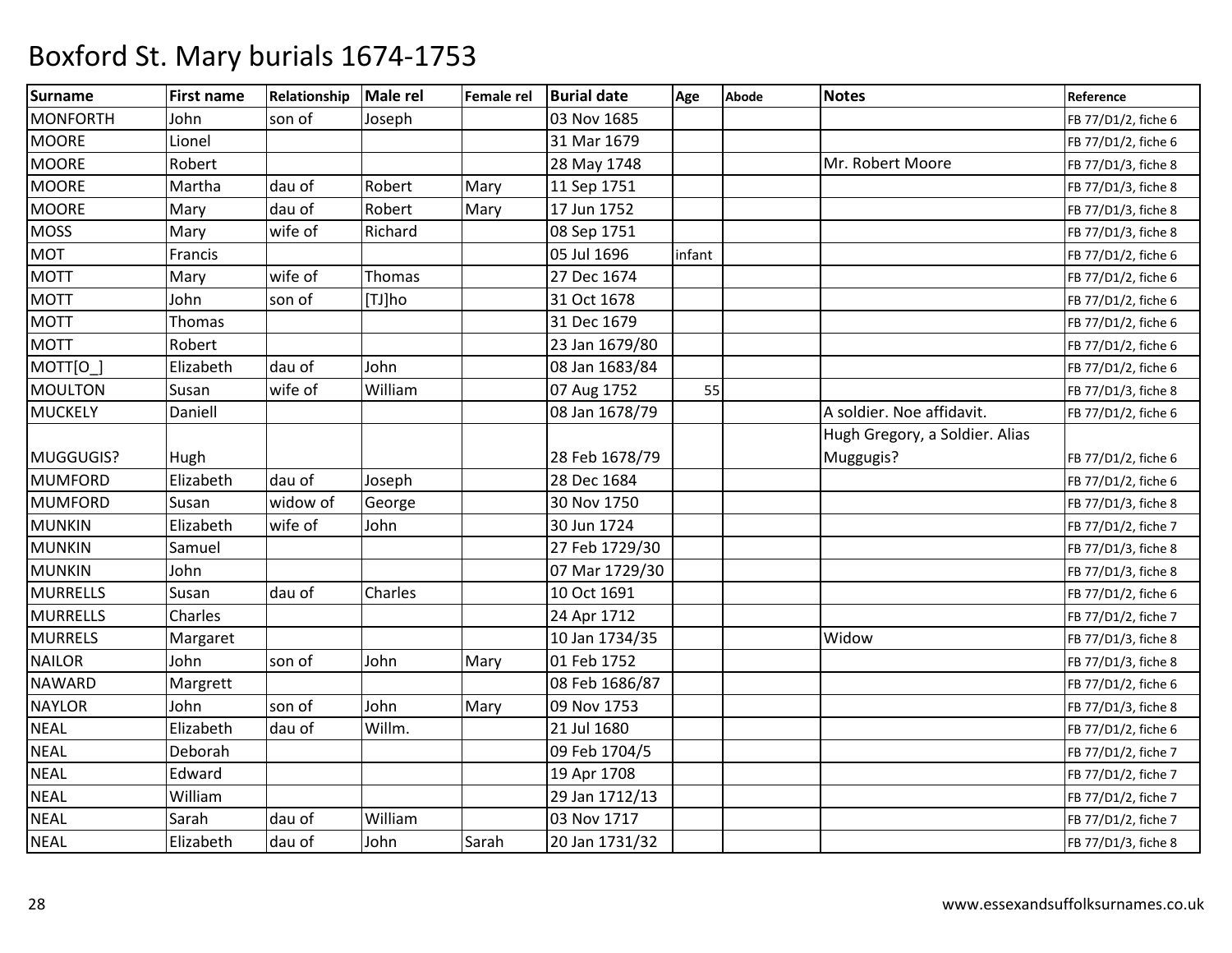| <b>Surname</b> | <b>First name</b> | <b>Relationship</b> | Male rel | <b>Female rel</b> | <b>Burial date</b> | Age | <b>Abode</b> | <b>Notes</b>        | Reference           |
|----------------|-------------------|---------------------|----------|-------------------|--------------------|-----|--------------|---------------------|---------------------|
| <b>NEAL</b>    | William           |                     |          |                   | 20 Apr 1733        |     |              |                     | FB 77/D1/3, fiche 8 |
| <b>NEAL</b>    | Eliz.             |                     |          |                   | 01 Sep 1734        |     |              | Widow               | FB 77/D1/3, fiche 8 |
| <b>NEAL</b>    | Henry             | son of              | Will.    | Mary              | 09 Apr 1737        |     |              |                     | FB 77/D1/3, fiche 8 |
| <b>NEAL</b>    | Mary              | wife of             | Will.    |                   | 12 Apr 1737        |     |              |                     | FB 77/D1/3, fiche 8 |
| <b>NEAL</b>    | William           |                     |          |                   | 03 May 1740        |     |              | William Neal jnr    | FB 77/D1/3, fiche 8 |
| <b>NEAL</b>    | Sarah             | wife of             | Will.    |                   | 30 Aug 1741        |     |              |                     | FB 77/D1/3, fiche 8 |
| <b>NEAL</b>    | Elizabeth         | dau of              | Will.    | Sarah             | 16 Sep 1741        |     |              |                     | FB 77/D1/3, fiche 8 |
| <b>NEAL</b>    | William           |                     |          |                   | 12 Mar 1741/42     |     |              | Widower             | FB 77/D1/3, fiche 8 |
| <b>NEAL</b>    | Sarah             | dau of              | James    | Rachel            | 29 Oct 1745        |     |              |                     | FB 77/D1/3, fiche 8 |
| <b>NEAL</b>    | James             |                     |          |                   | 13 Sep 1751        |     |              |                     | FB 77/D1/3, fiche 8 |
| <b>NEAL</b>    | Sarah             |                     |          |                   | 20 Sep 1751        |     |              |                     | FB 77/D1/3, fiche 8 |
| <b>NEALE</b>   | Prudence          | dau of              | William  |                   | 26 Mar 1679        |     |              |                     | FB 77/D1/2, fiche 6 |
| <b>NEALE</b>   | Mary              | dau of              | William  |                   | 08 Jan 1681/82     |     |              |                     | FB 77/D1/2, fiche 6 |
| <b>NEALE</b>   | William           |                     |          |                   | 12 Jan 1681/82     |     |              |                     | FB 77/D1/2, fiche 6 |
| <b>NEALL</b>   | Edward            | son of              |          | <sup>2</sup>      | 11 Nov 1683        |     |              | Son of Neall, widow | FB 77/D1/2, fiche 6 |
| <b>NEALL</b>   | Anne              | wife of             | Thomas   |                   | 29 Apr 1685        |     | Edwardston   |                     | FB 77/D1/2, fiche 6 |
| <b>NEALL</b>   | Mary              |                     |          |                   | 10 Sep 1696        |     |              | Widow               | FB 77/D1/2, fiche 6 |
| <b>NEALL</b>   | Robert            |                     |          |                   | 25 Jun 1706        |     |              |                     | FB 77/D1/2, fiche 7 |
| <b>NEALL</b>   | James             |                     |          |                   | 23 Apr 1712        |     |              |                     | FB 77/D1/2, fiche 7 |
| <b>NELSON</b>  | Esther            | wife of             | John     |                   | 02 Sep 1680        |     |              |                     | FB 77/D1/2, fiche 6 |
| <b>NELSON</b>  | John              |                     |          |                   | 13 Jan 1681/82     |     |              |                     | FB 77/D1/2, fiche 6 |
| <b>NELSON</b>  | Susan             |                     |          |                   | 05 May 1695        |     |              |                     | FB 77/D1/2, fiche 6 |
| <b>NELSON</b>  | Ann               |                     |          |                   | 06 Apr 1718        |     |              | Widow               | FB 77/D1/2, fiche 7 |
| <b>NELSON</b>  | Henry             |                     |          |                   | 13 Mar 1723/24     |     |              |                     | FB 77/D1/2, fiche 7 |
| <b>NELSON</b>  |                   |                     |          |                   | 28 Apr 1739        |     |              | Mrs. Nelson, widow  | FB 77/D1/3, fiche 8 |
| <b>NEWMAN</b>  | John              |                     |          |                   | 30 Apr 1676        |     |              |                     | FB 77/D1/2, fiche 6 |
| <b>NEWMAN</b>  | Mary              | wife of             | John     |                   | 23 Oct 1683        |     |              |                     | FB 77/D1/2, fiche 6 |
| <b>NEWMAN</b>  | James             | son of              | John     |                   | 13 Jan 1683/84     |     |              |                     | FB 77/D1/2, fiche 6 |
| <b>NEWMAN</b>  | John              |                     |          |                   | 31 May 1686        |     |              |                     | FB 77/D1/2, fiche 6 |
| <b>NEWMAN</b>  | John              |                     |          |                   | 05 Dec 1708        |     |              |                     | FB 77/D1/2, fiche 7 |
| <b>NEWMAN</b>  | Ann               |                     |          |                   | 20 Aug 1712        |     |              |                     | FB 77/D1/2, fiche 7 |
| <b>NEWMAN</b>  | Mary              | dau of              | Willm    | Margaret          | 18 Jun 1714        |     |              |                     | FB 77/D1/2, fiche 7 |
| <b>NEWMAN</b>  | Margaret          | wife of             | Will.    |                   | 03 Sep 1718        |     |              |                     | FB 77/D1/2, fiche 7 |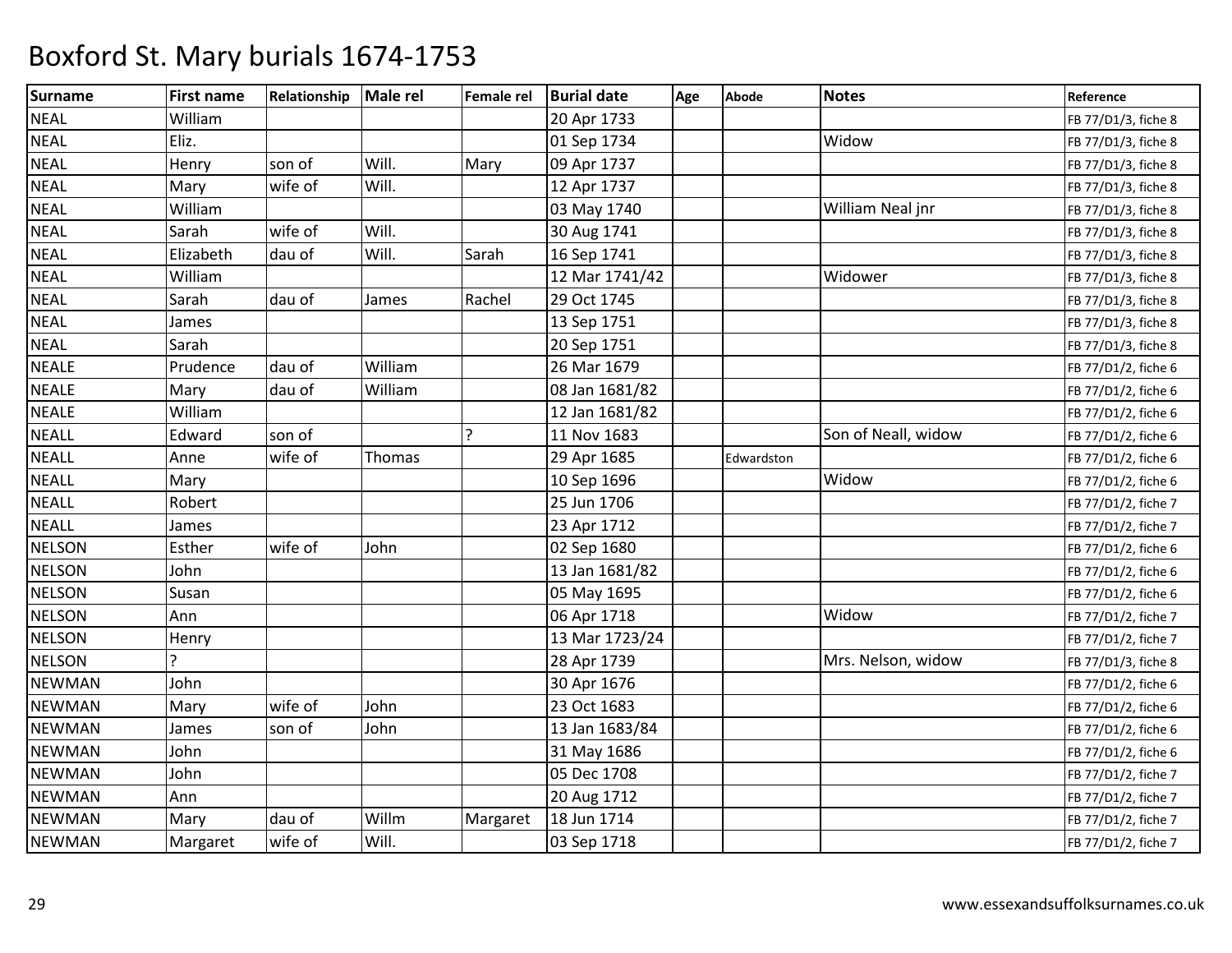| <b>Surname</b> | <b>First name</b> | Relationship | Male rel | <b>Female rel</b> | <b>Burial date</b> | Age | <b>Abode</b> | <b>Notes</b>                                           | Reference           |
|----------------|-------------------|--------------|----------|-------------------|--------------------|-----|--------------|--------------------------------------------------------|---------------------|
| <b>NEWMAN</b>  | William           |              |          |                   | 04 Jan 1739/40     |     |              |                                                        | FB 77/D1/3, fiche 8 |
| <b>NEWTON</b>  | Anne              | dau of       | John     |                   | 05 Jul 1684        |     |              |                                                        | FB 77/D1/2, fiche 6 |
| <b>NEWTON</b>  | Ann               | wife of      | John     |                   | 02 Apr 1717        |     |              |                                                        | FB 77/D1/2, fiche 7 |
| <b>NEWTON</b>  | John              |              |          |                   | 16 Apr 1724        |     |              | Widower                                                | FB 77/D1/2, fiche 7 |
| <b>NEWTON</b>  | Margaret          | wife of      | Sam.     |                   | 18 Dec 1737        |     |              |                                                        | FB 77/D1/3, fiche 8 |
| <b>NEWTON</b>  | Samuel            |              |          |                   | 18 Sep 1747        |     |              |                                                        | FB 77/D1/3, fiche 8 |
| <b>NORMAN</b>  | Elizabeth         | dau of       | Robert   |                   | 31 Mar 1681        |     |              |                                                        | FB 77/D1/2, fiche 6 |
| <b>NORMAN</b>  | Abigail           | dau of       | Robert   | Abigail           | 25 Aug 1689        |     |              |                                                        | FB 77/D1/2, fiche 6 |
| <b>NORMAN</b>  | Robert            |              |          |                   | 09 Nov 1704        |     |              |                                                        | FB 77/D1/2, fiche 7 |
| <b>NORMAN</b>  | Elizabeth         |              |          |                   | 07 Jan 1704/5      |     |              |                                                        | FB 77/D1/2, fiche 7 |
| <b>NORMAN</b>  |                   |              |          |                   | 27 Nov 1716        |     |              | <b>Widow Norman</b>                                    | FB 77/D1/2, fiche 7 |
| <b>NORTON</b>  | Day               | son of       |          | Mary              | 07 Mar 1720/21     |     |              | <b>Base born</b>                                       | FB 77/D1/2, fiche 7 |
| <b>NORTON</b>  | Thomas            | son of       | John     | Sarah             | 28 Jun 1725        |     |              |                                                        | FB 77/D1/2, fiche 7 |
| <b>NORTON</b>  | Sarah             | dau of       | Jo.      | Sar.              | 29 Dec 1727        |     |              |                                                        | FB 77/D1/3, fiche 8 |
| <b>NORTON</b>  | Susan             | wife of      | John     |                   | 02 Jun 1730        |     |              |                                                        | FB 77/D1/3, fiche 8 |
| <b>NORTON</b>  | John              |              |          |                   | 29 May 1738        |     |              | Marryd man                                             | FB 77/D1/3, fiche 8 |
| <b>NORTON</b>  | Margaret          |              |          |                   | 05 Aug 1749        |     |              | Widow                                                  | FB 77/D1/3, fiche 8 |
| <b>NUTTON</b>  | Elizabeth         | dau of       | Benjm.   |                   | 07 Mar 1680/81     |     |              |                                                        | FB 77/D1/2, fiche 6 |
| <b>NUTTON</b>  | Elizabeth         |              |          |                   | 09 Jul 1690        |     |              |                                                        | FB 77/D1/2, fiche 6 |
| <b>NUTTON</b>  | Mary              |              |          |                   | 01 Jan 1704/5      |     |              |                                                        | FB 77/D1/2, fiche 7 |
| <b>NUTTON</b>  | Benjamin          |              |          |                   | 15 Aug 1708        |     |              |                                                        | FB 77/D1/2, fiche 7 |
|                |                   |              |          |                   |                    |     |              |                                                        |                     |
| <b>NUTTON</b>  | <b>Bridget</b>    | dau of       | Samuell  | Christian         | 16 Nov 1716        |     |              | Mother's first name spelt "Xtian"  FB 77/D1/2, fiche 7 |                     |
| <b>NUTTON</b>  | Rebeckah          | dau of       | Saml     | Chrisn.           | 27 Jan 1723/24     |     |              |                                                        | FB 77/D1/2, fiche 7 |
| <b>NUTTON</b>  | Saml.             |              |          |                   | 29 Sep 1727        |     |              |                                                        | FB 77/D1/3, fiche 8 |
| <b>NUTTON</b>  | Samuel            |              |          |                   | 25 Dec 1738        |     |              |                                                        | FB 77/D1/3, fiche 8 |
| <b>NUTTON</b>  | Edward            |              |          |                   | 10 Jun 1739        |     |              |                                                        | FB 77/D1/3, fiche 8 |
| <b>NUTTON</b>  | Samuel            |              |          |                   | 11 Sep 1750        |     |              |                                                        | FB 77/D1/3, fiche 8 |
| <b>OKLEY</b>   | Anne              |              |          |                   | 21 Aug 1750        |     |              |                                                        | FB 77/D1/3, fiche 8 |
| <b>OSBORN</b>  | John              | son of       | Thomas   | Mary              | 15 Feb 1720/21     |     |              |                                                        | FB 77/D1/2, fiche 7 |
| <b>OWEN</b>    | Samuel            |              |          |                   | 04 Oct 1683        |     |              |                                                        | FB 77/D1/2, fiche 6 |
| <b>OWEN</b>    | Samuell           |              |          |                   | 12 Sep 1689        |     |              |                                                        | FB 77/D1/2, fiche 6 |
| <b>PALMER</b>  | Thomas            |              |          |                   | 02 Sep 1709        |     |              |                                                        | FB 77/D1/2, fiche 7 |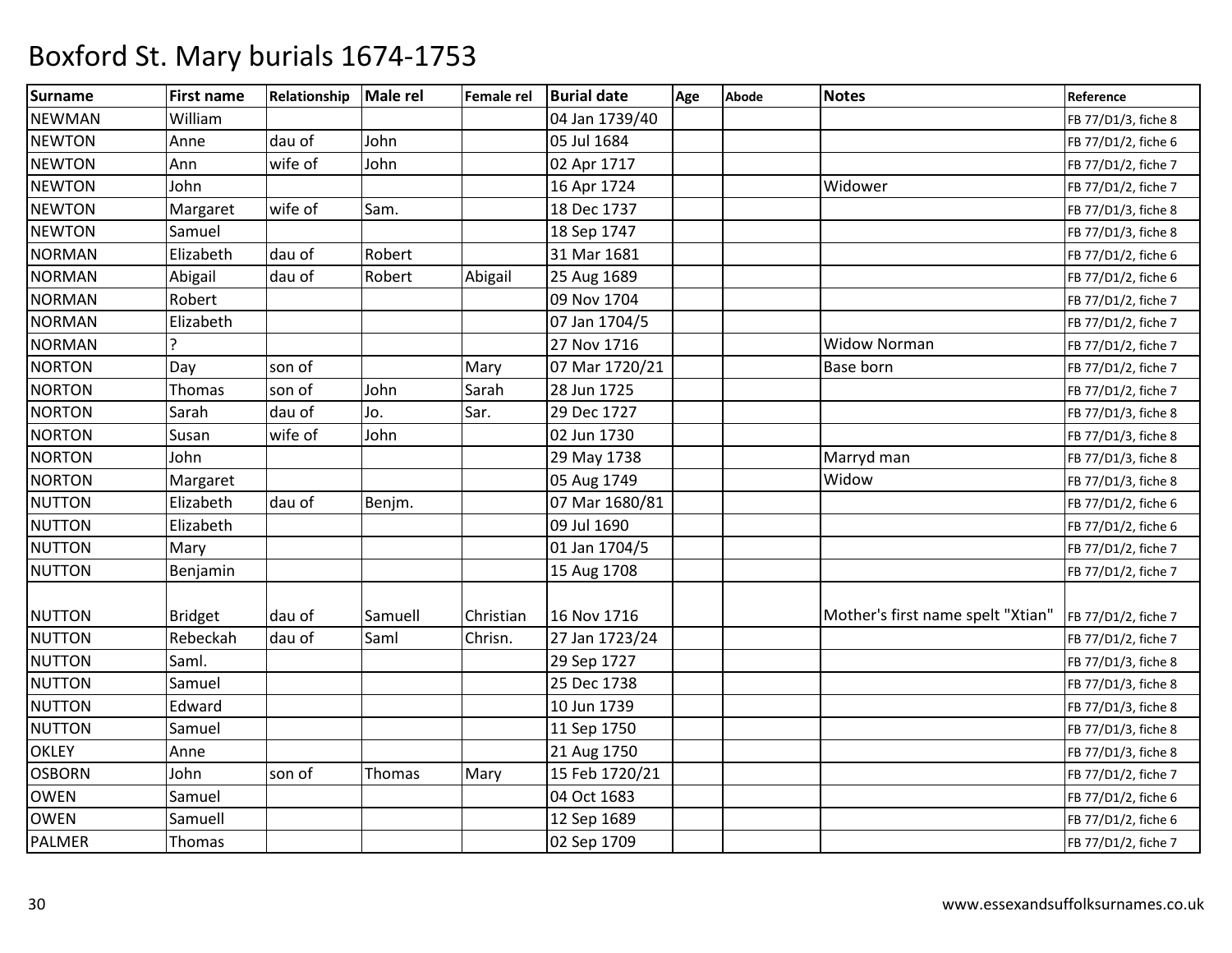| <b>Surname</b>  | <b>First name</b> | Relationship | Male rel | <b>Female rel</b> | <b>Burial date</b> | Age | <b>Abode</b> | <b>Notes</b>                   | Reference           |
|-----------------|-------------------|--------------|----------|-------------------|--------------------|-----|--------------|--------------------------------|---------------------|
| <b>PARK</b>     |                   |              |          |                   | 17 Jul 1709        |     |              | <b>Widow Park</b>              | FB 77/D1/2, fiche 7 |
| <b>PARKER</b>   | Thomas            | son of       | Thomas   |                   | 13 Jan 1679/80     |     |              |                                | FB 77/D1/2, fiche 6 |
| <b>PARKER</b>   | John              | son of       | Thomas   |                   | 26 Dec 1680        |     |              |                                | FB 77/D1/2, fiche 6 |
| <b>PARKER</b>   | Joseph            | son of       | Thomas   |                   | 16 Apr 1682        |     |              |                                | FB 77/D1/2, fiche 6 |
| <b>PARKER</b>   | Luke              |              |          |                   | 26 Aug 1725        |     |              | Single                         | FB 77/D1/2, fiche 7 |
| <b>PARSONS</b>  | William           |              |          |                   | 02 Oct 1686        |     |              |                                | FB 77/D1/2, fiche 6 |
| <b>PARSONS</b>  | Susanna           |              |          |                   | 27 Feb 1686/87     |     |              |                                | FB 77/D1/2, fiche 6 |
| <b>PATRICK</b>  | Martha            | dau of       | Edward   |                   | 23 Jun 1684        |     |              |                                | FB 77/D1/2, fiche 6 |
| <b>PEGGS</b>    | William           |              |          |                   | 16 Mar 1697/98     |     |              |                                | FB 77/D1/2, fiche 6 |
| PEGGS           |                   |              |          |                   | 15 Mar 1714/15     |     |              | <b>Widow Peggs</b>             | FB 77/D1/2, fiche 7 |
| <b>PEGGS</b>    | Mary              | dau of       | John     | Mary              | 02 Mar 1719/20     |     |              |                                | FB 77/D1/2, fiche 7 |
| PEGGS           | Ellenor           | dau of       | Jo.      | Mary              | 22 Dec 1728        |     |              |                                | FB 77/D1/3, fiche 8 |
| <b>PEGGS</b>    | Richard           | son of       | John     | Mary              | 11 Sep 1731        |     |              |                                | FB 77/D1/3, fiche 8 |
| <b>PEGGS</b>    | John              |              |          |                   | 11 Apr 1743        |     |              |                                | FB 77/D1/3, fiche 8 |
| <b>PEGGS</b>    | Anne              | dau of       | John     | Anne              | 28 May 1747        |     |              |                                | FB 77/D1/3, fiche 8 |
|                 |                   |              |          |                   |                    |     |              |                                |                     |
| <b>PEGGS</b>    | Mary              |              |          |                   | 25 Jan 1753        |     |              | Widow. Age given as "about 70" | FB 77/D1/3, fiche 8 |
| <b>PENNOCK</b>  | Edward            | son of       | John     |                   | 22 Mar 1685/86     |     |              |                                | FB 77/D1/2, fiche 6 |
| <b>PENNOCK</b>  | Elizabeth         |              |          |                   | 19 Feb 1704/5      |     |              |                                | FB 77/D1/2, fiche 7 |
| <b>PENNOCK</b>  | John              |              |          |                   | 12 Jun 1712        |     |              |                                | FB 77/D1/2, fiche 7 |
| <b>PENNOCK</b>  | Alston            |              |          |                   | 04 Nov 1712        |     |              | Spurious                       | FB 77/D1/2, fiche 7 |
| <b>PENUCK</b>   | Samuel            | son of       | John     |                   | 03 Dec 1682        |     |              |                                | FB 77/D1/2, fiche 6 |
| <b>PETCHER</b>  | Elizabeth         |              |          |                   | 06 Apr 1679        |     |              |                                | FB 77/D1/2, fiche 6 |
| <b>PETFIELD</b> | William           |              |          |                   | 25 Mar 1679        |     |              |                                | FB 77/D1/2, fiche 6 |
| PETFIELD        | Susan             |              |          |                   | 19 May 1687        |     |              |                                | FB 77/D1/2, fiche 6 |
| PETLEY          | Edward            |              |          |                   | 29 Jun 1736        |     |              |                                | FB 77/D1/3, fiche 8 |
| <b>PETLY</b>    | Anne              |              |          |                   | 26 Oct 1751        |     |              |                                | FB 77/D1/3, fiche 8 |
| <b>PICKOVER</b> | Ann               |              |          |                   | 26 Apr 1693        |     |              |                                | FB 77/D1/2, fiche 6 |
| PIERSON         |                   |              |          |                   | 16 Oct 1732        |     |              | Mrs. Pierson, widow            | FB 77/D1/3, fiche 8 |
| PILGRIM         | Richard           |              |          |                   | 18 Sep 1717        |     |              |                                | FB 77/D1/2, fiche 7 |
| PILGRIM         | Jonathan          | son of       | Richd.   | Sarah             | 28 Jan 1718/19     |     |              |                                | FB 77/D1/2, fiche 7 |
| PILGRIM         | Elizabeth         | wife of      | Rich.    | Eliz.             | 06 Feb 1733/34     |     |              |                                | FB 77/D1/3, fiche 8 |
| PILGRIM         | Elizabeth         |              |          |                   | 31 Oct 1751        |     |              |                                | FB 77/D1/3, fiche 8 |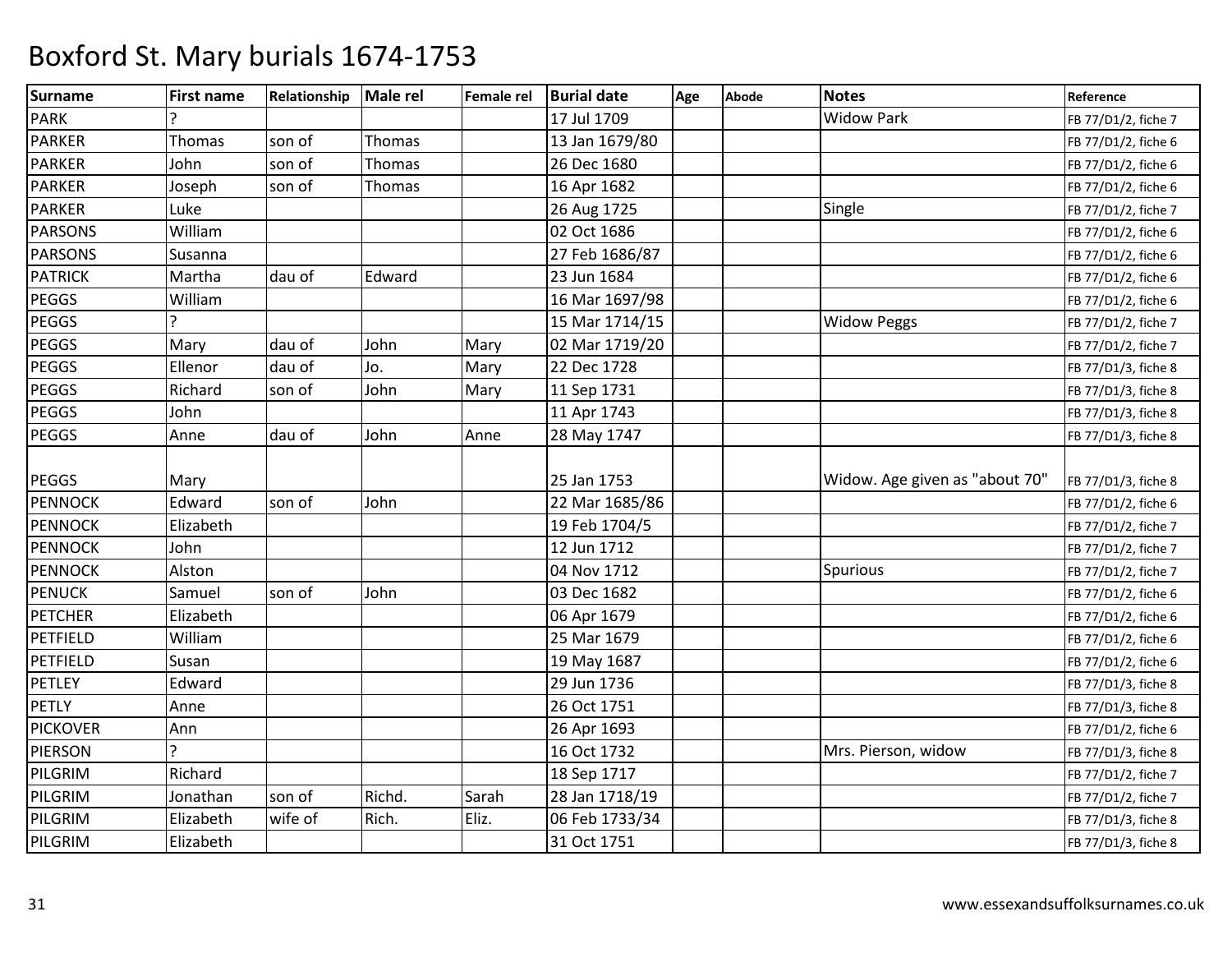| Surname         | <b>First name</b> | Relationship | <b>Male rel</b> | <b>Female rel</b> | <b>Burial date</b> | Age | <b>Abode</b> | <b>Notes</b>               | Reference           |
|-----------------|-------------------|--------------|-----------------|-------------------|--------------------|-----|--------------|----------------------------|---------------------|
| PILGRIM         | Susan             | wife of      | Richard         |                   | 03 Mar 1753        |     |              | Age given as "about 30"    | FB 77/D1/3, fiche 8 |
| <b>PINCBECK</b> | Thamasin          |              |                 |                   | 28 Dec 1687        |     |              |                            | FB 77/D1/2, fiche 6 |
| <b>PINCH</b>    | Mary              |              |                 |                   | 06 Aug 1693        |     |              |                            | FB 77/D1/2, fiche 6 |
| <b>PITCHER</b>  | ς                 |              |                 |                   | 06 Sep 1679        |     |              | The Widdow Pitcher         | FB 77/D1/2, fiche 6 |
| <b>PLAMPEN</b>  | James             |              |                 |                   | 12 Jan 1685/86     |     |              |                            | FB 77/D1/2, fiche 6 |
| <b>PLAMPIN</b>  | George            |              |                 |                   | 02 Dec 1690        |     |              |                            | FB 77/D1/2, fiche 6 |
| <b>PLAMPIN</b>  | James             | son of       | John            |                   | 09 Feb 1691/92     |     |              |                            | FB 77/D1/2, fiche 6 |
| <b>PLAMPIN</b>  | John              |              |                 |                   | 27 Oct 1696        |     |              |                            | FB 77/D1/2, fiche 6 |
| <b>PLAMPIN</b>  | John              |              |                 |                   | 25 May 1731        |     |              |                            | FB 77/D1/3, fiche 8 |
| <b>PLAMPION</b> | Thomas            |              |                 |                   | 27 Mar 1676        |     |              |                            | FB 77/D1/2, fiche 6 |
| <b>PONDER</b>   | John              | son of       | Jacob           |                   | 23 Jul 1684        |     |              |                            | FB 77/D1/2, fiche 6 |
| <b>PONDER</b>   | Alice             |              |                 |                   | 03 Nov 1686        |     |              |                            | FB 77/D1/2, fiche 6 |
| <b>PONDER</b>   | Elisabeth         |              |                 |                   | 11 Oct 1688        |     |              |                            | FB 77/D1/2, fiche 6 |
| <b>PONDER</b>   | Isaac             |              |                 |                   | 29 Oct 1691        |     |              |                            | FB 77/D1/2, fiche 6 |
| <b>PONDER</b>   | Agabus            |              |                 |                   | 03 Dec 1695        |     |              |                            | FB 77/D1/2, fiche 6 |
| <b>PONDER</b>   | Stephen           |              |                 |                   | 18 Feb 1704/5      |     |              |                            | FB 77/D1/2, fiche 7 |
| <b>PONDER</b>   | Stephen           |              |                 |                   | 15 Nov 1706        |     |              |                            | FB 77/D1/2, fiche 7 |
| <b>PONDER</b>   | Elizabeth         |              |                 |                   | 23 May 1708        |     |              |                            | FB 77/D1/2, fiche 7 |
| <b>PONDER</b>   | Robert            |              |                 |                   | 18 Nov 1712        |     |              |                            | FB 77/D1/2, fiche 7 |
| <b>PONDER</b>   | Mary              | dau of       | Agabus          | Ann               | 18 Aug 1717        |     |              |                            | FB 77/D1/2, fiche 7 |
| <b>PONDER</b>   |                   |              |                 |                   | 25 Oct 1717        |     |              | <b>Widow Ponder</b>        | FB 77/D1/2, fiche 7 |
| <b>PONDER</b>   | Sarah             | dau of       | Agabus          | Ann               | 25 Nov 1721        |     |              |                            | FB 77/D1/2, fiche 7 |
| <b>PONDER</b>   | Mary              | wife of      | Agabus          |                   | 24 Jul 1723        |     |              | Wife of Agabus Ponder senr | FB 77/D1/2, fiche 7 |
| <b>PONDER</b>   | Eliz.             | wife of      | John            |                   | 10 Mar 1727/28     |     |              |                            | FB 77/D1/3, fiche 8 |
| <b>PONDER</b>   | John              |              |                 |                   | 29 Jun 1730        |     |              |                            | FB 77/D1/3, fiche 8 |
| <b>PONDER</b>   | Agabus            | son of       | Stephen         | Rose              | 27 Aug 1731        |     |              |                            | FB 77/D1/3, fiche 8 |
| <b>PONDER</b>   | Mary              | wife of      | Joseph          |                   | 04 Jun 1733        |     |              |                            | FB 77/D1/3, fiche 8 |
| <b>PONDER</b>   | Sarah             | dau of       | Stephen         | Rose              | 06 Jul 1737        |     |              |                            | FB 77/D1/3, fiche 8 |
| <b>PONDER</b>   | Agabus            | son of       | Stephen         | Rose              | 01 Jun 1740        |     |              |                            | FB 77/D1/3, fiche 8 |
| <b>PONDER</b>   | Agabus            |              |                 |                   | 20 Feb 1743/44     | 77  |              | Agabus Ponder senr.        | FB 77/D1/3, fiche 8 |
| <b>PONDER</b>   | Hannah            |              |                 |                   | 06 Dec 1747        |     |              | Widow                      | FB 77/D1/3, fiche 8 |
| <b>PONDER</b>   | Anne              | wife of      | Agabus          |                   | 19 Sep 1749        |     |              |                            | FB 77/D1/3, fiche 8 |
| PONDER          | Rose              |              |                 |                   | 19 Jun 1750        |     |              |                            | FB 77/D1/3, fiche 8 |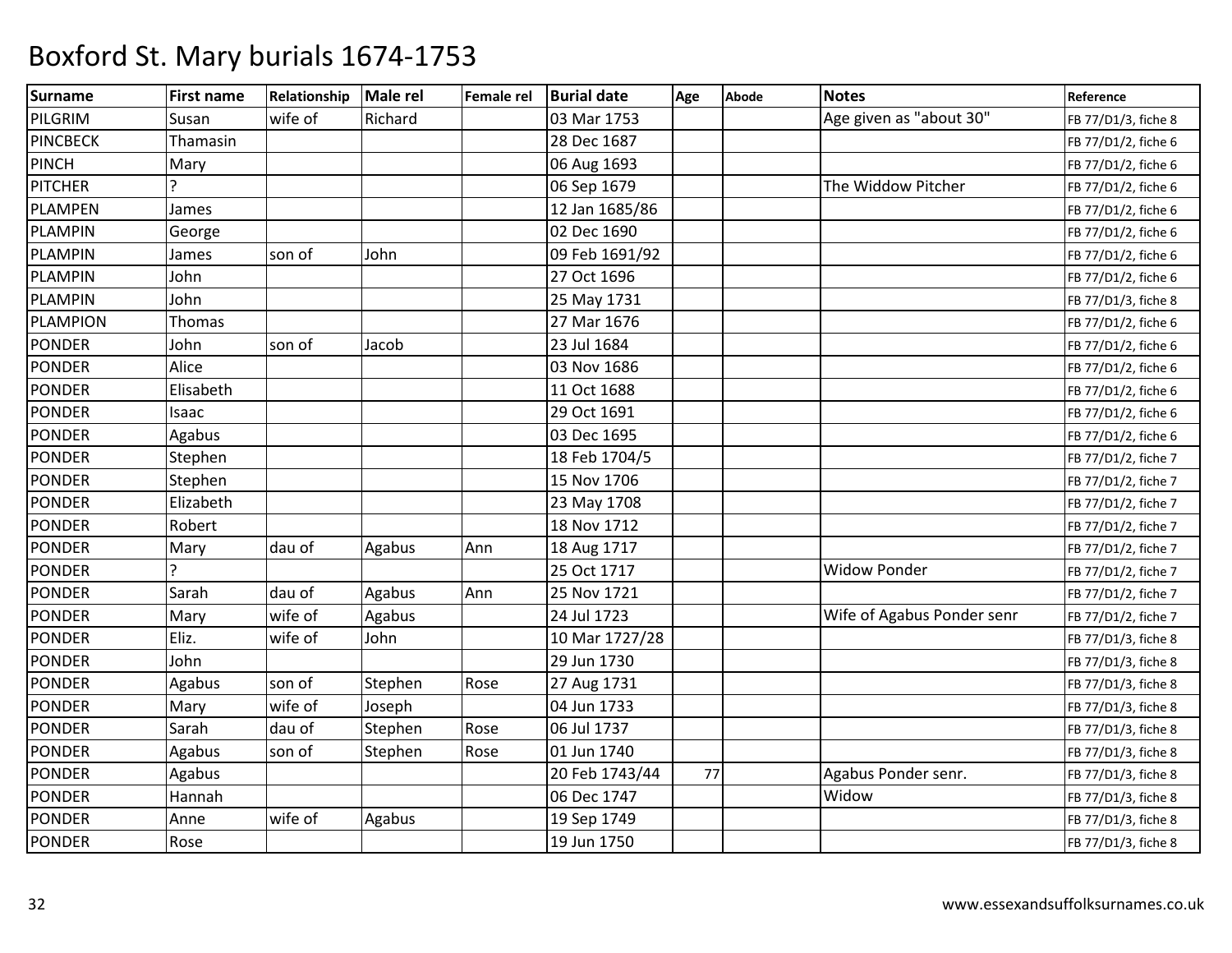| <b>Surname</b>    | <b>First name</b> | Relationship | Male rel | <b>Female rel</b> | <b>Burial date</b> | Age    | <b>Abode</b> | <b>Notes</b>                  | Reference           |
|-------------------|-------------------|--------------|----------|-------------------|--------------------|--------|--------------|-------------------------------|---------------------|
| <b>POTTER</b>     | Robert            |              |          |                   | 04 Dec 1676        |        |              |                               | FB 77/D1/2, fiche 6 |
| <b>POTTER</b>     | Anne              |              |          |                   | 28 Jul 1678        |        |              |                               | FB 77/D1/2, fiche 6 |
| <b>POTTER</b>     | Robert            |              |          |                   | 01 Feb 1679/80     |        |              |                               | FB 77/D1/2, fiche 6 |
| <b>POTTER</b>     | Mary              | wife of      | Thomas   |                   | 28 Oct 1682        |        |              |                               | FB 77/D1/2, fiche 6 |
| <b>POTTER</b>     | <b>Thomas</b>     |              |          |                   | 04 Nov 1688        |        |              |                               | FB 77/D1/2, fiche 6 |
| <b>POTTER</b>     | <b>Thomas</b>     |              |          |                   | 01 Dec 1691        |        |              |                               | FB 77/D1/2, fiche 6 |
| <b>POTTER</b>     | Sarah             |              |          |                   | 16 Apr 1705        |        |              |                               | FB 77/D1/2, fiche 7 |
| <b>PRICK</b>      | Anne              | wife of      | John     |                   | 19 Feb 1683/84     |        |              |                               | FB 77/D1/2, fiche 6 |
| <b>RALPH</b>      | John              | son of       | John     |                   | 11 Oct 1678        |        |              |                               | FB 77/D1/2, fiche 6 |
| RANDALL           | Mary              |              |          |                   | 22 Dec 1677        |        |              |                               | FB 77/D1/2, fiche 6 |
| <b>RAWLIN</b>     | Sarah             |              |          |                   | 05 Jun 1687        |        |              |                               | FB 77/D1/2, fiche 6 |
| <b>READ</b>       | Sarah             | wife of      | Thomas   |                   | 18 May 1684        |        |              |                               | FB 77/D1/2, fiche 6 |
| <b>REECH</b>      | Christian         | dau of       | Roger    |                   | 24 Jun 1747        |        | Groton       |                               | FB 77/D1/3, fiche 8 |
| <b>REECH</b>      | Anne              | dau of       | Roger    |                   | 16 Oct 1748        |        | Groton       |                               | FB 77/D1/3, fiche 8 |
| <b>REECH</b>      | Roger             | son of       | Roger    | Christian         | 14 Apr 1752        |        | Groton       |                               | FB 77/D1/3, fiche 8 |
| REED              | Mary              |              |          |                   | 08 Jul 1689        |        |              |                               | FB 77/D1/2, fiche 6 |
| <b>REED</b>       | <b>Thomas</b>     |              |          |                   | 08 Aug 1689        |        |              |                               | FB 77/D1/2, fiche 6 |
| <b>REED</b>       | Frances           | wife of      | Francis  |                   | 24 Aug 1718        |        |              |                               | FB 77/D1/2, fiche 7 |
| <b>REED</b>       | Anne              | dau of       | Francis  | Anne              | 25 May 1742        |        |              |                               | FB 77/D1/3, fiche 8 |
| <b>REED</b>       | Sarah             |              |          |                   | 03 Jun 1751        | infant |              |                               | FB 77/D1/3, fiche 8 |
| <b>REED</b>       | Francis           |              |          |                   | 02 Oct 1751        |        |              |                               | FB 77/D1/3, fiche 8 |
| <b>REED</b>       | Francis           |              |          |                   | 14 Mar 1752        |        |              |                               | FB 77/D1/3, fiche 8 |
| REED              | Eleanor           |              |          |                   | 17 Apr 1752        |        |              | Widow                         | FB 77/D1/3, fiche 8 |
| <b>REED</b>       | Francis           |              |          |                   | 28 Dec 1752        | 35     |              |                               | FB 77/D1/3, fiche 8 |
| <b>RENNINGTON</b> | William           |              |          |                   | 19 Jun 1737        |        |              |                               | FB 77/D1/3, fiche 8 |
| <b>RENNINGTON</b> | William           | son of       | Will.    | Mary              | 30 Sep 1737        |        |              |                               | FB 77/D1/3, fiche 8 |
|                   |                   |              |          |                   |                    |        |              | Daughter of Eliz. Rennington, |                     |
| <b>RENNINGTON</b> | Elizabeth         | dau of       |          | Eliz.             | 29 Mar 1738        |        |              | widow                         | FB 77/D1/3, fiche 8 |
| <b>RENOLDS</b>    | Rachell           |              |          |                   | 05 Oct 1685        |        |              |                               | FB 77/D1/2, fiche 6 |
| <b>REW</b>        | Andrew            |              |          |                   | 16 Sep 1693        |        |              |                               | FB 77/D1/2, fiche 6 |
| RIDDLESDALE       | John              | son of       | John     |                   | 26 Jul 1676        |        |              |                               | FB 77/D1/2, fiche 6 |
| RIDDLESDALE       | John              |              |          |                   | 28 Feb 1681/82     |        |              | Mr John Riddlesdale           | FB 77/D1/2, fiche 6 |
| RIDDLESDALE       | Mary              |              |          |                   | 16 Feb 1683/84     |        |              |                               | FB 77/D1/2, fiche 6 |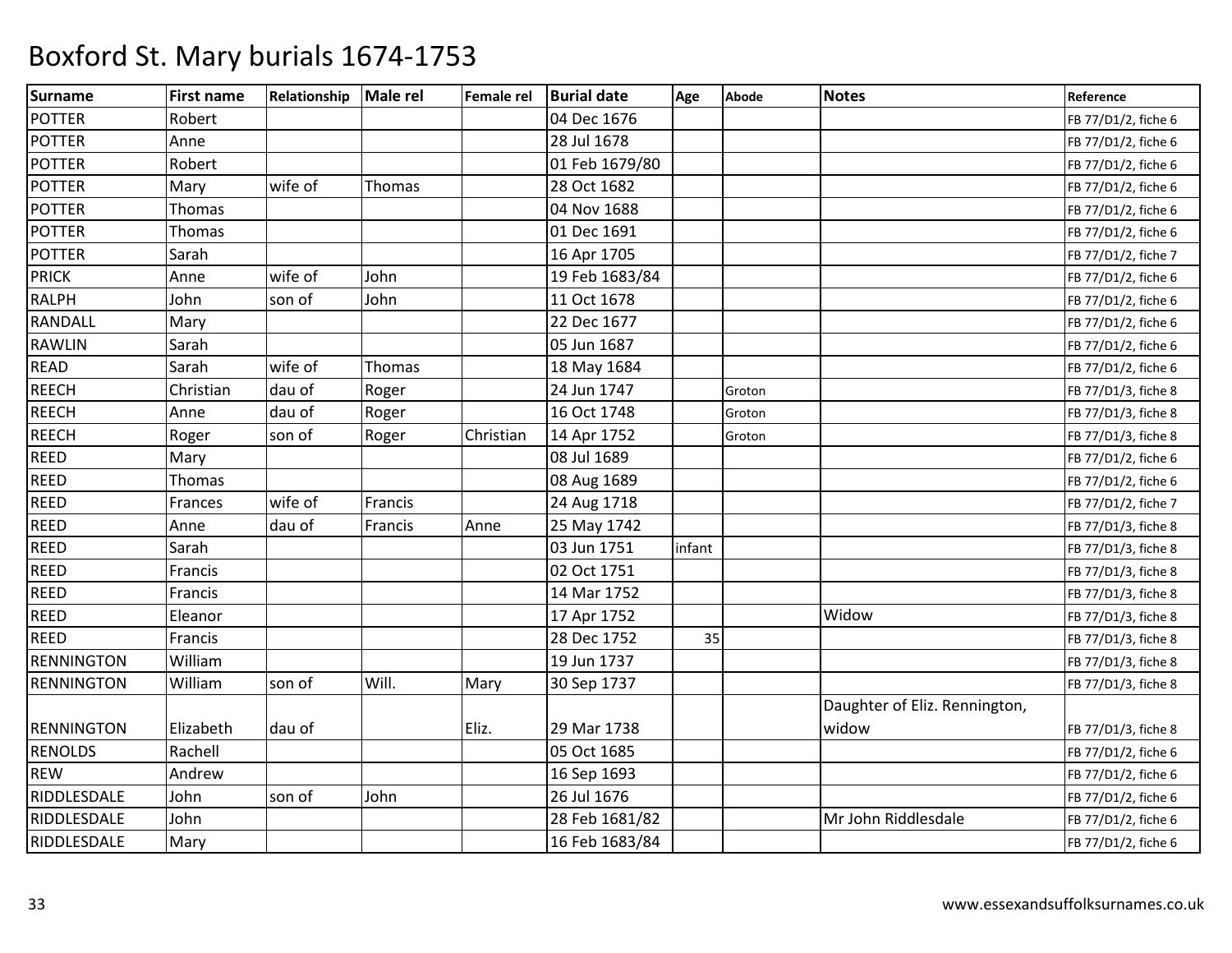| <b>Surname</b>   | <b>First name</b> | Relationship Male rel |         | Female rel | <b>Burial date</b> | Age | <b>Abode</b> | <b>Notes</b>                | Reference           |
|------------------|-------------------|-----------------------|---------|------------|--------------------|-----|--------------|-----------------------------|---------------------|
| <b>RINCH</b>     | Margaret          |                       |         |            | 03 Oct 1682        |     |              |                             | FB 77/D1/2, fiche 6 |
| RO[S_]HER[O_]    | Joane             |                       |         |            | 07 Oct 1674        |     |              |                             | FB 77/D1/2, fiche 6 |
| <b>ROBERSON</b>  | Mary              | dau of                | James   | Susan      | 02 Apr 1692        |     |              |                             | FB 77/D1/2, fiche 6 |
| <b>ROBERTSON</b> | John              |                       |         |            | 28 Feb 1717/18     |     |              |                             | FB 77/D1/2, fiche 7 |
| <b>ROBERTSON</b> | James             |                       |         |            | 09 Jan 1725/26     |     |              |                             | FB 77/D1/2, fiche 7 |
| <b>ROBERTSON</b> | Susanna           |                       |         |            | 20 Nov 1728        |     |              |                             | FB 77/D1/3, fiche 8 |
| <b>ROBERTSON</b> | Abigail           |                       |         |            | 15 Apr 1733        |     |              |                             | FB 77/D1/3, fiche 8 |
| <b>ROBINSON</b>  | William           | son of                | Jeames  |            | 21 Feb 1675/76     |     |              |                             | FB 77/D1/2, fiche 6 |
| <b>ROBINSON</b>  | John              | son of                | James   |            | 23 Nov 1681        |     |              |                             | FB 77/D1/2, fiche 6 |
| <b>ROBINSON</b>  | Ann               |                       |         |            | 14 Apr 1689        |     |              | Widdow                      | FB 77/D1/2, fiche 6 |
| <b>ROBINSON</b>  | Martha            |                       |         |            | 03 Oct 1695        |     |              |                             | FB 77/D1/2, fiche 6 |
| <b>ROBINSON</b>  | Ann               |                       |         |            | 16 May 1712        |     |              |                             | FB 77/D1/2, fiche 7 |
| <b>ROBINSON</b>  | Richard           |                       |         |            | 13 Jul 1724        |     |              |                             | FB 77/D1/2, fiche 7 |
| <b>ROBINSON</b>  | Phebe             |                       |         |            | 17 May 1730        |     |              |                             | FB 77/D1/3, fiche 8 |
| <b>ROBINSON</b>  | Elizabeth         | dau of                | James   | Elizabeth  | 13 Aug 1751        |     |              |                             | FB 77/D1/3, fiche 8 |
| <b>ROBINSON</b>  | Elizabeth         |                       |         |            | 17 Oct 1751        |     |              |                             | FB 77/D1/3, fiche 8 |
| <b>ROBINSON</b>  | John              |                       |         |            | 15 Nov 1751        |     |              |                             | FB 77/D1/3, fiche 8 |
| <b>ROGERS</b>    | Mary              |                       |         |            | 12 Jul 1696        |     |              |                             | FB 77/D1/2, fiche 6 |
| <b>ROOT</b>      | Mary              | dau of                | Jeames  |            | 11 Jan 1674/75     |     |              |                             | FB 77/D1/2, fiche 6 |
| <b>ROOTE</b>     | Dorothy           | wife of               | Ephraim |            | 30 Apr 1684        |     |              |                             | FB 77/D1/2, fiche 6 |
| <b>ROOTSEY</b>   | John              | son of                | John    |            | 25 Jan 1691/92     |     |              |                             | FB 77/D1/2, fiche 6 |
| <b>ROWLAND</b>   | Margarett         | wife of               | Robert  |            | 12 Jun 1674        |     |              |                             | FB 77/D1/2, fiche 6 |
| <b>ROWLAND</b>   | Robert            |                       |         |            | 16 Jun 1686        |     |              |                             | FB 77/D1/2, fiche 6 |
| <b>RUDKIN</b>    | John              |                       |         |            | 28 Jan 1734/35     |     |              |                             | FB 77/D1/3, fiche 8 |
| <b>RUDKIN</b>    | James             |                       |         |            | 17 Feb 1735/36     |     |              |                             | FB 77/D1/3, fiche 8 |
| <b>RUDLAND</b>   |                   | wife of               | John    |            | 01 Sep 1716        |     |              | First name not in register. | FB 77/D1/2, fiche 7 |
| <b>RUDLAND</b>   | William           | son of                | John    | Mary       | 02 Sep 1717        |     |              |                             | FB 77/D1/2, fiche 7 |
| <b>RUDLAND</b>   | Eliz.             | wife of               | John    |            | 06 May 1729        |     |              |                             | FB 77/D1/3, fiche 8 |
| <b>RUDLAND</b>   | Mary              | wife of               | John    |            | 01 Jan 1735/36     |     |              |                             | FB 77/D1/3, fiche 8 |
| <b>RUDLIN</b>    | John              |                       |         |            | 15 Aug 1748        |     |              |                             | FB 77/D1/3, fiche 8 |
| <b>RUFFEL</b>    | Samuel            | son of                | John    | Martha     | 14 Apr 1730        |     |              |                             | FB 77/D1/3, fiche 8 |
| <b>RUSSELLS</b>  | John              |                       |         |            | 09 Aug 1681        |     |              |                             | FB 77/D1/2, fiche 6 |
| S[T_][N_]ES      | Elizabeth         | dau of                | Thomas  |            | 05 Sep 1721        |     |              | The father is esq.          | FB 77/D1/2, fiche 7 |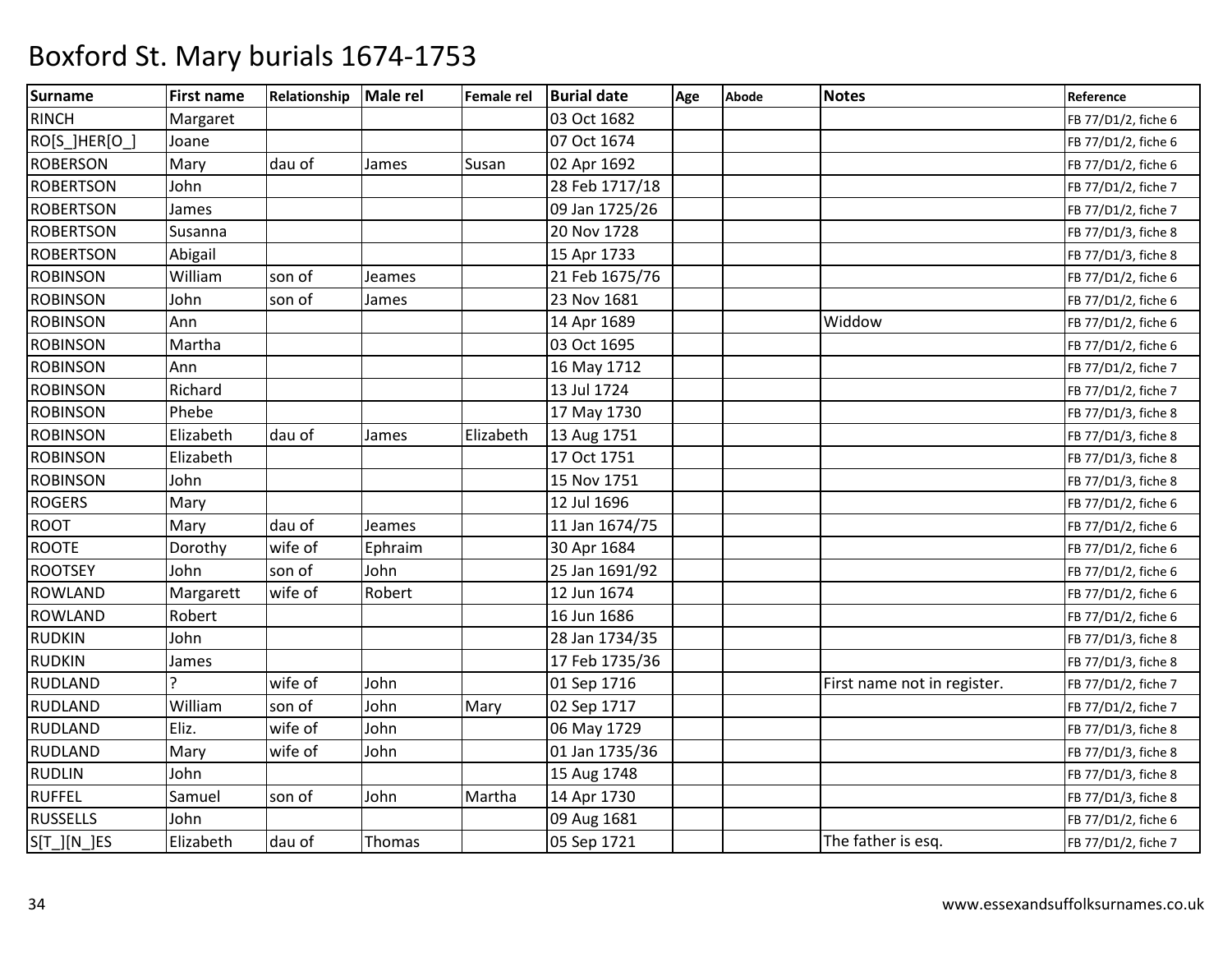| <b>Surname</b>  | <b>First name</b> | Relationship | <b>Male rel</b> | <b>Female rel</b> | <b>Burial date</b> | Age | <b>Abode</b> | <b>Notes</b>        | Reference           |
|-----------------|-------------------|--------------|-----------------|-------------------|--------------------|-----|--------------|---------------------|---------------------|
| SADLER          | Elizabeth         |              |                 |                   | 10 Feb 1736/37     |     |              | Widow               | FB 77/D1/3, fiche 8 |
| <b>SCARF</b>    | John              | son of       | William         | Judah             | 25 Nov 1716        |     |              |                     | FB 77/D1/2, fiche 7 |
| <b>SCARF</b>    | Frances           | dau of       | William         | Ann               | 18 Oct 1720        |     |              |                     | FB 77/D1/2, fiche 7 |
| <b>SCARF</b>    | William           |              |                 |                   | 03 Jun 1749        |     |              |                     | FB 77/D1/3, fiche 8 |
| <b>SCARFE</b>   | Elizabeth         | dau of       | Wm              | Judith            | 05 Feb 1736/37     |     |              |                     | FB 77/D1/3, fiche 8 |
| <b>SCOFIELD</b> | Mary              | dau of       | John            |                   | 07 Sep 1689        |     |              |                     | FB 77/D1/2, fiche 6 |
| <b>SCOFIELD</b> | John              | son of       | Will.           | Mary              | 02 Apr 1742        |     |              |                     | FB 77/D1/3, fiche 8 |
| <b>SCOTT</b>    | Sarah             |              |                 |                   | 20 Aug 1748        |     |              |                     | FB 77/D1/3, fiche 8 |
| <b>SCOWEN</b>   |                   | wife of      | Edward          |                   | 02 May 1687        |     |              |                     | FB 77/D1/2, fiche 6 |
| <b>SCOWEN</b>   | Edward            |              |                 |                   | 27 Feb 1696/97     |     |              | Old Edward Scowen   | FB 77/D1/2, fiche 6 |
| <b>SCOWEN</b>   | Elizabeth         | dau of       | John            | Sarah             | 07 May 1724        |     |              |                     | FB 77/D1/2, fiche 7 |
| <b>SCOWEN</b>   | John              | son of       | John            | Sarah             | 13 Aug 1734        |     |              |                     | FB 77/D1/3, fiche 8 |
| <b>SCOWEN</b>   | John              |              |                 |                   | 21 Apr 1738        |     |              |                     | FB 77/D1/3, fiche 8 |
| <b>SCOWEN</b>   | Sarah             |              |                 |                   | 02 May 1743        |     |              | Widow               | FB 77/D1/3, fiche 8 |
| <b>SCOWEN</b>   | Eliz.             | wife of      | Thomas          |                   | 28 Aug 1744        |     |              |                     | FB 77/D1/3, fiche 8 |
| <b>SCOWEN</b>   | Mary              | wife of      | Thomas          |                   | 25 Oct 1745        |     |              |                     | FB 77/D1/3, fiche 8 |
| <b>SCRUTTON</b> | Joseph            |              |                 |                   | 07 Apr 1725        |     |              |                     | FB 77/D1/2, fiche 7 |
| <b>SEAGER</b>   | Elizabeth         | dau of       | Clement         |                   | 09 Mar 1674/75     |     |              |                     | FB 77/D1/2, fiche 6 |
| <b>SEAGER</b>   | Elisabeth         | dau of       | Clement         |                   | 06 Jan 1677/78     |     |              |                     | FB 77/D1/2, fiche 6 |
| <b>SEAGER</b>   | John              | son of       | Clement         |                   | 26 Feb 1678/79     |     |              |                     | FB 77/D1/2, fiche 6 |
| <b>SEAGER</b>   | James             |              |                 |                   | 01 Dec 1686        |     |              |                     | FB 77/D1/2, fiche 6 |
| <b>SEAGER</b>   |                   |              |                 |                   | 19 Mar 1695/96     |     |              | <b>Widow Seager</b> | FB 77/D1/2, fiche 6 |
| <b>SEAGER</b>   | Clement           |              |                 |                   | 15 Jul 1712        |     |              |                     | FB 77/D1/2, fiche 7 |
| <b>SEGAR</b>    | Martha            |              |                 |                   | 12 Jan 1723/24     |     |              | Single              | FB 77/D1/2, fiche 7 |
| <b>SEXTON</b>   | Daniel            | son of       | Nath.           | Rose              | 10 Dec 1734        |     |              |                     | FB 77/D1/3, fiche 8 |
| <b>SEXTON</b>   | John              | son of       | Daniel          | Alice             | 23 Feb 1734/35     |     |              |                     | FB 77/D1/3, fiche 8 |
| <b>SEXTON</b>   | John              | son of       | Dan.            | Alice             | 02 Jun 1737        |     |              |                     | FB 77/D1/3, fiche 8 |
| <b>SEXTON</b>   | Elizabeth         | wife of      | John            |                   | 22 Dec 1751        |     |              |                     | FB 77/D1/3, fiche 8 |
| <b>SEYDEY</b>   | Barnaby           |              |                 |                   | 01 Jul 1684        |     |              |                     | FB 77/D1/2, fiche 6 |
| <b>SHAVE</b>    | Susan             | dau of       | Tho.            | Mary              | 01 Mar 1746/47     |     |              |                     | FB 77/D1/3, fiche 8 |
| <b>SHERIFFE</b> | <b>Thomas</b>     | son of       | John            |                   | 14 Apr 1674        |     |              |                     | FB 77/D1/2, fiche 6 |
| <b>SHERIFFE</b> | Anne              | wife of      | John            |                   | 06 Jun 1676        |     |              |                     | FB 77/D1/2, fiche 6 |
| <b>SHERIFFE</b> | John              |              |                 |                   | 10 Jul 1676        |     |              |                     | FB 77/D1/2, fiche 6 |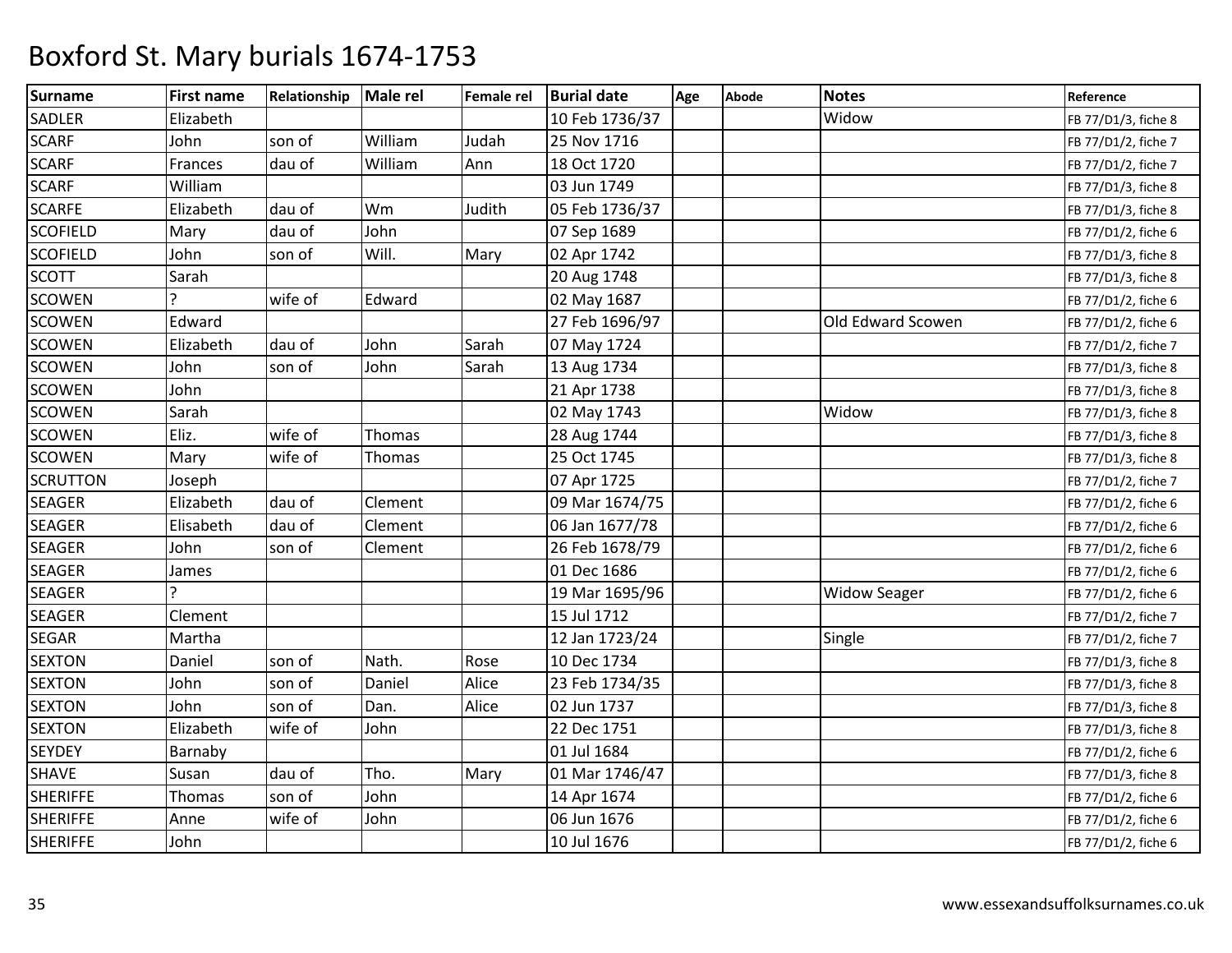| <b>Surname</b>    | <b>First name</b> | Relationship | <b>Male rel</b> | Female rel | <b>Burial date</b> | Age | <b>Abode</b> | <b>Notes</b>          | Reference           |
|-------------------|-------------------|--------------|-----------------|------------|--------------------|-----|--------------|-----------------------|---------------------|
| SHERMAN           | Margaret          |              |                 |            | 07 Apr 1735        |     |              | Mrs. Margaret Sherman | FB 77/D1/3, fiche 8 |
| <b>SICLEMORE</b>  | Samuell           |              |                 |            | 24 Nov 1686        |     |              |                       | FB 77/D1/2, fiche 6 |
| <b>SIDEY</b>      | Ann               |              |                 |            | 15 Apr 1687        |     |              |                       | FB 77/D1/2, fiche 6 |
| <b>SIDEY</b>      | Anne              | wife of      | Richard         |            | 18 Oct 1737        |     |              |                       | FB 77/D1/3, fiche 8 |
| <b>SIDEY</b>      | Richard           |              |                 |            | 12 Feb 1744/45     |     |              |                       | FB 77/D1/3, fiche 8 |
| <b>SIDEY</b>      | Elizabeth         | wife of      | <b>Barnabas</b> |            | 30 Nov 1750        |     |              |                       | FB 77/D1/3, fiche 8 |
| <b>SIDEY</b>      | <b>Barnabas</b>   |              |                 |            | 25 Dec 1750        |     |              |                       | FB 77/D1/3, fiche 8 |
| <b>SIDEY</b>      | Robert            |              |                 |            | 16 Oct 1751        |     |              |                       | FB 77/D1/3, fiche 8 |
| <b>SIDY</b>       | Barnaby           | son of       | Richd           | Ann        | 31 Mar 1723        |     |              |                       | FB 77/D1/2, fiche 7 |
| <b>SIGER</b>      | John              | son of       | Clem.           |            | 01 Feb 1683/84     |     |              |                       | FB 77/D1/2, fiche 6 |
| <b>SIMONS</b>     | Ann               | wife of      | Henry           |            | 08 May 1721        |     |              |                       | FB 77/D1/2, fiche 7 |
| <b>SIMONS</b>     | Henry             |              |                 |            | 10 Mar 1727/28     |     |              |                       | FB 77/D1/3, fiche 8 |
| <b>SIMONS</b>     | Joanna            | dau of       | Saml            | Martha     | 24 Mar 1727/28     |     |              |                       | FB 77/D1/3, fiche 8 |
| <b>SIMONS</b>     | Samuel            |              |                 |            | 21 May 1731        |     |              |                       | FB 77/D1/3, fiche 8 |
| <b>SIMONS</b>     | John              |              |                 |            | 07 Dec 1738        |     |              |                       | FB 77/D1/3, fiche 8 |
| <b>SIMONS</b>     | Mary              |              |                 |            | 01 Jun 1742        |     |              | Widow                 | FB 77/D1/3, fiche 8 |
| <b>SIMONS</b>     | Martha            |              |                 |            | 14 Jan 1750/51     |     |              | Widow                 | FB 77/D1/3, fiche 8 |
| <b>SITTLEMORE</b> | Mary              | wife of      | John            |            | 26 Feb 1685/86     |     |              |                       | FB 77/D1/2, fiche 6 |
| <b>SIZAR</b>      | Sarah             |              |                 |            | 21 Sep 1712        |     |              |                       | FB 77/D1/2, fiche 7 |
| <b>SIZER</b>      | Anne              | dau of       | Thomas          |            | 12 Apr 1682        |     |              |                       | FB 77/D1/2, fiche 6 |
| <b>SIZER</b>      | Roger             |              |                 |            | 21 Feb 1719/20     |     |              |                       | FB 77/D1/2, fiche 7 |
| <b>SKITTER</b>    | Mary              | dau of       | James           | Mary       | 29 Jan 1719/20     |     |              |                       | FB 77/D1/2, fiche 7 |
| <b>SKITTER</b>    | Thomas            | son of       | Ja.             | Mary       | 07 Jan 1728/29     |     |              |                       | FB 77/D1/3, fiche 8 |
| <b>SKITTER</b>    | Anne              | wife of      | James           |            | 07 May 1749        |     |              |                       | FB 77/D1/3, fiche 8 |
| <b>SKOFIELD</b>   | Susan             | dau of       | William         | Mary       | 15 Aug 1722        |     |              |                       | FB 77/D1/2, fiche 7 |
| SMALL?            | Francis           |              |                 |            | 03 Jun 1705        |     |              |                       | FB 77/D1/2, fiche 7 |
| <b>SMITH</b>      |                   |              |                 |            | 21 May 1679        |     |              | The Widdow Smith      | FB 77/D1/2, fiche 6 |
| <b>SMITH</b>      | Ann               |              |                 |            | 24 Apr 1687        |     |              |                       | FB 77/D1/2, fiche 6 |
| <b>SMITH</b>      | $\overline{ }$    |              |                 |            | 14 Oct 1697        |     |              | Widow Smith           | FB 77/D1/2, fiche 6 |
| <b>SMITH</b>      | Sarah             |              |                 |            | 26 Feb 1704/5      |     |              |                       | FB 77/D1/2, fiche 7 |
| <b>SMITH</b>      | Mary              |              |                 |            | 05 Mar 1704/5      |     |              |                       | FB 77/D1/2, fiche 7 |
| <b>SMITH</b>      | Martha            | wife of      | Joseph          |            | 07 Apr 1705        |     |              |                       | FB 77/D1/2, fiche 7 |
| <b>SMITH</b>      | John              |              |                 |            | 04 Jul 1705        |     |              |                       | FB 77/D1/2, fiche 7 |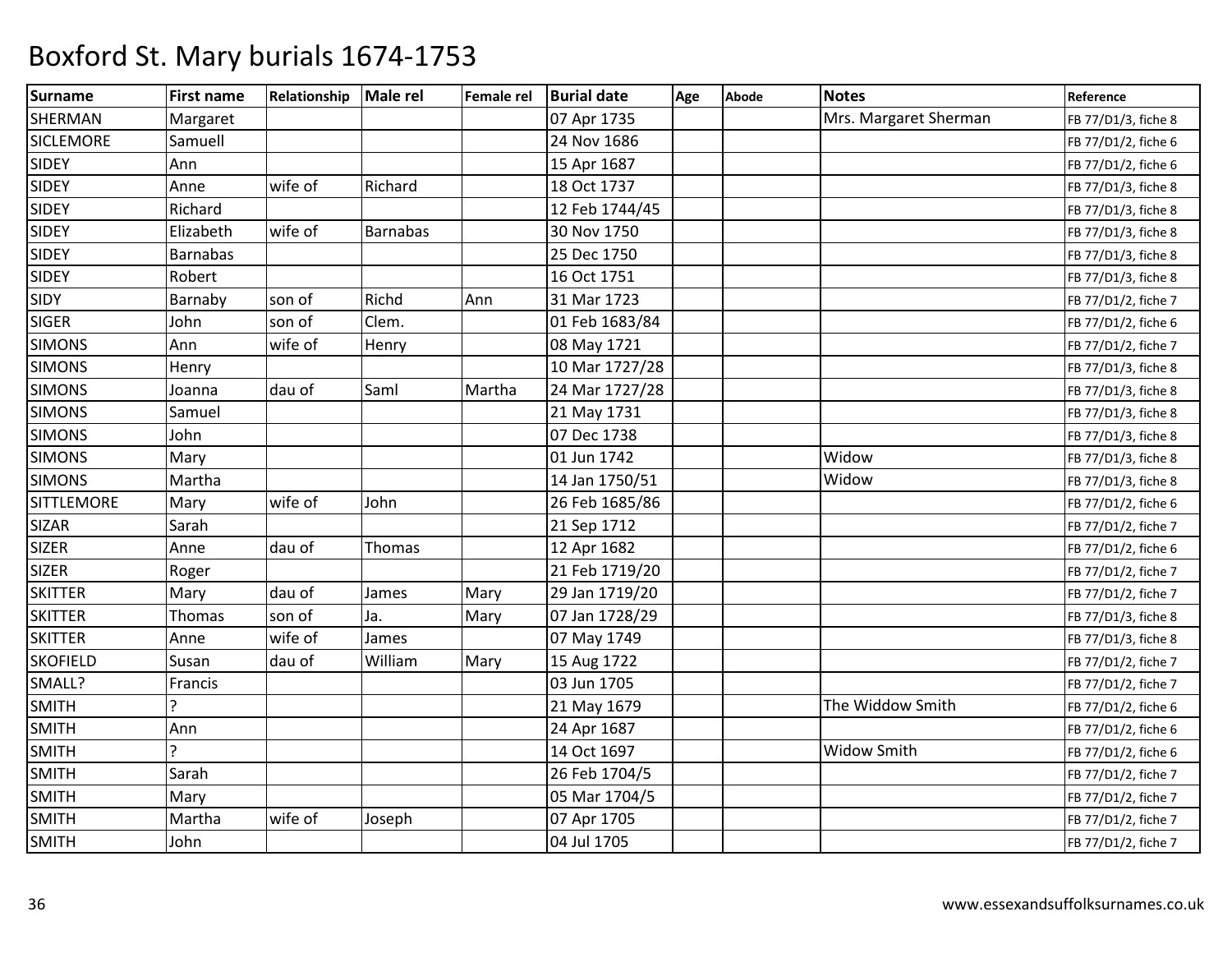| <b>Surname</b>   | <b>First name</b> | Relationship | Male rel | Female rel | <b>Burial date</b> | Age | <b>Abode</b> | <b>Notes</b>                 | Reference           |
|------------------|-------------------|--------------|----------|------------|--------------------|-----|--------------|------------------------------|---------------------|
| <b>SMITH</b>     | Alice             |              |          |            | 06 Aug 1705        |     |              | Widow                        | FB 77/D1/2, fiche 7 |
| <b>SMITH</b>     | Frances?          |              |          |            | 10 Apr 1712        |     |              | First name is faded.         | FB 77/D1/2, fiche 7 |
| <b>SMITH</b>     | Ann               |              |          |            | 30 Jan 1720/21     |     |              | Widow                        | FB 77/D1/2, fiche 7 |
| <b>SMITH</b>     | Susan             |              |          |            | 29 Dec 1721        |     |              | Widow                        | FB 77/D1/2, fiche 7 |
| <b>SMITH</b>     | Sarah             | dau of       | Jos.     | Sa.        | 17 Oct 1728        |     |              |                              | FB 77/D1/3, fiche 8 |
| <b>SMITH</b>     | William           | son of       | Wm.      | Eliz.      | 08 Mar 1731/32     |     |              |                              | FB 77/D1/3, fiche 8 |
| <b>SMITH</b>     | Alice             | wife of      | Samuel   |            | 24 Dec 1732        |     |              |                              | FB 77/D1/3, fiche 8 |
| <b>SMITH</b>     | Mary              | dau of       | Joseph   | Mary       | 27 Dec 1732        |     |              |                              | FB 77/D1/3, fiche 8 |
| <b>SMITH</b>     | William           | son of       | Wm.      | Eliz.      | 29 May 1735        |     |              |                              | FB 77/D1/3, fiche 8 |
| <b>SMITH</b>     | Abednego          |              |          |            | 22 Jul 1736        |     |              | Single man                   | FB 77/D1/3, fiche 8 |
| <b>SMITH</b>     | Samuel            |              |          |            | 28 Oct 1737        |     |              |                              | FB 77/D1/3, fiche 8 |
| <b>SMITH</b>     | <b>Bridget</b>    |              |          |            | 23 Sep 1741        |     |              | Mrs. Bridget Smith, spinster | FB 77/D1/3, fiche 8 |
| <b>SMITH</b>     | Meshack           |              |          |            | 31 Oct 1745        |     |              |                              | FB 77/D1/3, fiche 8 |
| SMITH?           | John              | son of       | Robert   |            | 25 Apr 1678        |     |              |                              | FB 77/D1/2, fiche 6 |
| SOWMAN           | Elizabeth         | wife of      | John     |            | 31 Jan 1681/82     |     |              |                              | FB 77/D1/2, fiche 6 |
| SPARROW          | Susan             |              |          |            | 18 Apr 1696        |     |              |                              | FB 77/D1/2, fiche 6 |
| SPARROW          | John              |              |          |            | 21 Jun 1731        |     |              |                              | FB 77/D1/3, fiche 8 |
| SPARROW          | Mary              | wife of      | Thomas   |            | 15 May 1736        |     |              |                              | FB 77/D1/3, fiche 8 |
| SPARROW          | John              | son of       | Daniel   | Anne       | 02 Aug 1743        |     |              |                              | FB 77/D1/3, fiche 8 |
| SPARROW          | Anne              |              |          |            | 05 Aug 1753        |     | Groton       | Widow                        | FB 77/D1/3, fiche 8 |
| <b>SPENCER</b>   | John              |              |          |            | 06 Jun 1678        |     | Hadley       | Mr John Spencer              | FB 77/D1/2, fiche 6 |
| <b>SPOONER</b>   | John              |              |          |            | 24 Feb 1693/94     |     |              |                              | FB 77/D1/2, fiche 6 |
| <b>SPOONER</b>   | Anne              |              |          |            | 16 Oct 1737        |     |              | Widow                        | FB 77/D1/3, fiche 8 |
| <b>SPOONER</b>   | <b>Bridget</b>    |              |          |            | 18 Oct 1737        |     | Stoke        |                              | FB 77/D1/3, fiche 8 |
| <b>STANNARD</b>  | John              | son of       | Jeremiah | Mary       | 22 Oct 1738        |     |              |                              | FB 77/D1/3, fiche 8 |
| <b>STAPLETON</b> | Edward            | son of       | Isaac    |            | 20 Oct 1685        |     |              |                              | FB 77/D1/2, fiche 6 |
| <b>STAPLETON</b> |                   |              | Isaac    |            | 15 Dec 1695        |     |              | Child of                     | FB 77/D1/2, fiche 6 |
| <b>STAPLETON</b> | Anne              | wife of      | Isaac    |            | 06 Feb 1736/37     |     |              |                              | FB 77/D1/3, fiche 8 |
| <b>STAPLETON</b> | Isaac             |              |          |            | 31 Oct 1746        | 97  |              |                              | FB 77/D1/3, fiche 8 |
| <b>STEGALD</b>   | Mary              | dau of       | John     | Mary       | 29 Mar 1736        |     |              |                              | FB 77/D1/3, fiche 8 |
| <b>STEGGAL</b>   | Sarah             |              |          |            | 03 Oct 1742        |     |              | Widow                        | FB 77/D1/3, fiche 8 |
| <b>STEWARD</b>   | John              | son of       | Richard  |            | 26 Apr 1686        |     |              |                              | FB 77/D1/2, fiche 6 |
| <b>STEWARD</b>   | Richard           |              |          |            | 11 May 1727        |     |              |                              | FB 77/D1/3, fiche 8 |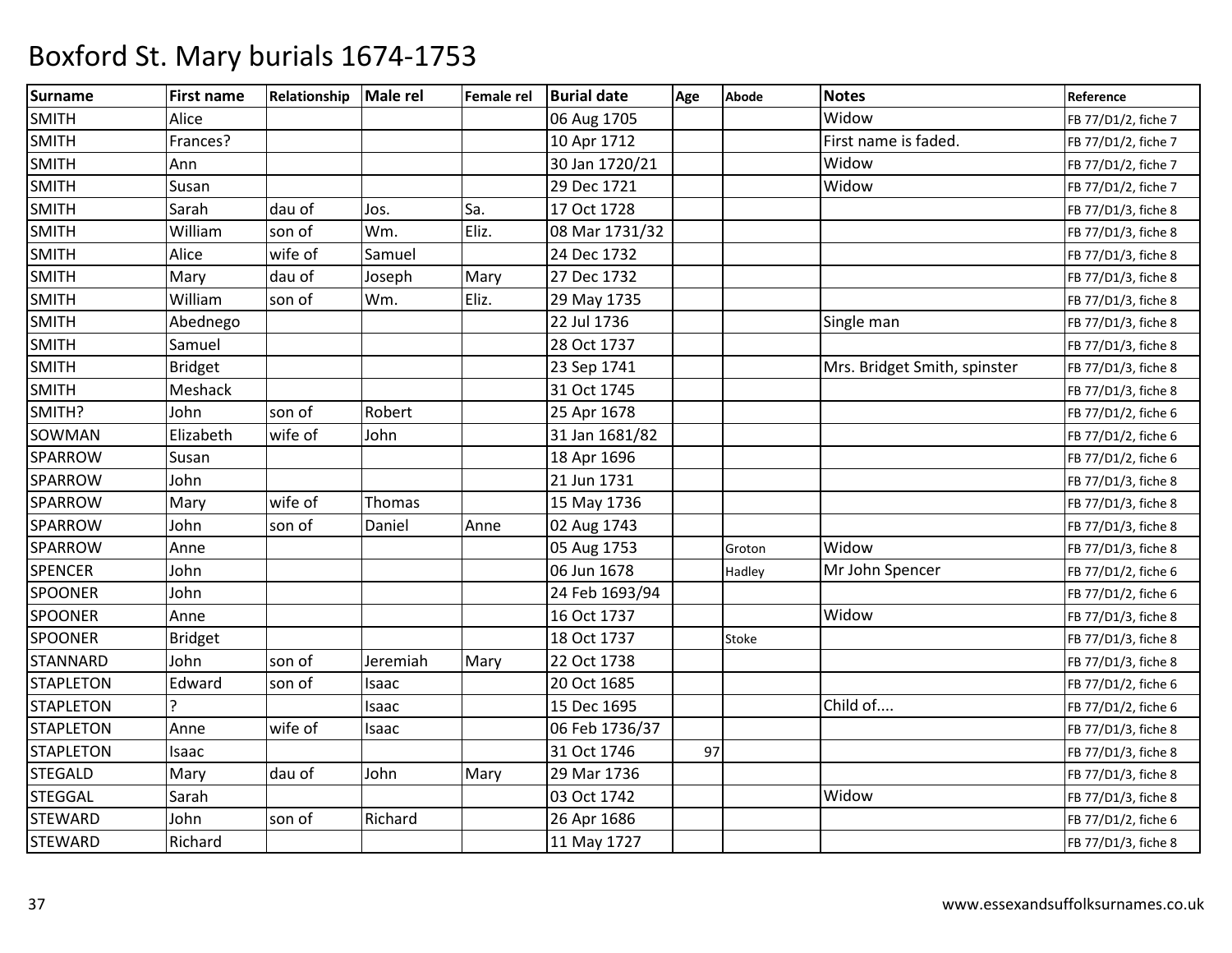| <b>Surname</b>  | <b>First name</b> | Relationship | Male rel | <b>Female rel</b> | <b>Burial date</b> | Age | <b>Abode</b> | <b>Notes</b>                     | Reference           |
|-----------------|-------------------|--------------|----------|-------------------|--------------------|-----|--------------|----------------------------------|---------------------|
| <b>STEWARD</b>  |                   |              |          |                   | 02 Jul 1733        |     |              | <b>Widow Steward</b>             | FB 77/D1/3, fiche 8 |
|                 |                   |              |          |                   |                    |     |              |                                  |                     |
|                 |                   |              |          |                   |                    |     |              | Surname hard to read - Hockley   |                     |
| <b>STOCKELY</b> | Robert            | son of       | Richard  | Tamesin           | 04 Apr 1725        |     |              | or Stockley? (or neither?)       | FB 77/D1/2, fiche 7 |
| <b>STOCKIN</b>  | John              |              |          |                   | 20 Oct 1688        |     |              |                                  | FB 77/D1/2, fiche 6 |
| <b>STOCKIN</b>  | Richard           |              |          |                   | 01 Jan 1693/94     |     |              |                                  | FB 77/D1/2, fiche 6 |
| <b>STOCKING</b> | 2                 | wife of      | John     |                   | 05 Sep 1674        |     |              | First name not in register.      | FB 77/D1/2, fiche 6 |
|                 |                   |              |          |                   |                    |     | Leytonstone, |                                  |                     |
| <b>STOKES</b>   | Thomas            |              |          |                   | 05 Feb 1725/26     |     | <b>Essex</b> | Hard to read but might say "esq" | FB 77/D1/2, fiche 7 |
| <b>STOW</b>     | Edward            |              |          |                   | 08 May 1687        |     |              |                                  | FB 77/D1/2, fiche 6 |
| <b>STOW</b>     | Rose              |              |          |                   | 14 May 1693        |     |              |                                  | FB 77/D1/2, fiche 6 |
| <b>STREET</b>   | Robert            | son of       | John     | Eliz.             | 09 Apr 1746        |     |              |                                  | FB 77/D1/3, fiche 8 |
| <b>STRUT</b>    | Catharine         |              |          |                   | 28 Nov 1742        | 85  |              | Widow                            | FB 77/D1/3, fiche 8 |
| <b>STRUTT</b>   | Francis           |              |          |                   | 29 Jul 1729        |     |              |                                  | FB 77/D1/3, fiche 8 |
| <b>STRUTT</b>   | Carnaby           | son of       | Will.    | Eliz.             | 13 Jan 1742/43     |     |              |                                  | FB 77/D1/3, fiche 8 |
| <b>STURGEON</b> | Edward            |              |          |                   | 27 Apr 1717        |     |              |                                  | FB 77/D1/2, fiche 7 |
| <b>STURGEON</b> | Newton            | son of       | Philip   | Eliz.             | 01 Mar 1732/33     |     |              |                                  | FB 77/D1/3, fiche 8 |
| <b>STURGEON</b> | George            | son of       | Phil.    | Eliz.             | 08 May 1738        |     |              |                                  | FB 77/D1/3, fiche 8 |
| <b>STURGEON</b> | John              |              |          |                   | 19 Aug 1752        |     |              | Age given as "about 17"          | FB 77/D1/3, fiche 8 |
| <b>SYMONS</b>   | Sarah             |              |          |                   | 24 Sep 1687        |     |              |                                  | FB 77/D1/2, fiche 6 |
| <b>TAILOR</b>   | John              |              |          |                   | 28 Jan 1678/79     |     |              | A soldier                        | FB 77/D1/2, fiche 6 |
| TANNER?         | Edward            |              |          |                   | 30 Dec 1705        |     |              |                                  | FB 77/D1/2, fiche 7 |
| <b>TAYLOR</b>   | Dinah             |              |          |                   | 10 Oct 1687        |     |              |                                  | FB 77/D1/2, fiche 6 |
| <b>TAYLOR</b>   | Mary              | dau of       | Raphell  | Sarah             | 09 Mar 1719/20     |     |              |                                  | FB 77/D1/2, fiche 7 |
| <b>TAYLOR</b>   | Joseph            | son of       | Raphell  | Sarah             | 07 Oct 1721        |     |              |                                  | FB 77/D1/2, fiche 7 |
| <b>TAYLOR</b>   | Pierpoint         |              |          |                   | 03 Sep 1736        |     |              | Schoolmaster                     | FB 77/D1/3, fiche 8 |
| <b>THOMAS</b>   | Ann               | dau of       | John     | Sa.               | 18 Nov 1728        |     |              |                                  | FB 77/D1/3, fiche 8 |
| <b>THOMPSON</b> | Anne              | dau of       | Samll    |                   | 25 Sep 1685        |     |              |                                  | FB 77/D1/2, fiche 6 |
| <b>THOMPSON</b> | Ann               | dau of       | Samuell  | Ann               | 27 Jul 1689        |     |              |                                  | FB 77/D1/2, fiche 6 |
| <b>TILER</b>    | William           |              |          |                   | 26 Sep 1684        |     |              |                                  | FB 77/D1/2, fiche 6 |
| <b>TILER</b>    | Dinah             |              |          |                   | 30 Apr 1686        |     |              | Widdow                           | FB 77/D1/2, fiche 6 |
| TILL            | <b>Thomas</b>     | son of       | Thomas   | Grace             | 22 Jan 1722/23     |     |              |                                  | FB 77/D1/2, fiche 7 |
| TILL            | James             | son of       | Thom.    | Grace             | 23 Apr 1745        |     |              |                                  | FB 77/D1/3, fiche 8 |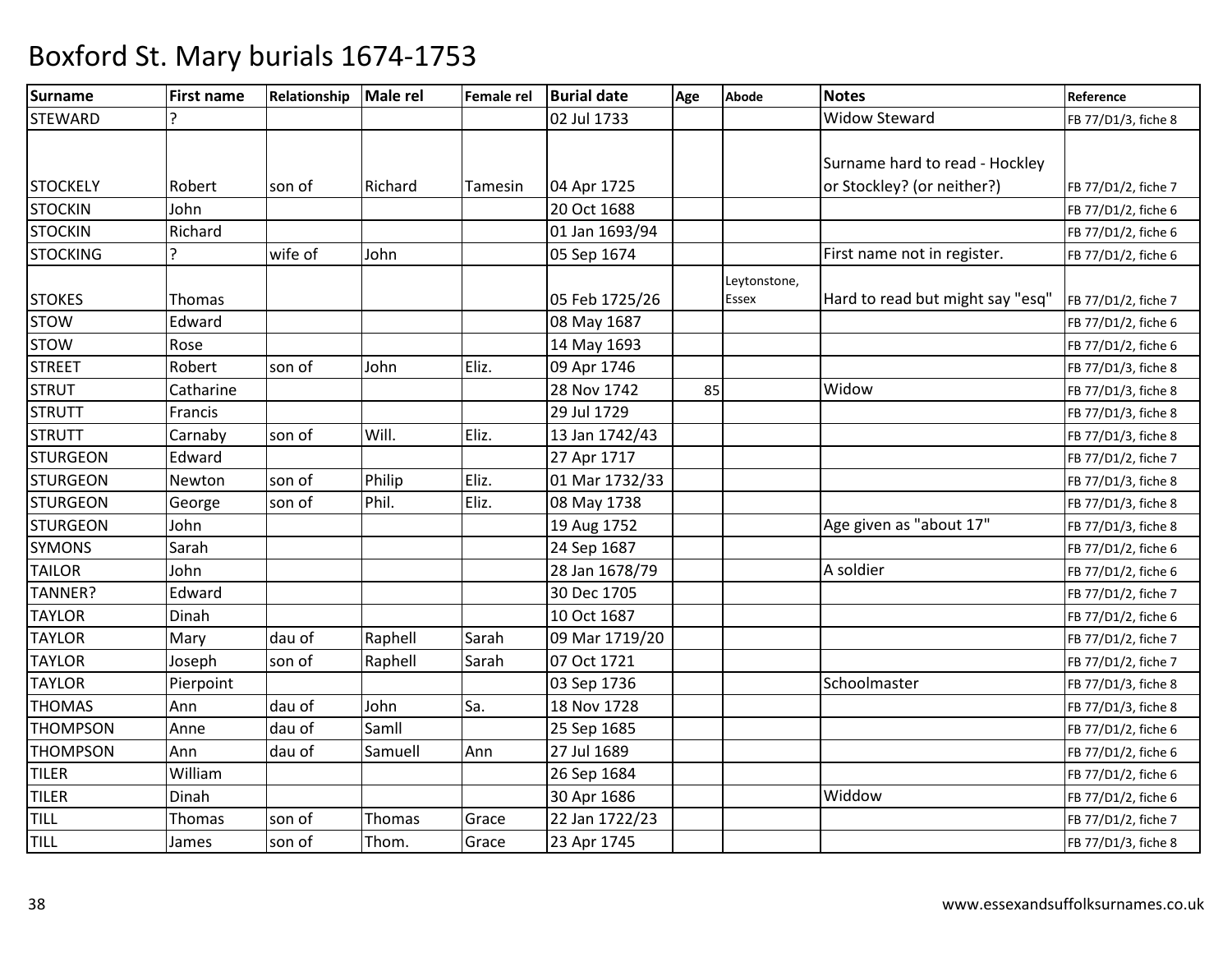| <b>Surname</b> | <b>First name</b> | Relationship | Male rel | Female rel | <b>Burial date</b> | Age | <b>Abode</b> | <b>Notes</b>                                                                                                                                                                           | Reference           |
|----------------|-------------------|--------------|----------|------------|--------------------|-----|--------------|----------------------------------------------------------------------------------------------------------------------------------------------------------------------------------------|---------------------|
| TILL           | Susan             |              |          |            | 09 Feb 1745/46     |     |              |                                                                                                                                                                                        | FB 77/D1/3, fiche 8 |
| <b>TILL</b>    | Mary              |              |          |            | 29 Mar 1746        | 81  |              | Widow                                                                                                                                                                                  | FB 77/D1/3, fiche 8 |
| TILL           | Mary              | dau of       | William  | Mary       | 17 Sep 1748        |     |              |                                                                                                                                                                                        | FB 77/D1/3, fiche 8 |
| <b>TOFIL</b>   | William           |              |          |            | 25 Feb 1729/30     |     |              |                                                                                                                                                                                        | FB 77/D1/3, fiche 8 |
| <b>TOMPSON</b> | Elizabeth         |              |          |            | 07 Oct 1709        |     |              |                                                                                                                                                                                        | FB 77/D1/2, fiche 7 |
| <b>TRUE</b>    | Susan             |              |          |            | 16 Sep 1696        |     |              | Widow                                                                                                                                                                                  | FB 77/D1/2, fiche 6 |
| <b>TURNER</b>  | William           | son of       | John     |            | 20 Dec 1674        |     |              |                                                                                                                                                                                        | FB 77/D1/2, fiche 6 |
| <b>TURNER</b>  | Mary              | wife of      | John     |            | 15 Jan 1674/75     |     |              |                                                                                                                                                                                        | FB 77/D1/2, fiche 6 |
| <b>TURNER</b>  | Elisabeth         | wife of      | John     |            | 25 Dec 1677        |     |              |                                                                                                                                                                                        | FB 77/D1/2, fiche 6 |
| <b>TURNER</b>  | Susan             | wife of      | John     |            | 12 Aug 1679        |     |              |                                                                                                                                                                                        | FB 77/D1/2, fiche 6 |
| <b>TURNER</b>  | John              |              |          |            | 16 Apr 1680        |     |              |                                                                                                                                                                                        | FB 77/D1/2, fiche 6 |
| <b>TURNER</b>  | John              |              |          |            | 07 Jul 1682        |     |              |                                                                                                                                                                                        | FB 77/D1/2, fiche 6 |
| <b>TURNER</b>  | John              |              |          |            | 23 Jun 1685        |     |              |                                                                                                                                                                                        | FB 77/D1/2, fiche 6 |
| <b>TURNER</b>  | Susan             |              |          |            | 12 Feb 1685/86     |     |              | Widow                                                                                                                                                                                  | FB 77/D1/2, fiche 6 |
| <b>TURNER</b>  | Ann               |              |          |            | 11 Oct 1686        |     |              |                                                                                                                                                                                        | FB 77/D1/2, fiche 6 |
| <b>TURNER</b>  | Elisabeth         |              |          |            | 18 Nov 1687        |     |              |                                                                                                                                                                                        | FB 77/D1/2, fiche 6 |
| <b>TURNER</b>  | William           |              |          |            | 10 Aug 1696        |     |              |                                                                                                                                                                                        | FB 77/D1/2, fiche 6 |
| <b>TURNER</b>  | Mary              |              |          |            | 10 Jan 1696/97     |     |              |                                                                                                                                                                                        | FB 77/D1/2, fiche 6 |
| <b>TURNER</b>  | Alice             |              |          |            | 15 Mar 1697/98     |     |              |                                                                                                                                                                                        | FB 77/D1/2, fiche 6 |
| <b>TURNER</b>  | <b>Thomas</b>     |              |          |            | 12 May 1704        |     |              |                                                                                                                                                                                        | FB 77/D1/2, fiche 7 |
| <b>TURNER</b>  | John              |              |          |            | 23 Nov 1708        |     |              |                                                                                                                                                                                        | FB 77/D1/2, fiche 7 |
| <b>TURNER</b>  | John              |              |          |            | 26 Jun 1712        |     |              |                                                                                                                                                                                        | FB 77/D1/2, fiche 7 |
| <b>TURNER</b>  | Susan             | dau of       | Willm    | Susan      | 04 Nov 1714        |     |              |                                                                                                                                                                                        | FB 77/D1/2, fiche 7 |
| <b>TURNER</b>  | John              | son of       | William  | Susan      | 14 Jun 1716        |     |              |                                                                                                                                                                                        | FB 77/D1/2, fiche 7 |
| <b>TURNER</b>  | William           | son of       | Will.    | Susan      | 08 Apr 1717        |     |              |                                                                                                                                                                                        | FB 77/D1/2, fiche 7 |
| <b>TURNER</b>  | Mary              | wife of      | John     |            | 11 Oct 1717        |     |              |                                                                                                                                                                                        | FB 77/D1/2, fiche 7 |
|                |                   |              |          |            |                    |     |              | Entry reads "Turner son of John &<br>Mary". Not clear if Turner is first<br>name and surname has been left<br>out, or if it is the surname and the<br>child's first name has been left |                     |
| <b>TURNER</b>  | Turner            | son of       | John     | Mary       | 27 Dec 1717        |     |              | out.                                                                                                                                                                                   | FB 77/D1/2, fiche 7 |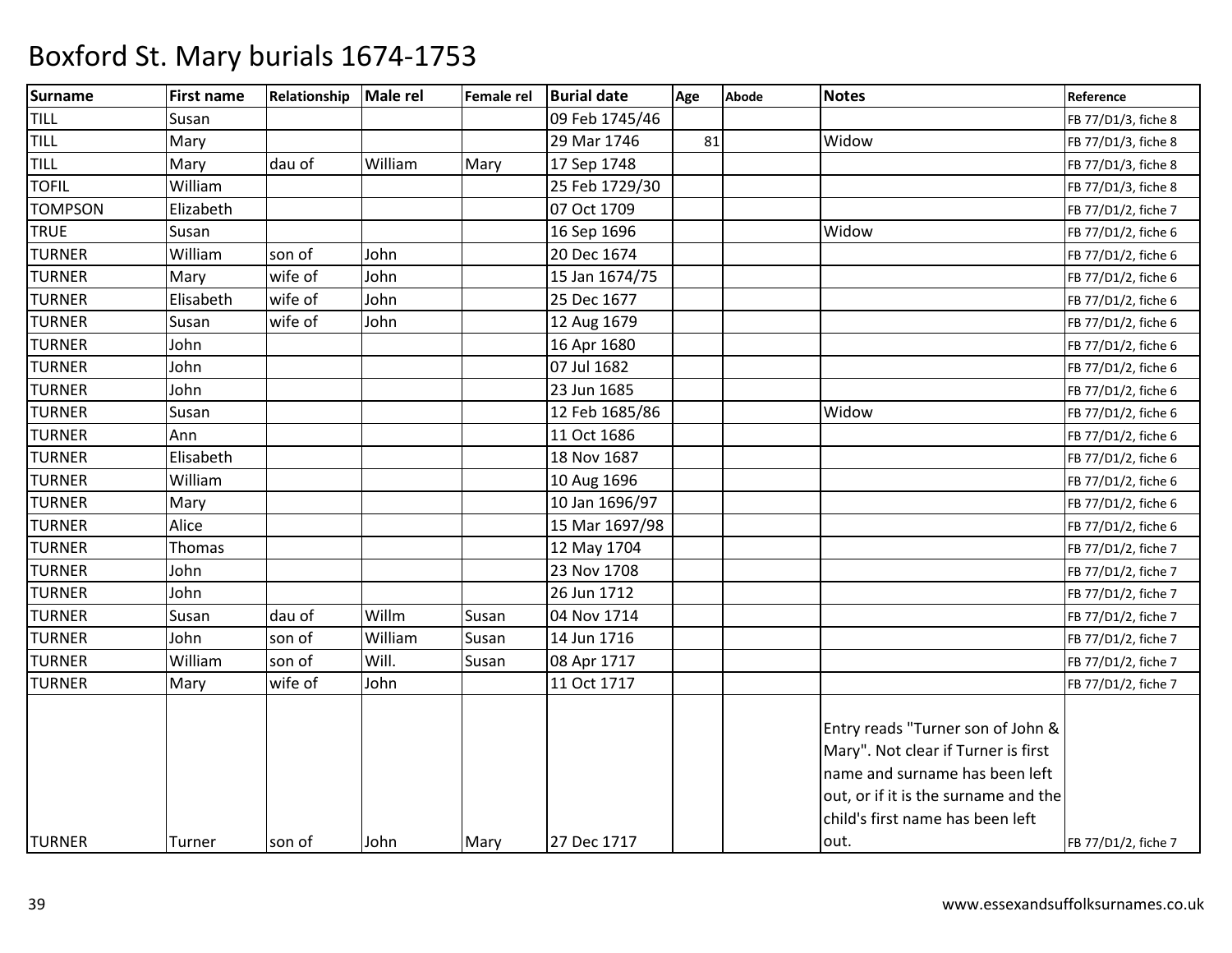| <b>Surname</b> | <b>First name</b> | Relationship | Male rel | <b>Female rel</b> | <b>Burial date</b> | Age    | <b>Abode</b> | <b>Notes</b>                                                     | Reference           |
|----------------|-------------------|--------------|----------|-------------------|--------------------|--------|--------------|------------------------------------------------------------------|---------------------|
| <b>TURNER</b>  | John              |              |          |                   | 01 Jan 1718/19     |        |              |                                                                  | FB 77/D1/2, fiche 7 |
| <b>TURNER</b>  | Susan             | dau of       | William  | Susan             | 27 Jul 1719        |        |              |                                                                  | FB 77/D1/2, fiche 7 |
| <b>TURNER</b>  | Joseph            | son of       | Peter    | Ann               | 25 Sep 1720        |        |              |                                                                  | FB 77/D1/2, fiche 7 |
| <b>TURNER</b>  | Isaac             | son of       | William  | Susan             | 07 Jan 1721/22     |        |              |                                                                  | FB 77/D1/2, fiche 7 |
| <b>TURNER</b>  | Susan             | wife of      | William  |                   | 19 Apr 1723        |        |              |                                                                  | FB 77/D1/2, fiche 7 |
| <b>TURNER</b>  | William           |              |          |                   | 01 Mar 1725/26     |        |              |                                                                  | FB 77/D1/2, fiche 7 |
| <b>TURNER</b>  | Peter             |              |          |                   | 05 Jun 1728        |        |              |                                                                  | FB 77/D1/3, fiche 8 |
| <b>TURNER</b>  | John              | son of       | Peter    | Ann               | 21 Jan 1728/29     |        |              |                                                                  | FB 77/D1/3, fiche 8 |
| <b>TURNER</b>  | Mary              |              |          |                   | 13 Jan 1737/38     |        | <b>Birch</b> | Widow                                                            | FB 77/D1/3, fiche 8 |
| <b>TURNER</b>  | George            | son of       | Arthur   | Susan             | 31 Dec 1751        |        |              |                                                                  | FB 77/D1/3, fiche 8 |
| <b>TYLAR</b>   | Martha            |              |          |                   | 07 Dec 1712        |        |              |                                                                  | FB 77/D1/2, fiche 7 |
| <b>TYLAR</b>   | William           |              |          |                   | 06 Aug 1714        |        |              | William Tylar senr                                               | FB 77/D1/2, fiche 7 |
| <b>TYLER</b>   | Abraham           |              |          |                   | 04 Mar 1681/82     |        |              |                                                                  | FB 77/D1/2, fiche 6 |
| <b>TYLER</b>   | Jane              |              |          |                   | * * 1704           |        |              | No date. Follows burial on 11 Apr,<br>comes before one on 9 May. | FB 77/D1/2, fiche 7 |
| <b>TYLER</b>   | 2                 |              |          |                   | 22 Jul 1719        |        |              | <b>Widow Tyler</b>                                               | FB 77/D1/2, fiche 7 |
| <b>UPSON</b>   | Edward            | son of       | Ed.      | Jemima            | 19 Mar 1737/38     |        |              |                                                                  | FB 77/D1/3, fiche 8 |
| <b>UPSON</b>   | Jemima            |              |          |                   | 30 Dec 1739        | infant |              |                                                                  | FB 77/D1/3, fiche 8 |
| <b>UPSON</b>   | James             |              |          |                   | 24 Mar 1741/42     |        |              |                                                                  | FB 77/D1/3, fiche 8 |
| <b>VALE</b>    | Daniell           | son of       | Edward   |                   | 15 Jan 1679/80     |        |              |                                                                  | FB 77/D1/2, fiche 6 |
| <b>VALE</b>    | Elizabeth         |              |          |                   | 26 May 1693        |        |              |                                                                  | FB 77/D1/2, fiche 6 |
| <b>VALE</b>    | Mary              | dau of       | Edward   | Mary              | 09 Sep 1716        |        |              |                                                                  | FB 77/D1/2, fiche 7 |
| <b>VALE</b>    | Elizabeth         | dau of       | Edward   | Mary              | 04 Apr 1717        |        |              |                                                                  | FB 77/D1/2, fiche 7 |
| <b>VALE</b>    | Edwd.             |              |          |                   | 01 Mar 1727/28     |        |              |                                                                  | FB 77/D1/3, fiche 8 |
| <b>VALE</b>    | Mary              | wife of      | Edw.     |                   | 31 Mar 1737        |        |              |                                                                  | FB 77/D1/3, fiche 8 |
| <b>VERON</b>   | Sarah             |              |          |                   | 22 Jan 1743/44     | 75     |              | Mrs. Sarah Veron, widow                                          | FB 77/D1/3, fiche 8 |
| <b>VINTNER</b> | Edward            |              |          |                   | 13 Feb 1686/87     |        |              |                                                                  | FB 77/D1/2, fiche 6 |
| <b>WADLEY</b>  | Mary              | wife of      | John     |                   | 25 Sep 1733        |        |              |                                                                  | FB 77/D1/3, fiche 8 |
| <b>WAER</b>    | Elizabeth         | dau of       | Jos.     |                   | 27 Sep 1680        |        |              |                                                                  | FB 77/D1/2, fiche 6 |
| <b>WAER</b>    | Joseph            | son of       | Samuel   |                   | 09 Mar 1680/81     |        |              |                                                                  | FB 77/D1/2, fiche 6 |
| <b>WALE</b>    | John              |              |          |                   | 30 Apr 1742        |        | Lavenham     |                                                                  | FB 77/D1/3, fiche 8 |
| <b>WALE</b>    | Mary              |              |          |                   | 13 Aug 1749        |        |              |                                                                  | FB 77/D1/3, fiche 8 |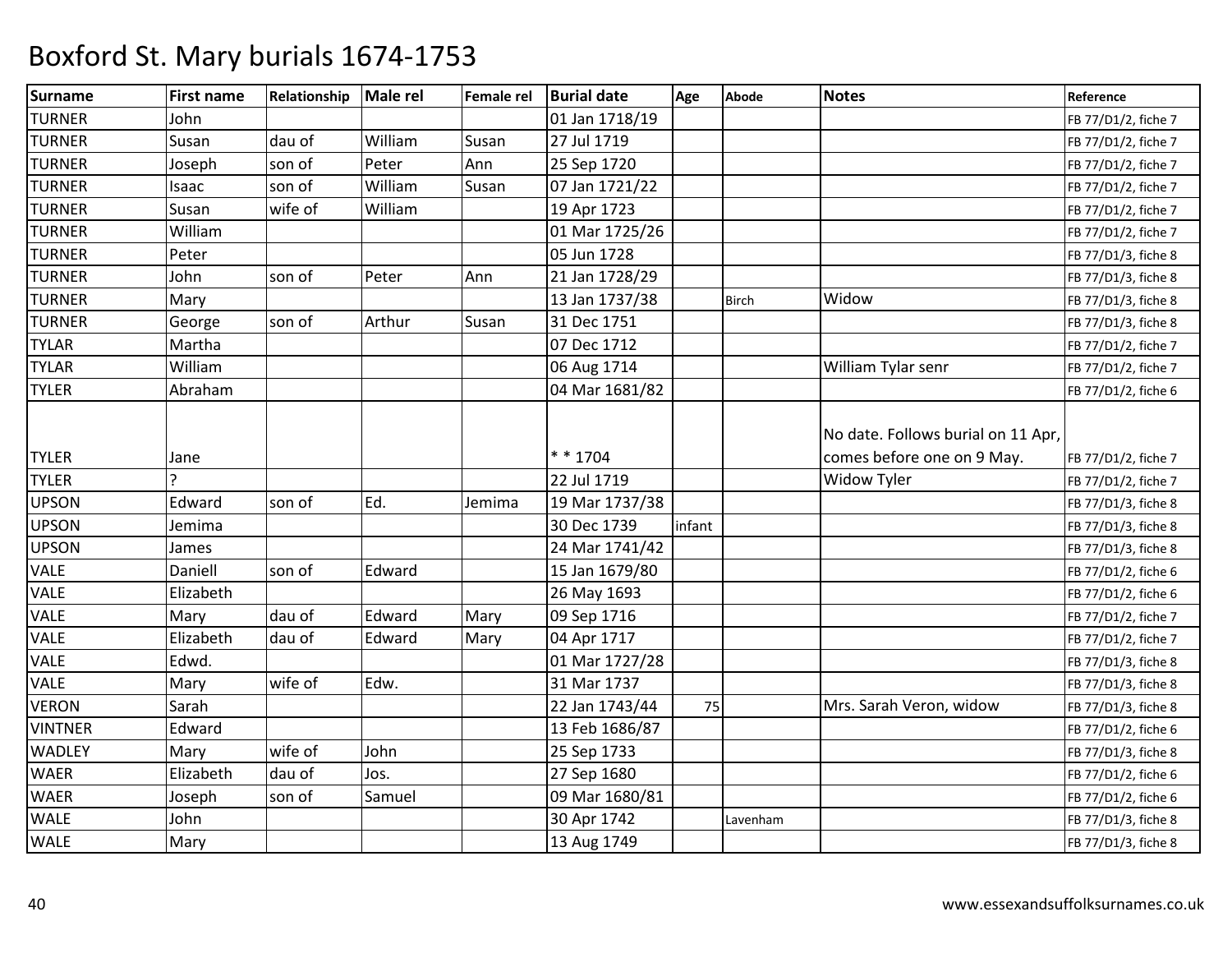| <b>Surname</b> | <b>First name</b> | Relationship | Male rel    | Female rel | <b>Burial date</b> | Age | <b>Abode</b> | <b>Notes</b>                                         | Reference           |
|----------------|-------------------|--------------|-------------|------------|--------------------|-----|--------------|------------------------------------------------------|---------------------|
| <b>WARD</b>    | Mary              | wife of      | Thomas      |            | 07 Nov 1679        |     |              |                                                      | FB 77/D1/2, fiche 6 |
| <b>WARD</b>    | Thomas            |              |             |            | 12 Feb 1688/89     |     |              |                                                      | FB 77/D1/2, fiche 6 |
| <b>WARE</b>    | John              | son of       | Samuell     |            | 20 Jun 1676        |     |              |                                                      | FB 77/D1/2, fiche 6 |
| <b>WARE</b>    | Rose              |              |             |            | 03 Jul 1676        |     |              |                                                      | FB 77/D1/2, fiche 6 |
| WARE           | Mary              | dau of       | Samuell     |            | 16 Oct 1678        |     |              |                                                      | FB 77/D1/2, fiche 6 |
| <b>WARE</b>    | Joseph            | son of       | Joseph      |            | 25 Dec 1679        |     |              |                                                      | FB 77/D1/2, fiche 6 |
| <b>WARE</b>    | Rose              | wife of      | William     |            | 24 Jun 1680        |     |              |                                                      | FB 77/D1/2, fiche 6 |
| <b>WARE</b>    | Alice             | wife of      | Robert      |            | 23 Jan 1681/82     |     |              |                                                      | FB 77/D1/2, fiche 6 |
| <b>WARE</b>    | Robert            |              |             |            | 13 May 1685        |     |              |                                                      | FB 77/D1/2, fiche 6 |
| WARE           | Elizabeth         | wife of      | Robert      |            | 01 Jun 1685        |     |              |                                                      | FB 77/D1/2, fiche 6 |
| <b>WARE</b>    | William           |              |             |            | 23 Jul 1685        |     |              |                                                      | FB 77/D1/2, fiche 6 |
| <b>WARE</b>    | Eliz.             | dau of       | Christopher |            | 30 Apr 1686        |     |              |                                                      | FB 77/D1/2, fiche 6 |
| <b>WARE</b>    | Christopher       | son of       | Christopher |            | 12 May 1686        |     |              |                                                      | FB 77/D1/2, fiche 6 |
| <b>WARE</b>    | Elisabeth         |              |             |            | 27 Oct 1687        |     |              |                                                      | FB 77/D1/2, fiche 6 |
| <b>WARE</b>    | Christopher       |              |             |            | 28 Oct 1687        |     |              |                                                      | FB 77/D1/2, fiche 6 |
| <b>WARE</b>    | Ann               |              |             |            | 12 Mar 1687/88     |     |              |                                                      | FB 77/D1/2, fiche 6 |
| <b>WARE</b>    | Elisa.            |              |             |            | 05 Feb 1689/90     |     |              |                                                      | FB 77/D1/2, fiche 6 |
| WARE           | Mary              |              |             |            | 01 Jul 1693        |     |              |                                                      | FB 77/D1/2, fiche 6 |
| <b>WARE</b>    | Joseph            |              |             |            | 06 Aug 1695        |     |              |                                                      | FB 77/D1/2, fiche 6 |
| <b>WARE</b>    | Rose              |              |             |            | 10 Nov 1696        |     |              | Widow                                                | FB 77/D1/2, fiche 6 |
| <b>WARE</b>    | John              | son of       | John        | Mary       | 01 Mar 1716/17     |     |              |                                                      | FB 77/D1/2, fiche 7 |
| <b>WARE</b>    | Mary              | wife of      | John        |            | 04 May 1740        |     |              |                                                      | FB 77/D1/3, fiche 8 |
| <b>WARE</b>    | Mary              | wife of      | John        |            | 19 Jul 1746        |     |              |                                                      | FB 77/D1/3, fiche 8 |
| WARE           | John              |              |             |            | 14 May 1752        |     |              | Age given as "About 70"                              | FB 77/D1/3, fiche 8 |
|                |                   |              |             |            |                    |     |              | Clerk, late rector of this Parish for                |                     |
| <b>WARREN</b>  | John              |              |             |            | 16 Mar 1725/26     |     |              | near forty years.                                    | FB 77/D1/3, fiche 8 |
|                |                   |              |             |            |                    |     |              | Daughter of Mr. John & Anne                          |                     |
| <b>WARREN</b>  | Anne              | dau of       | John        | Anne       | 24 Mar 1730/31     |     |              | Warren                                               | FB 77/D1/3, fiche 8 |
| <b>WARREN</b>  | Elizabeth         | dau of       | John        | Anne       | 13 Jun 1733        |     |              |                                                      | FB 77/D1/3, fiche 8 |
| <b>WARREN</b>  | Thomas            | son of       | John        | Anne       | 12 Mar 1733/34     |     |              |                                                      | FB 77/D1/3, fiche 8 |
| <b>WARREN</b>  | Matthew           | son of       | John        | Anne       | 12 Mar 1736/37     |     |              |                                                      | FB 77/D1/3, fiche 8 |
| <b>WARREN</b>  | John              |              |             |            | 18 Mar 1737/38     |     |              | Mr. John Warren, Attorney at Law FB 77/D1/3, fiche 8 |                     |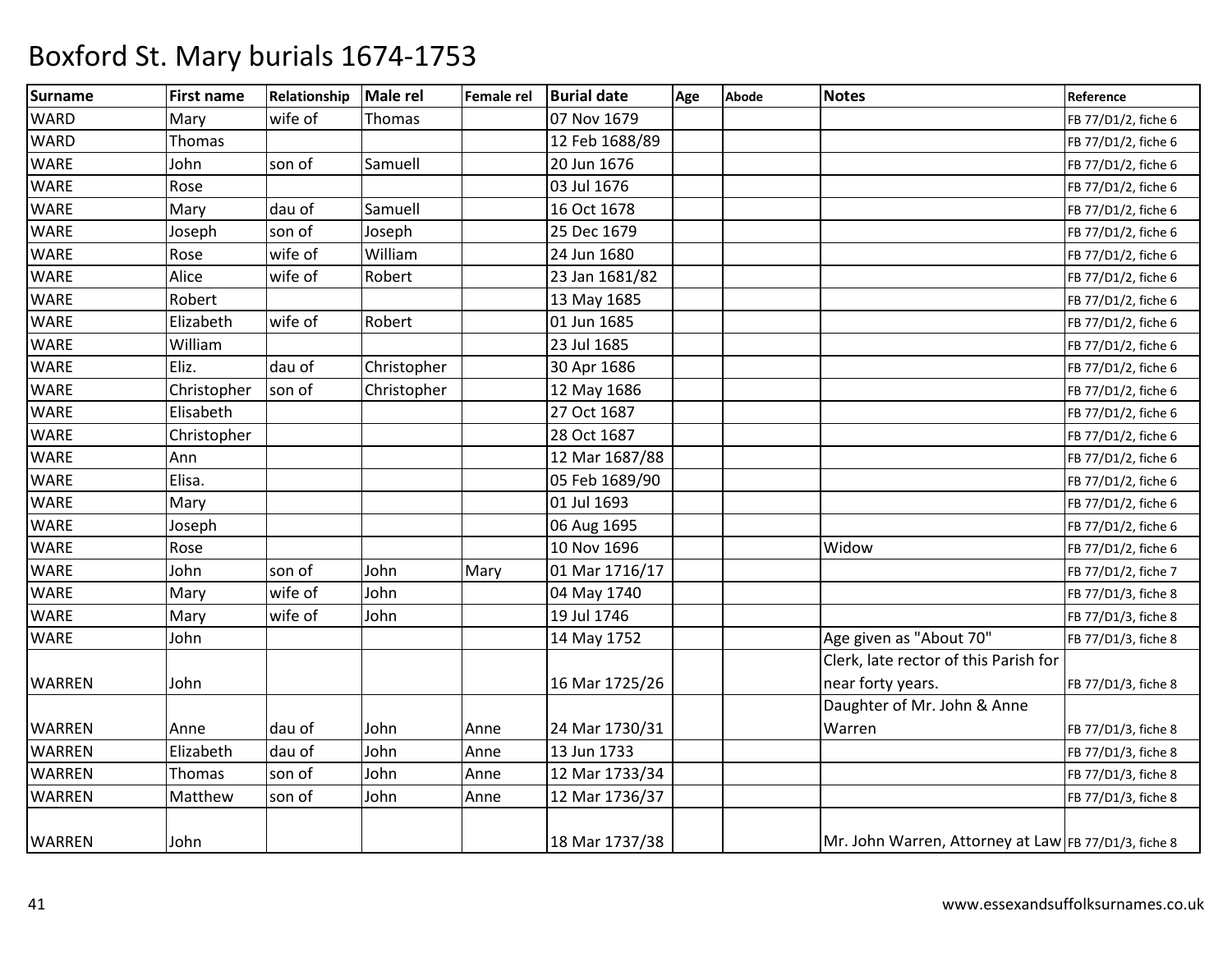| <b>Surname</b>   | <b>First name</b> | Relationship | Male rel | <b>Female rel</b> | <b>Burial date</b> | Age | <b>Abode</b> | <b>Notes</b>                      | Reference           |
|------------------|-------------------|--------------|----------|-------------------|--------------------|-----|--------------|-----------------------------------|---------------------|
|                  |                   |              |          |                   |                    |     |              | Mrs. Warren, widow of the late Rr |                     |
| <b>WARREN</b>    |                   |              |          |                   | 03 Apr 1741        | 80  |              | of Boxford                        | FB 77/D1/3, fiche 8 |
|                  | ς                 |              |          |                   |                    |     | Silly?       |                                   |                     |
| <b>WARWELL</b>   |                   |              |          |                   | 18 May 1675        |     | Mount Green  | Mrs Warwell                       | FB 77/D1/2, fiche 6 |
| <b>WASE</b>      | Eliz              | dau of       | Rob      | Anne              | 07 Jan 1730/31     |     |              |                                   | FB 77/D1/3, fiche 8 |
| <b>WASS</b>      | John              | son of       | Robt     | Ann               | 24 May 1716        |     |              |                                   | FB 77/D1/2, fiche 7 |
| <b>WASS</b>      | Anne              | wife of      | Thomas   |                   | 29 Nov 1753        |     |              |                                   | FB 77/D1/3, fiche 8 |
| <b>WATERMAN</b>  | Richard           |              |          |                   | 08 Jan 1745/46     |     | Edwardston   |                                   | FB 77/D1/3, fiche 8 |
| <b>WATSON</b>    | Elizabeth         | wife of      | James    |                   | 07 May 1743        |     |              |                                   | FB 77/D1/3, fiche 8 |
| <b>WEBB</b>      | William           |              |          |                   | 08 Jun 1736        |     |              | Stranger                          | FB 77/D1/3, fiche 8 |
| <b>WEBB</b>      | Joshua            | son of       | John     | <b>Bridget</b>    | 13 Jun 1751        |     |              |                                   | FB 77/D1/3, fiche 8 |
| <b>WEBB</b>      | <b>Bridget</b>    | wife of      | John     |                   | 13 Jun 1751        |     |              |                                   | FB 77/D1/3, fiche 8 |
| <b>WELLS</b>     | Sarah             |              |          |                   | 02 Jan 1708/9      |     |              |                                   | FB 77/D1/2, fiche 7 |
| <b>WEST</b>      | Elizabeth         |              |          |                   | 17 May 1749        |     | London       | Mrs. Elizabeth West               | FB 77/D1/3, fiche 8 |
| <b>WHITE</b>     | Robt              |              |          |                   | 13 Sep 1714        |     |              | Mr. Robt White senr               | FB 77/D1/2, fiche 7 |
| WHITE?           | Robert            | son of       | Robert   | Sarah             | 19 Nov 1721        |     |              | Surname faded.                    | FB 77/D1/2, fiche 7 |
| <b>WHITING</b>   | Joseph            | son of       | John     |                   | 29 Apr 1681        |     |              |                                   | FB 77/D1/2, fiche 6 |
| <b>WHITING</b>   | John              |              |          |                   | 28 Sep 1721        |     |              | John Whiting senr                 | FB 77/D1/2, fiche 7 |
| <b>WHITING</b>   | Rachel            | wife of      | Joh.     |                   | 04 Sep 1723        |     |              |                                   | FB 77/D1/2, fiche 7 |
| <b>WHITING</b>   | Elizabeth         | dau of       | John     |                   | 05 May 1724        |     |              |                                   | FB 77/D1/2, fiche 7 |
| <b>WHITING</b>   |                   |              |          |                   | 02 Mar 1734/35     |     |              | Mrs. Whiting, widow               | FB 77/D1/3, fiche 8 |
| <b>WIAT</b>      | John              | son of       | Isaac    |                   | 03 Mar 1682/83     |     |              |                                   | FB 77/D1/2, fiche 6 |
| <b>WIAT</b>      | Mary              | dau of       | Isaac    |                   | 09 Aug 1685        |     |              |                                   | FB 77/D1/2, fiche 6 |
| <b>WIAT</b>      | Isaac             |              |          |                   | 06 Mar 1689/90     |     |              |                                   | FB 77/D1/2, fiche 6 |
| <b>WILLIS</b>    | Thomas            |              |          |                   | 26 Sep 1680        |     |              |                                   | FB 77/D1/2, fiche 6 |
| <b>WILTSHIRE</b> | Mary              | dau of       | John     | Grace             | 10 Oct 1742        |     |              |                                   | FB 77/D1/3, fiche 8 |
| <b>WINGFIELD</b> | Matthew           |              |          |                   | 29 Jun 1712        |     |              |                                   | FB 77/D1/2, fiche 7 |
| <b>WINGFIELD</b> | Sarah             | wife of      | Nich.    |                   | 12 Feb 1727/28     |     |              |                                   | FB 77/D1/3, fiche 8 |
| <b>WINGFIELD</b> | <b>Nicolas</b>    |              |          |                   | 23 Aug 1746        | 72  |              |                                   | FB 77/D1/3, fiche 8 |
| <b>WISTO</b>     | Hannah            | dau of       | John     | Mary              | 03 Jul 1748        |     |              |                                   | FB 77/D1/3, fiche 8 |
| <b>WOOD</b>      | William           |              |          |                   | 19 Jan 1742/43     |     |              | William Wood jnr.                 | FB 77/D1/3, fiche 8 |
| <b>WOOD</b>      | Peregrine         | son of       | William  | Sarah             | 18 May 1748        |     |              |                                   | FB 77/D1/3, fiche 8 |
| <b>WOODS</b>     | John              | son of       | Abraham  |                   | 27 Dec 1679        |     |              |                                   | FB 77/D1/2, fiche 6 |
| <b>WOODS</b>     | Abraham           | son of       | Abraham  |                   | 29 Dec 1679        |     |              |                                   | FB 77/D1/2, fiche 6 |